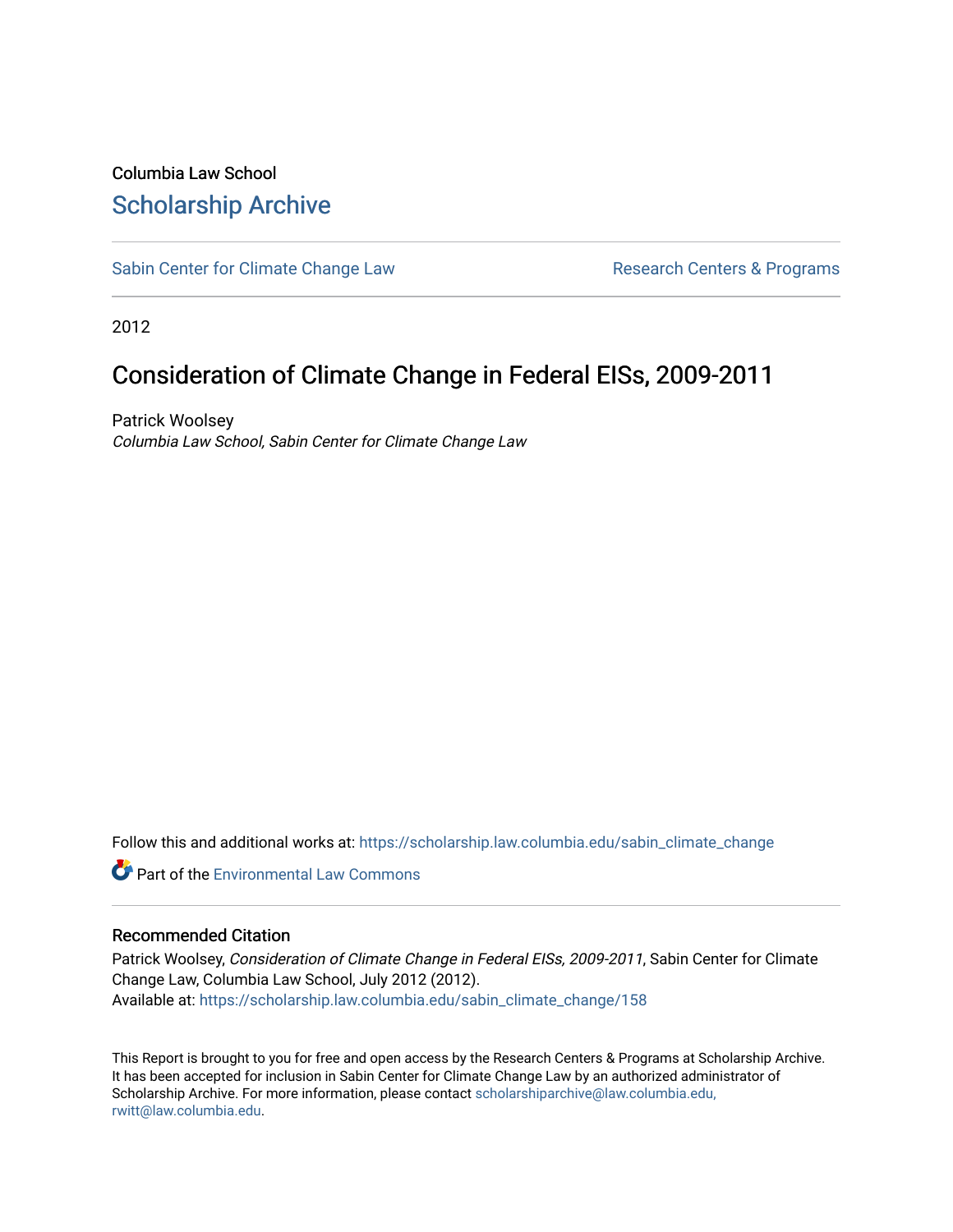July 2012

# **Center for Climate Change Law**

# **Columbia Law School**

# **Consideration of Climate Change in**

# **Federal EISs, 2009 - 2011**

Patrick Woolsey



Offshore Platform Holly, SouthEllwood Field, CA. Credit: DOE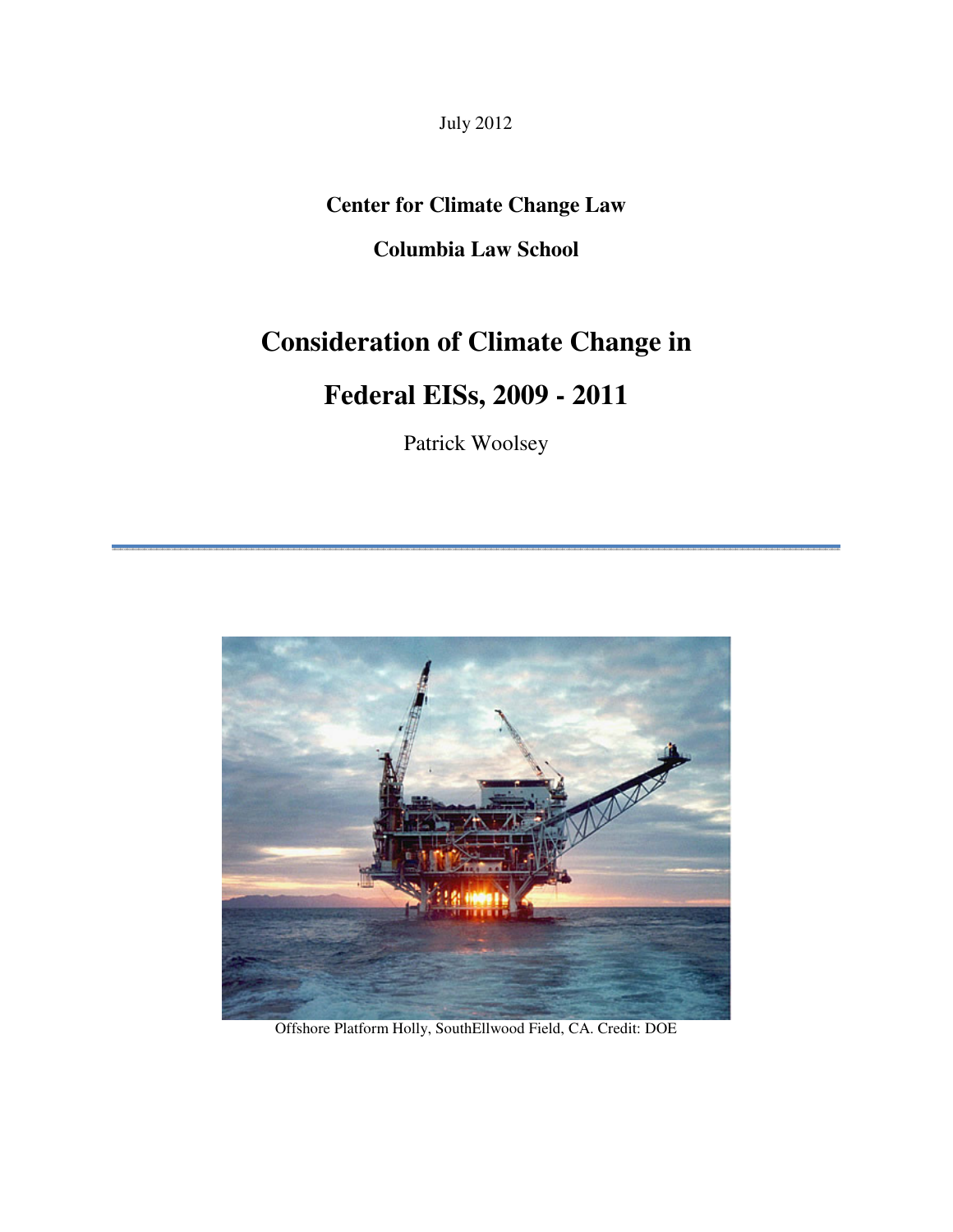# **Contents**

| $\text{CCCL Study} \dots$ |  |
|---------------------------|--|
|                           |  |
|                           |  |
|                           |  |
|                           |  |
|                           |  |
|                           |  |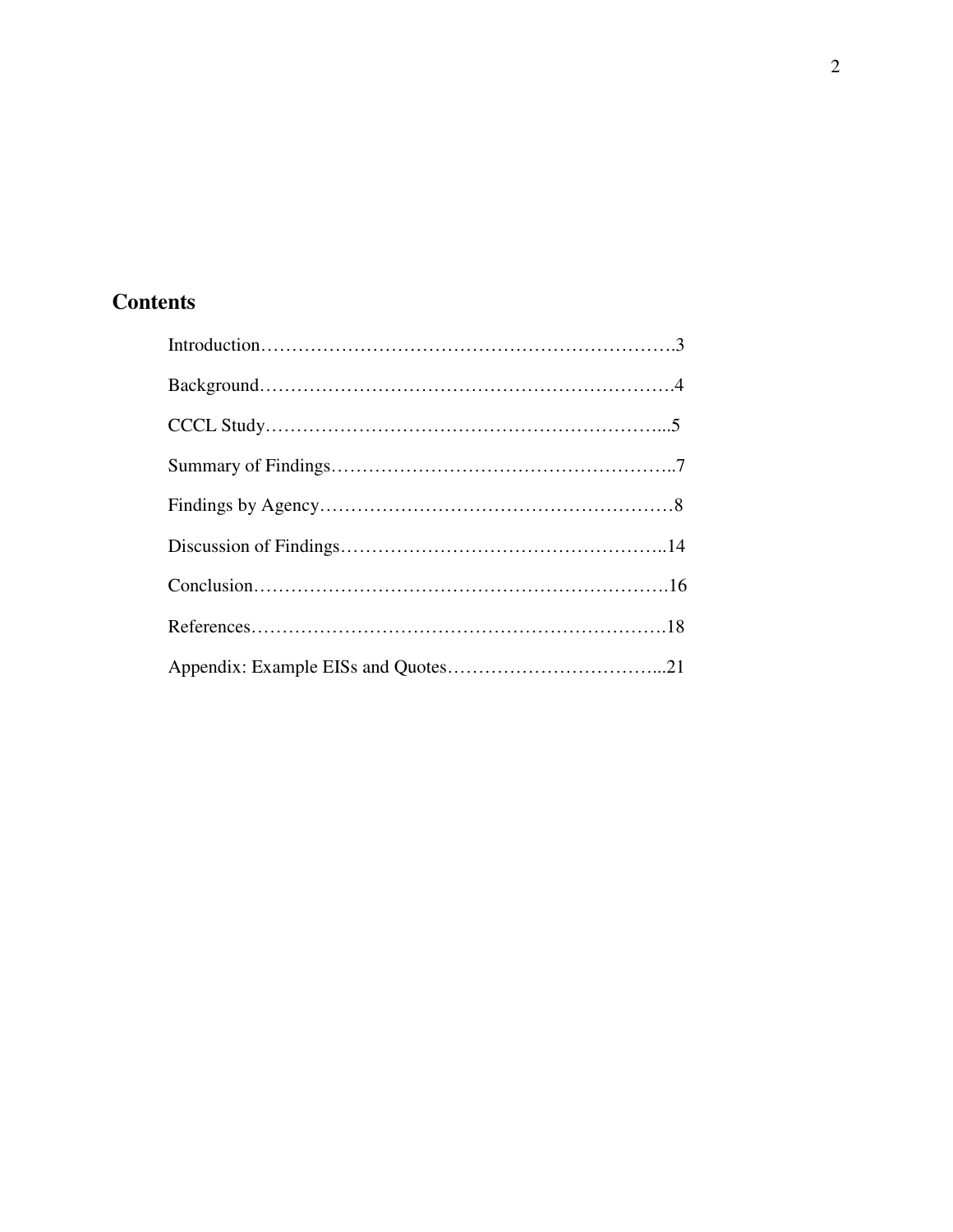## **Introduction**

 $\overline{a}$ 

#### **Purpose of analysis**

The National Environmental Policy Act (NEPA) requires the preparation of Environmental Impact Statements (EISs) for major federal actions that may have a significant effect on the environment. Historically, the environmental impacts addressed in EISs have included such conventional impacts as air and water pollution, threats to wildlife and its habitat and the cumulative impacts of a development on its surroundings. In recent years, climate change has become an increasingly prominent subject of discussion in EISs. However, the global nature of the issue and uncertainty regarding specific effects make the analysis of climate change impacts particularly challenging. In 2010, the Council on Environmental Quality (CEQ) published draft guidance on the analysis of greenhouse gas emissions and climate change in EISs prepared by federal agencies. While the draft guidance is nonbinding, federal agencies have begun to incorporate consideration of climate change and greenhouse gas emissions into EISs.

In the absence of binding guidance, federal agencies have developed widely varying procedures for addressing climate change in EISs. The Center for Climate Change Law (CCCL) has prepared a database of 227 EISs that substantively address climate change-related impacts, covering the period from January 1, 2009 through December 31,  $2011$ .<sup>1</sup> The database records the state, lead agency and type of project and discusses and categorizes the climate change-related impacts considered in each EIS. While most federal agencies now address climate change to some extent in EIS preparation, the specific impacts considered and the methodology used in analysis vary greatly between agencies.

The database prepared by CCCL identifies five major categories of environmental impacts related to climate change that are discussed in EISs. The database includes all EISs prepared during the period that substantively address at least one of the five impact categories. CCCL also produced a matrix that summarizes overall patterns in EIS preparation by various federal agencies and examines the extent to which agencies quantitatively calculated greenhouse gas emissions, conducted life-cycle analysis and addressed cumulative climate change impacts. A comparison of agency approaches to EIS scope and methodology shows widely varying treatment of climate change impacts. Agencies differ in the methods used to calculate emissions and assess their significance. In addition, the types of indirect impacts addressed and the extent to which the impacts of climate change on the project are included vary.

<sup>&</sup>lt;sup>1</sup> The database includes only those EISs which were freely accessible online during the period of research. Some EISs listed in the Federal Register are not available online, and others are available online only until a final decision on the proposed action is reached, after which the web pages where they were posted are taken down by the preparing agency.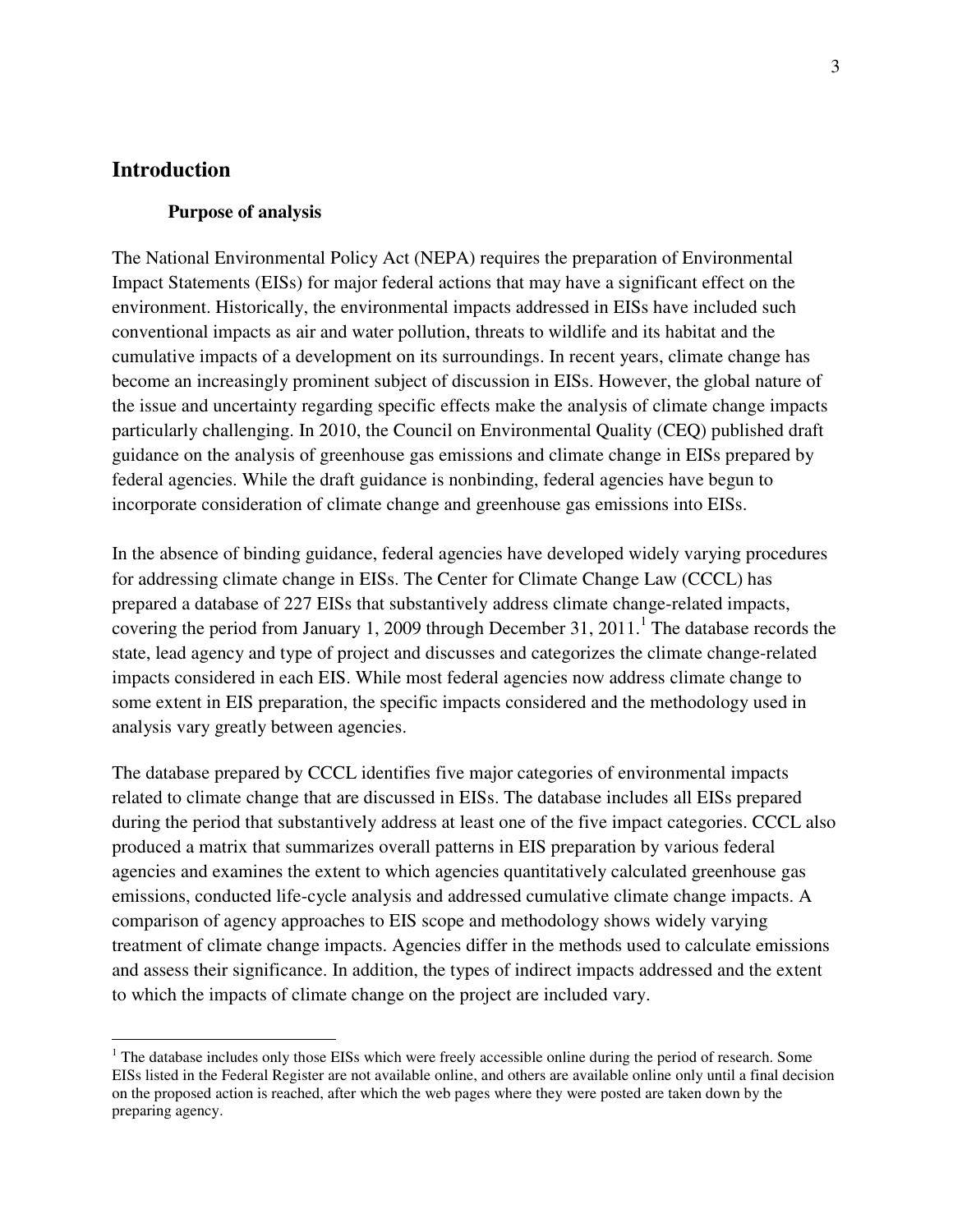# **Background**

#### **Current Federal and State Guidance on Climate Change Considerations in EISs**

On February 18, 2010, the Council on Environmental Quality published *Draft NEPA Guidance on consideration of climate change and GHG emissions*. 2 These proposed nonbinding guidelines provide guidance to the preparers of EISs on addressing greenhouse gas emissions and climate change. While the draft guidance is instructive, until it is finalized, the weight accorded to the guidelines remains at the discretion of each agency. The draft guidance suggests a threshold level of direct GHG emissions of 25,000 metric tons annually as an indicator that the climate impacts of a project warrant analysis under NEPA. For long-term projects that have annual emissions of less than 25,000 metric tons, the guidance encourages federal agencies to consider whether the project's cumulative long-term emissions might still warrant analysis.

The draft guidance does not call for a comprehensive review of climate change impacts in all cases, instead urging preparing agencies to be judicious in determining the likely scale of the impacts and limiting their analysis to impacts that can be reliably quantified. The guidance suggests that EISs should address climate mitigation and adaptation measures when considering project alternatives, and that EISs should consider emissions from all stages of a project's life cycle when feasible, including indirect or induced emissions from vehicles and material supply chains whenever initial scoping indicates that they might be significant. The guidance proposes that EISs should also address the impacts of climate change on a project's environment when relevant. The guidance does not consider GHG emissions in EISs for federal land and resource management actions. Although CEQ asked for and received comments on this topic, it has not yet acted on the issue.

Some federal agencies have issued internal guidance for addressing climate change in EISs, adopting various procedures in the absence of finalized CEQ rules. For example, in February 2010 the Department of Interior issued *Secretarial Order 3226,* a guidance document which requires all bureaus within the Department to include climate change analysis in their EISs and Resource Management Plans.<sup>3</sup>

Similarly, the U.S. Forest Service (USFS) issued a guidance document entitled *Climate Change*  Considerations in Project Level NEPA Analysis in January 2009,<sup>4</sup> which outlines basic concepts and practices for use by the agency when considering climate change in EISs. Like the CEQ

 2 Council on Environmental Quality, 2010. *Draft NEPA Guidance on consideration of climate change and GHG emissions*. http://www.whitehouse.gov/sites/default/files/microsites/ceq/20100218-nepa-consideration-effects-ghg-

draft-guidance.pdf 3 United States Department of the Interior, 2010. *Secretarial Order 3226*.

<sup>4</sup> United States Forest Service, 2009. *Climate Change Considerations in Project Level NEPA Analysis*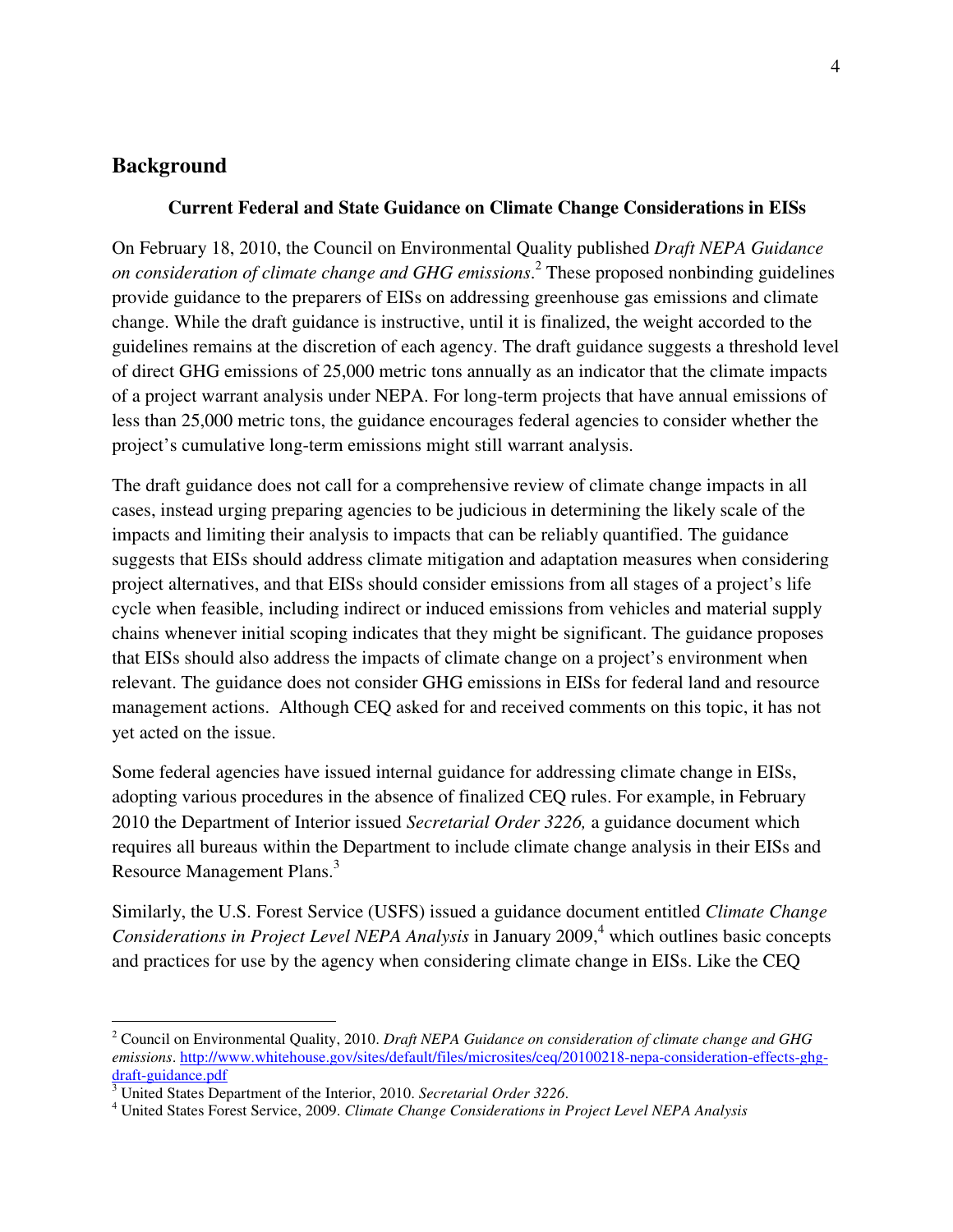draft guidance, the USFS guidance calls for EIS preparers to consider both the effects of agency actions on global climate change and the effects of climate change on a proposed project.

The Federal Aviation Administration has also issued interim guidance for considering greenhouse gases and climate under NEPA.<sup>5</sup> This guidance, most recently updated in January 2012, suggests that EISs prepared by FAA should calculate greenhouse gas emissions, but does not call for any substantive analysis of the potential impacts of these emissions on climate change. Instead, it suggests that EISs state project emissions as a percentage of U.S. and global emissions and provide no further discussion of climate change, given the lack of scientific methods to determine the impact of a specific action on global climate.

Other federal agencies have issued internal directives, which do not provide comprehensive formal guidance but nonetheless address some aspects of climate change. For example, the U.S. Army Corps of Engineers released guidance in July 2009 which calls for consideration of the effects of climate change on sea level rise in the planning and management of all coastal projects under the agency's jurisdiction. The Federal Highway Administration has also issued interim guidance which suggests that state transportation departments incorporate climate change impacts into their NEPA analyses, without providing specific criteria for doing so.<sup>6</sup>

# **CCCL Study**

 $\overline{a}$ 

#### **Method of Analysis**

The database prepared by CCCL identifies five major categories of environmental impacts related to climate change that are discussed in  $EISs$ ,<sup>7</sup> including direct operational impacts, purchased electricity, induced trips, construction impacts, and the impact of climate change on the project.<sup>8</sup> These categories for analysis are based on those proposed by CCCL Director Michael Gerrard in a 2008 article.<sup>9</sup> The database includes all EISs prepared under NEPA during the period which were freely accessible online at the time this study was carried out and substantively address at least one of the following impact categories.

**Direct operational impacts:** This category includes smokestack emissions from the facility; fugitive emissions such as methane escaping from oil and gas wells; emissions of methane and

<sup>5</sup> Federal Aviation Administration, 2012. *Considering Greenhouse Gases and Climate Under the National Environmental Policy Act (NEPA): Interim Guidance.* 

<sup>6</sup> Federal Highway Administration, 2008. *Integrating Climate Change into the Transportation Planning Process* 7 Center for Climate Change Law at Columbia Law School. 2011. *Analysis of Environmental Impact Statements shows widely varying treatment of Climate Change Risks.* 

http://blogs.law.columbia.edu/climatechange/2011/12/05/analysis-of-environmental-impact-statements-showswidely-varying-treatment-of-climate-change-risks/

 $8$  The database includes a sixth category, impact of climate change on water resources. This is a subset of the fifth

category, which includes all impacts of climate change on a project. 9 Michael B. Gerrard. 2008. "Climate Change and the Environmental Impact Review Process." Natural Resources & Environment. Vol. 22 No. 3 p. 20. http://www.arnoldporter.com/resources/documents/NR&E-Winter2008\_Article\_MGerrard.pdf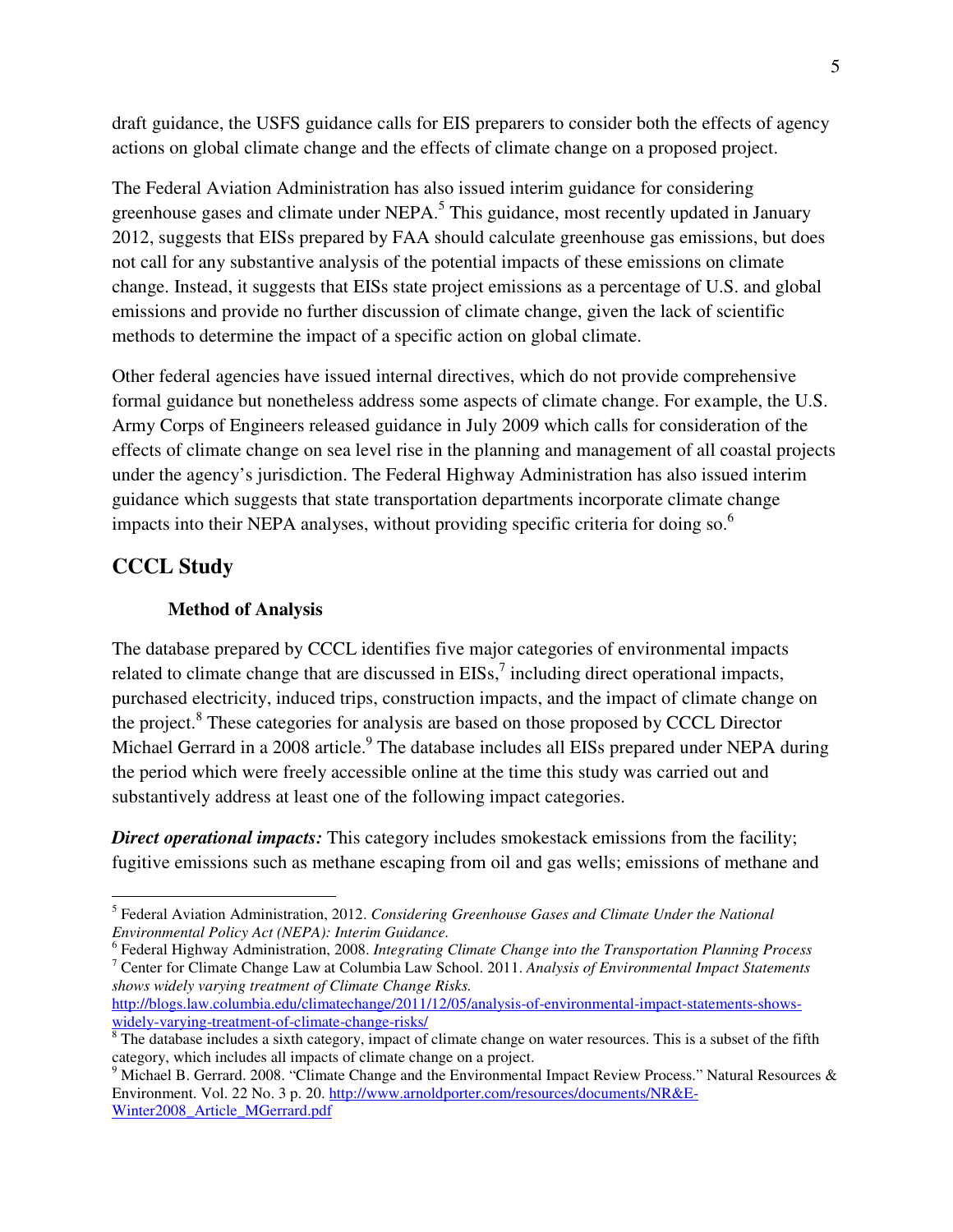nitrous oxide from agricultural operations; methane from landfills and wastewater treatment plants; and impacts on carbon "sinks," such as forests, agricultural soils and wetlands.

*Purchased electricity:* This category includes greenhouse gases emitted in generating the electricity that is produced off-site and purchased by the facility. For renewable power projects which feed electricity into the grid, the amount of conventionally generated electricity which might potentially be displaced can be measured as a sort of emissions credit for the project, offsetting construction or operational emissions. However, this calculation assumes that fossilfuel power generating stations will reduce output as a result, when in reality the new project may add extra capacity.

*Induced trips:* This category encompasses vehicle and transit emissions from any trips resulting from project construction and operation and the transport of freight to and from the project. This category includes employee, customer, and vendor travel and the transport of raw materials, manufactured goods, and other freight to and from the facility. For highway projects, induced trips include the effect of the completed project on traffic patterns and congestion.

*Construction impacts:* This category includes the greenhouse gas emissions from extracting and fabricating the construction materials and from the equipment used at the construction site.

*Impact of climate change on the project*: This category includes the effects of rising sea levels and water tables, increased flooding, extreme weather events, greater temperature variations, water shortages, reduced snowpack and other occurrences that require adaption.

For the purposes of the database, an EIS was considered to address an impact category when it included analysis of the potential impacts specific to the proposed project. EISs that stated in generic terms that projects of a given type might be expected to result in a certain category of impacts without providing any project-specific information, were not considered to address the impact category. However, EISs that addressed an impact category in purely qualitative terms without providing quantitative analysis were considered to address the impact.

# **Research Questions Addressed in Agency Matrix**

 $\overline{a}$ 

The information contained in the database was summarized in a separate matrix, which identifies patterns in EIS preparation by various federal agencies. For each agency, the matrix lists the number of environmental impact statements produced in the given period which covered each of the impact categories described above.<sup>10</sup> The matrix also includes comments on the scope and methodology of the impact analysis used in EIS preparation by each agency, which address the following questions:

<sup>&</sup>lt;sup>10</sup> Center for Climate Change Law at Columbia Law School. 2011. *EIS Impact Categories Covered by Federal Agency*.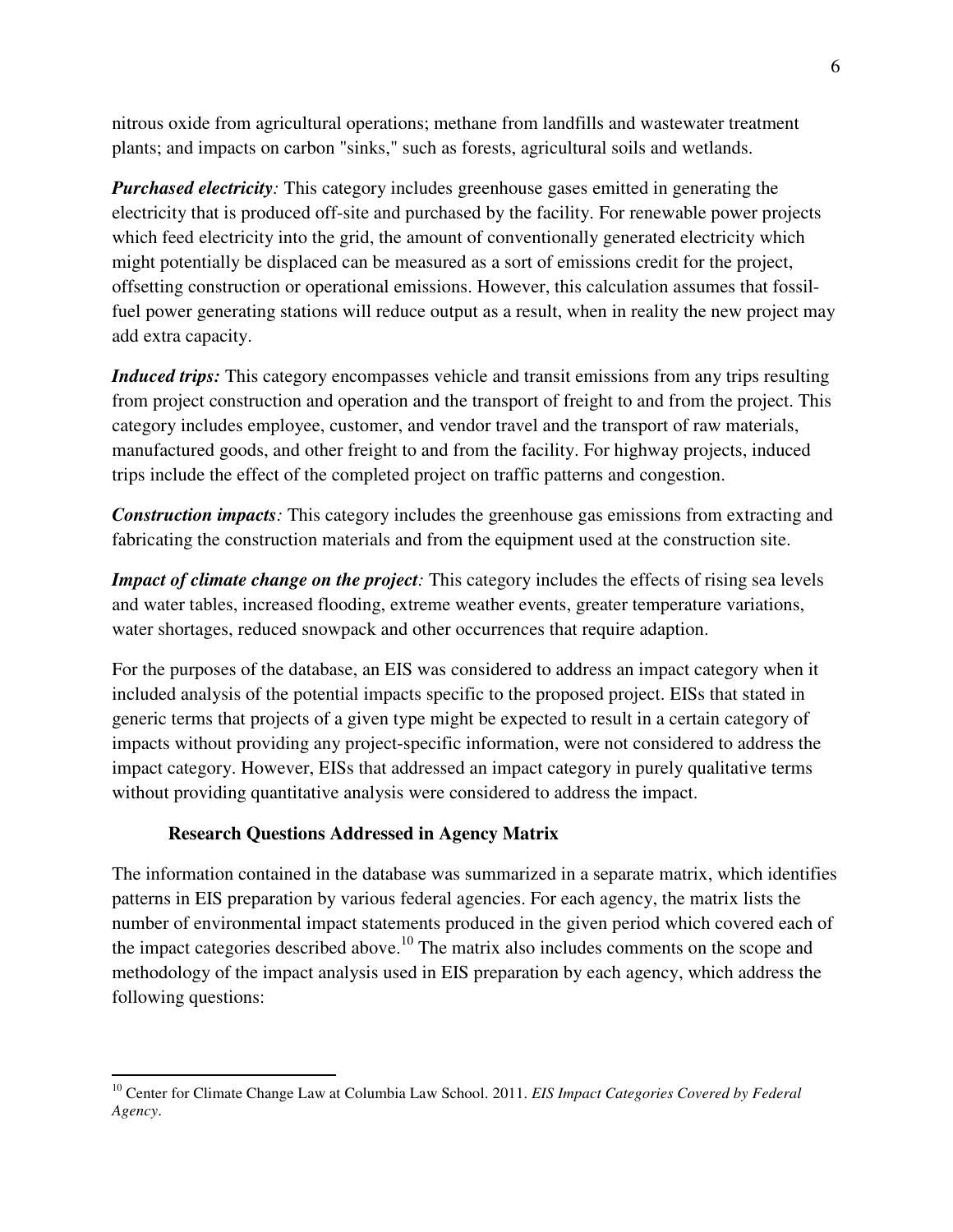*Calculation methods and significance findings:* Were greenhouse gas emissions quantified using project-specific calculations, estimated using generic figures or simply described in qualitative terms?

*Project impact categories included:* Did the EIS include a complete life-cycle analysis of direct and indirect emissions, ranging from the impacts of resource extraction, transport, construction or processing and final use? Were both upstream and downstream impacts addressed?

*Cumulative context of climate change impacts:* Did the EIS discuss the broader context of climate change? Did consideration of impacts of climate change include discussion of the cumulative impacts of climate change on the project?

# **Summary of Findings**

A comparison of agency approaches to EIS scope and methodology shows widely varying treatment of climate change impacts. While some agencies exhaustively calculate emissions using specific figures, others provide only very general estimates or conclude that emissions are not significant enough to warrant calculation. Full life-cycle analysis of emissions is rare, and while some agencies include indirect impacts such as purchased electricity and induced trips, many others do not.

Discussion of the impacts of climate change also varies greatly. While some EISs emphasize scientific uncertainty about the scope and nature of future climate impacts, others provide projections of potential long-term impacts at the national, regional and project level.

### **Methods for Calculating Emissions and Assessing Significance**

Within any category of direct or indirect greenhouse gas emissions, agencies employ a variety of methodological approaches in their calculations and analysis. While some agencies exhaustively calculate emissions using specific figures, others provide only very general estimates or conclude that emissions are not significant enough to warrant calculation. Almost without exception, nearly all agencies assert that the contribution to global climate change from any individual project is too small to be considered significant relative to the scale of the problem. Many EISs also cite the lack of available scientific methods for attempting to calculate the climate impacts of a specific project.

### **Impact Categories Addressed**

In EISs where they are applicable, some impact categories are considered much more frequently than others. While direct operational emissions are often considered in EISs when applicable (excluding land management and forestry EISs), evaluation of other indirect emissions resulting from a project is less common. Very few EISs include full life-cycle emissions analysis,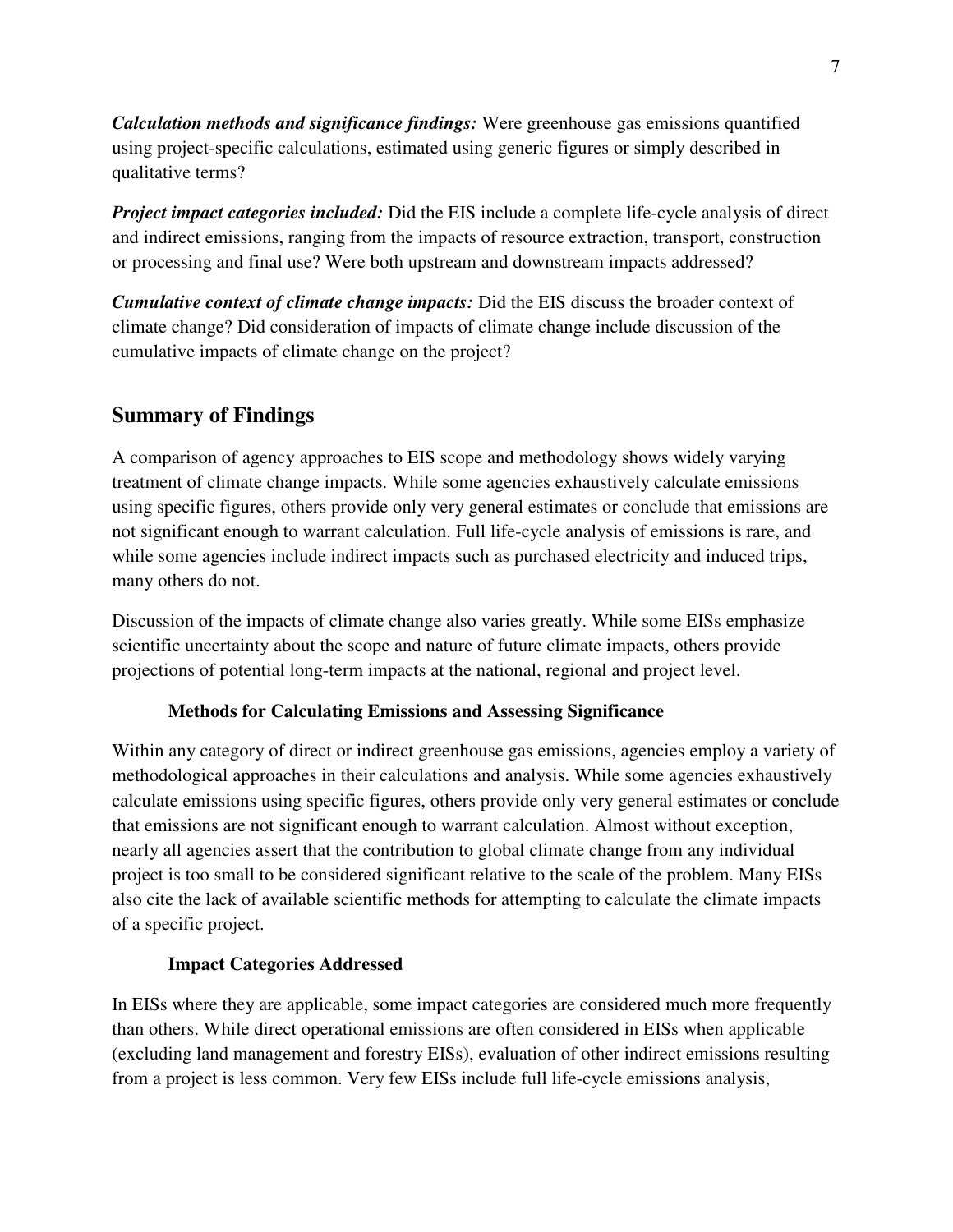encompassing construction, induced trips, original production of materials used and final consumption of materials produced.

Some agencies state that according to their interpretation of the CEQ guidance, analysis of indirect emissions is not required. For example, The Bureau of Ocean Energy Management, Regulation and Enforcement notes in response to public comments on oil leasing EISs that it considers emissions from end use of the fuel extracted to be outside the required EIS scope.<sup>11</sup>

#### **Consideration of climate change impacts on projects**

While greenhouse gas emissions from projects are frequently addressed in EISs, the effects of climate change on the proposed projects are considered far less often. Preparing agencies face considerable scientific uncertainty about the severity and exact nature of climate change impacts at the regional level, and projections are even more difficult at the local level. EISs often briefly analyze the impacts of climate change on the region or locality in which the project is located without addressing the direct impacts of climate change on the project itself. Climate impacts in the project region are often discussed in order to consider their effect on a resource which the project might also impact.

# **Findings by Agency**

 $\overline{a}$ 

### **Department of Energy**

EISs prepared by the Department of Energy (DOE) consistently include calculations of direct project emissions. For large stationary emitters such as coal-fired power plants, project-specific emissions are always calculated. For these large emitters, EISs sometimes recognize that the project may make up a large portion of the total emissions produced by a given state or region, and that the project may therefore be significant in the context of regional efforts to limit emissions.<sup>12</sup>

EISs for power generation facilities prepared by DOE sometimes consider indirect impacts such as upstream emissions from the mining of the coal burned in the plants.<sup>13</sup> The upstream emissions from coal-fired power generation facilities depend on the distance which the coal must be transported and the method of transport, as well as the manner in which the coal is mined. The type of coal used also affects the direct operational emissions of the plant.

<sup>11</sup> Bureau of Ocean Energy Management, Regulation and Enforcement. *Outer Continental Shelf Oil and Gas Leasing Program.* 2010. Section 5, page 155. See appendix. In response to a comment, the agency claims that the effect of halting the project on end consumption is uncertain, and that oil not produced would be extracted elsewhere instead.

<sup>&</sup>lt;sup>12</sup> U.S. Department of Energy, *Kemper County Integrated Combined Cycle Gasification Project Environmental Impact Statement.* 2010. Vol. 1, Ch. 6, sec. 3, p 586**.** See appendix.  $^{13}$  *Id.*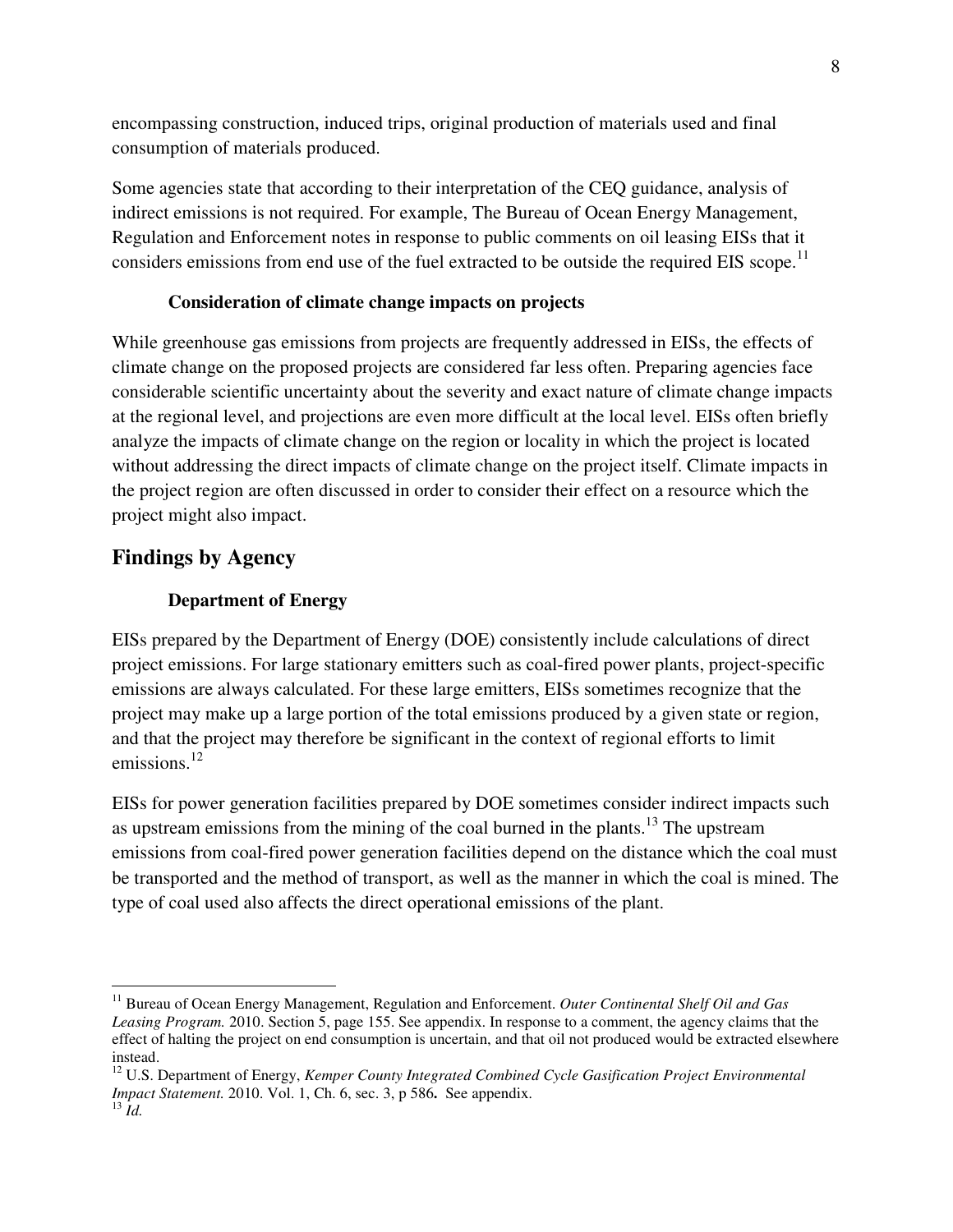Discussion of the cumulative impacts of climate change is uncommon in EISs prepared by DOE and is limited to a general description of potential regional impacts and vulnerabilities without reference to the project itself. DOE also jointly prepares many EISs with BLM for solar power projects on federal land, and these EISs often consider the impacts of climate change on the project sites, which are typically in arid areas.

## **Nuclear Regulatory Commission**

For nuclear power projects reviewed by the Nuclear Regulatory Commission (NRC), operational emissions are always addressed, and may be calculated or simply found to be insignificant. EISs often use only generic figures for emissions and may not calculate plant-specific emissions.<sup>14</sup>

Until recently, NRC EISs have not included indirect emissions from induced vehicle trips or construction and maintenance of the nuclear facility. However, some more recent EISs do include these categories.<sup>15</sup>

While some NRC EISs discuss indirect impacts such as life cycle emissions from the extraction and enrichment of uranium or disposal of nuclear fuel, these are usually not quantified, due to the uncertainties involved.

Climate impacts on projects addressed in EISs produced by the NRC primarily involve water. EISs for coastal nuclear reactors discuss projected sea level rise, increased storm intensity and the potential impacts of both factors on reactor sites. EISs for the relicensing of inland nuclear generation stations also discuss the impact of decreased water availability on reactors' cooling systems, which often draw from nearby fresh water bodies and assess the impact of future water scarcity on plant operations.

### **Bureau of Land Management**

 $\overline{a}$ 

Most Bureau of Land Management (BLM) EISs calculate project-specific operational emissions, while fewer calculate construction and induced trip emissions. Finally, calculation of emissions from electricity generation is rare. Twenty-seven of thirty-two BLM EISs analyzed the impact of direct operational emissions.

EISs for projects produced by the BLM frequently include emissions from induced trips, construction, maintenance and land use change. More than half of the BLM EISs in the database included construction emissions and emissions from purchased electricity.

In EISs for mining projects, downstream emissions from end-use combustion are often not calculated. When end-use combustion emissions are calculated, EISs often note that it is difficult

<sup>&</sup>lt;sup>14</sup> Nuclear Regulatory Commission. *Generic Environmental Impact Statement for License Renewal of Nuclear Plants, Supplement 41, Regarding Cooper Nuclear Station*. 2010. Section 6.2 page 202.

<sup>&</sup>lt;sup>15</sup> Nuclear Regulatory Commission. *Generic Environmental Impact Statement for License Renewal of Nuclear Plants, Supplement 46, Regarding Seabrook Station.* 2011. See appendix.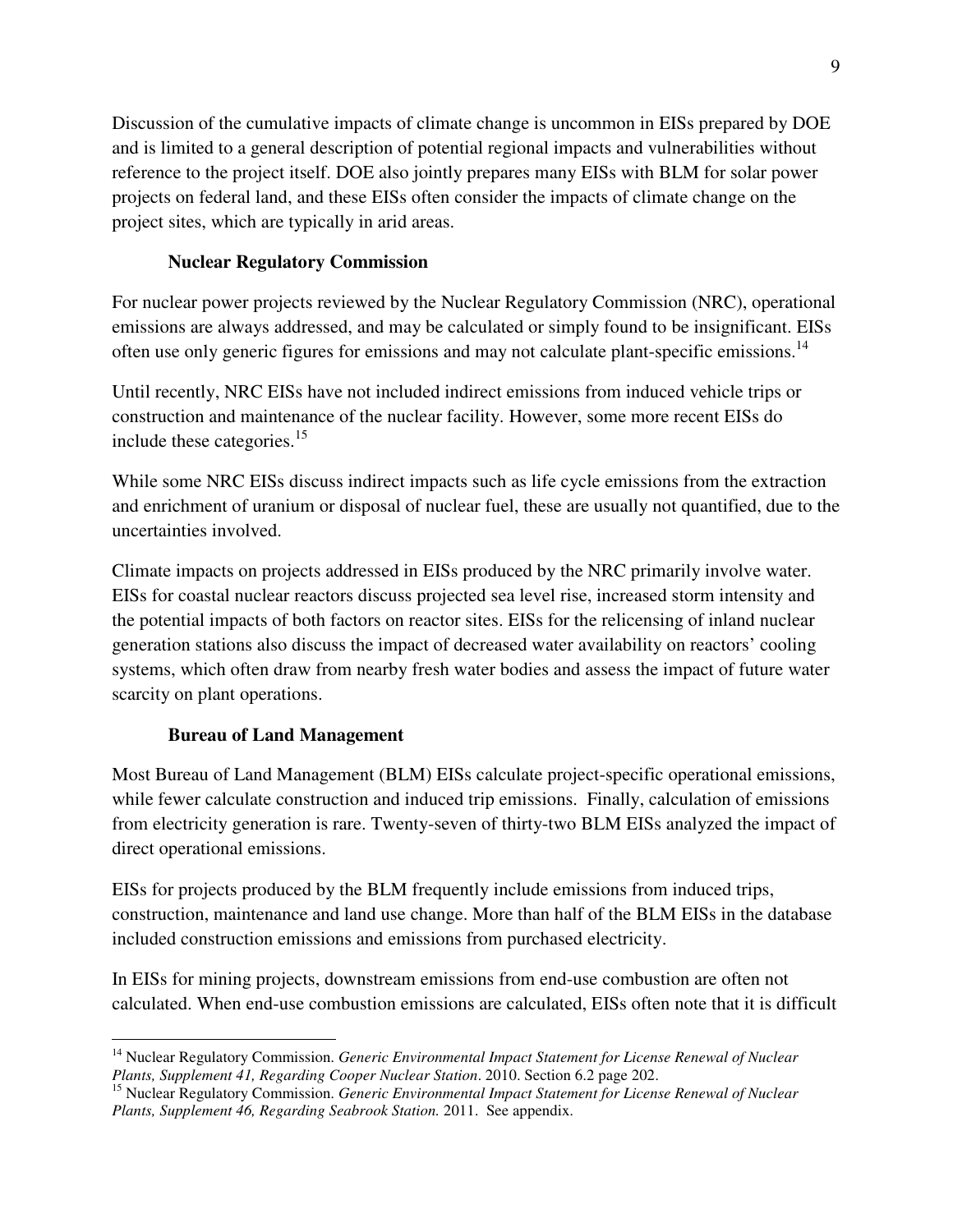to determine where the resource extracted will ultimately be used, which complicates the analysis of end-use emissions.<sup>16</sup> The distance which the resource is transported and the manner in which it is combusted both affect the level of emissions which results. If these emissions are considered, generic figures are often used, describing the emissions which typically result from a particular type of coal.

EISs for solar projects on BLM land (often prepared jointly with DOE) are frequently the most thorough. Solar power project EISs sometimes calculate the emissions which could be offset by the project, analyzing the emissions from existing facilities supplying the regional power grid and calculating the emissions reductions that would result if power generated by these facilities were displaced by electricity from the new solar project.<sup>17</sup>

BLM EISs often discuss the impacts of climate change on the project or its immediate vicinity. EISs for projects in desert areas are likely to discuss the impacts of climate change and temperature increase on the surrounding ecosystem, but analysis of impacts is often limited to their effect on the environment rather than on the project.<sup>18</sup>

# **U.S. Forest Service**

Land management, agriculture and forestry EISs produced by the U.S. Forest Service rarely calculate direct emissions, instead employing qualitative descriptions of potential emissions sources and sinks and providing analysis of their significance level.<sup>19</sup> Most USFS EISs do not involve the construction of a facility, but rather the implementation of a land management action. Although the cumulative nature of climate change is acknowledged, the impacts of any specific project are usually judged to be insignificant given the global scale of the issue. USFS EISs often focus on the effects of land management decisions on carbon sinks such as soil and vegetation and the possible effects of climate change on ecosystems. $^{20}$ 

EISs produced by USFS typically analyze the effects of climate change on drought and temperature change and the resulting impacts on forestry and wildlife. Of 33 Forest Service EISs published since January 2009 which mention climate change, 19 consider water-related climate change impacts. These EISs outline climate change scenarios and their effects on forest health and productivity, including the effects of increased variability of precipitation and drought.

# **U.S. Fish and Wildlife Service**

<sup>16</sup> Bureau of Land Management, *Wright Area Coal Lease Environmental Impact Statement*, Ch. 3 p 323; Ch. 4 p130. See appendix.

<sup>17</sup> Bureau of Land Management. *Final Environmental Impact Statement for the Palen Solar Power Project*. 2011 Sec. 4.3 pages1-16. See appendix.

<sup>18</sup> *Id.*

<sup>19</sup> U.S. Forest Service. *Record of Decision and Final Environmental Impact Statement: Big Moose Vegetation Management Project.* 2011. Section F p 325. See appendix.

<sup>20</sup> U.S. Forest Service. *Cobbler II Timber Sale and Fuels Reduction Project Final Environmental Impact Statement*. 2010. Ch. 3 p156-163. See appendix.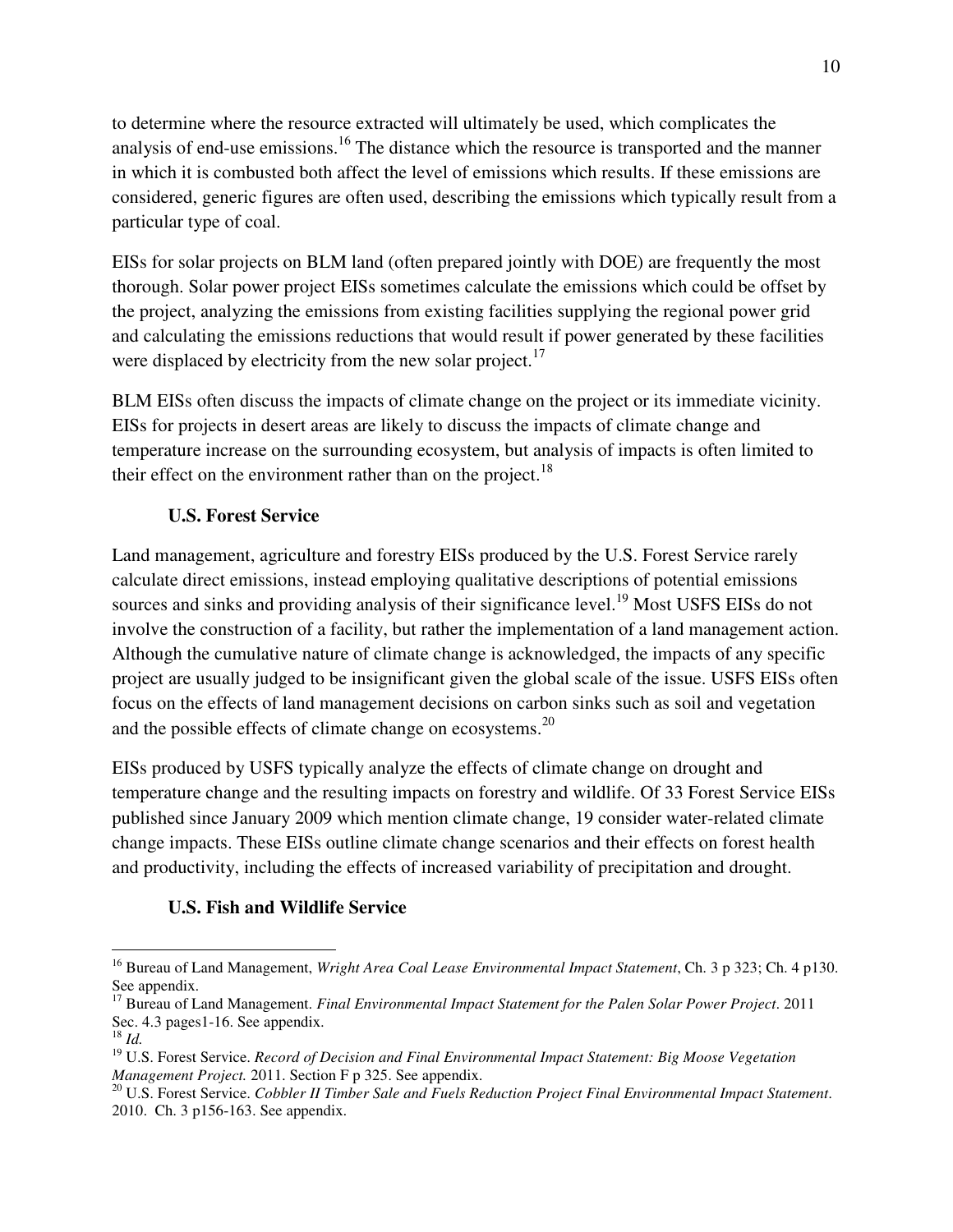U.S. Fish and Wildlife Service (USFWS) EISs rarely calculate emissions and rely on qualitative descriptions of the emissions consequences of proposed actions, usually judged to be insignificant. Impact categories addressed are generally limited to emissions from changes in vegetation management, and induced trips are not included. The full life cycle of emissions embodied in carbon sources and sinks is usually not analyzed.

EISs which involve oil and gas development in wildlife refuges constitute an important exception to the usual treatment of climate change in USFWS EISs. These EISs attempt to quantify the potential emissions from the development of oil and gas fields.<sup>21</sup>

USFWS EISs address the impacts of climate change on a project primarily as they relate to specific plant and animal species. EISs address the effects of climate change on the habitat, food resources and behavior of individual species, especially those federally listed as endangered or threatened.<sup>22</sup> Analysis of the impact of climate change on a project is often limited to a brief discussion of climate impacts on wildlife species or vegetation as a secondary or compounding impact. These species are discussed primarily in terms of their vulnerability to non-climaterelated impacts from the project (such as habitat loss or noise), and climate change is mentioned as an additional factor that might increase the cumulative impact on the species.

# **Federal Aviation Administration**

 $\overline{a}$ 

EISs prepared by the Federal Aviation Administration (FAA) often provide project emissions from aviation traffic as a percentage of overall US emissions, a practice which is included in internal agency guidance.<sup>23</sup> The very small figure that results is used as a basis for the conclusion that the project will have no significant impact on climate change.

The FAA EISs include very minimal consideration of GHG emissions. EISs for Philadelphia and Palm Beach airports consider only aircraft emissions and nothing else, but do not quantify them, simply noting that operations (current flight traffic at the airport) constitute X percent of total US air traffic and assuming that emissions are proportional. Although the projects are supposed to increase airport capacity, the GHG discussions make no reference to the issue of emissions additionality (presumably increased trips would be diverted from elsewhere, but this is not stated). Only one EIS, for TF Green Airport in Rhode Island, considers any GHG emissions other than from aircraft—in this case, it includes those from construction and from facility operation.

<sup>&</sup>lt;sup>21</sup> U.S. Fish and Wildlife Service. *Yukon Flats Land Exchange Final Environmental Impact Statement*. 2010. Sec. 4 p. 42-44.

<sup>22</sup> U.S. Fish and Wildlife Service. *Desert National Wildlife Complex, Final Comprehensive Conservation Plan and Environmental Impact Statement.* 2010. Sec. 5 p 9.

<sup>23</sup> Federal Aviation Administration, 2012. *Considering Greenhouse Gases and Climate under the National Environmental Policy Act (NEPA): Interim Guidance.*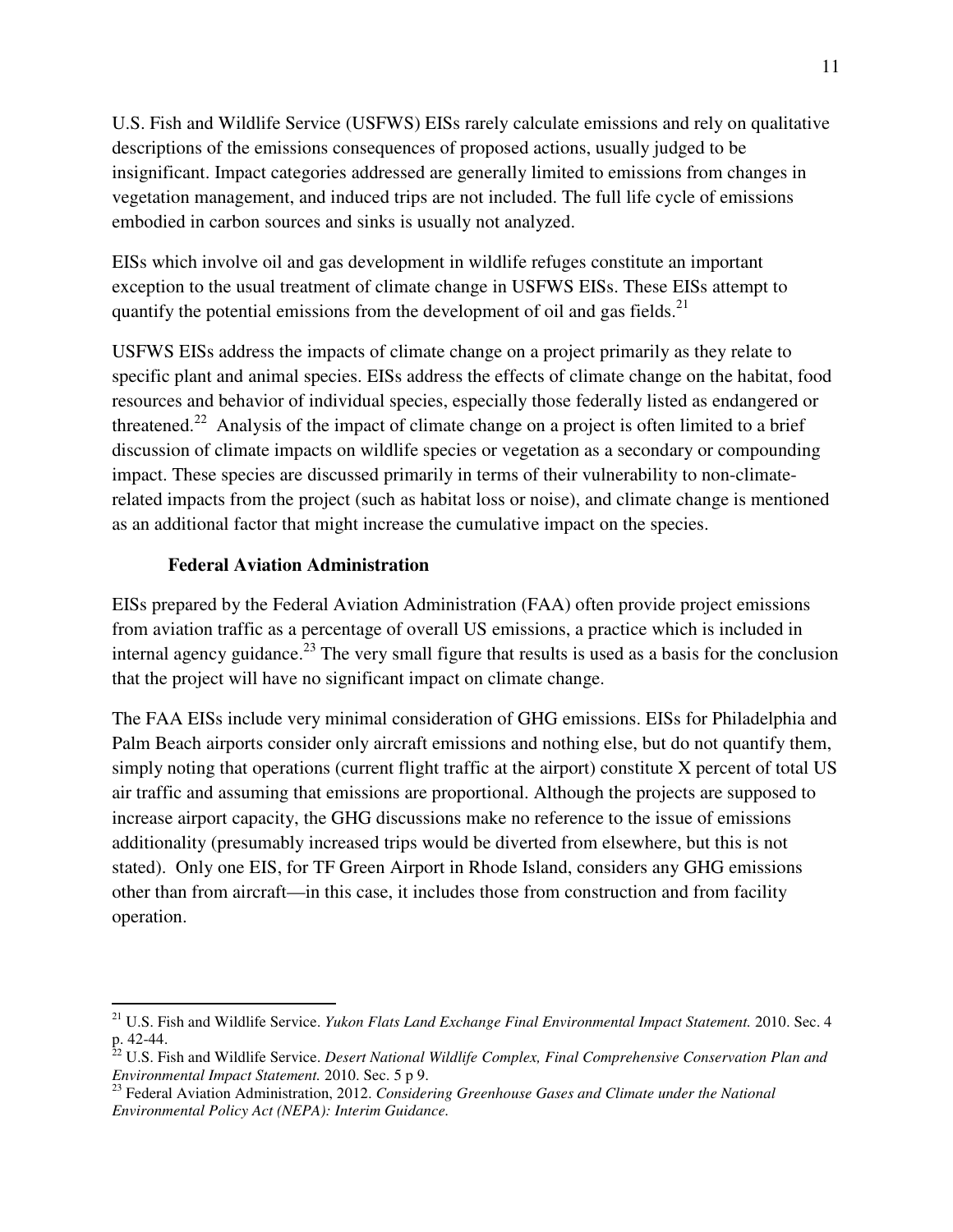Consideration of indirect emissions in FAA EISs is very limited. No FAA EISs include full lifecycle analysis of the fuel consumed by aircraft or airport facilities. While no EISs address emissions from induced land vehicle trips or purchased electricity, several do include construction emissions from airport expansion projects.

Airport EISs rarely address the impacts of climate change on the project, although many airports are located in low-lying wetland or floodplain areas which might be increasingly vulnerable to inundation due to climate change. Of five FAA EISs published since January 2009 which mention climate change, none analyze climate impacts on the airport. For example, a 2011 EIS for the expansion of Palm Beach Airport in Florida briefly addresses airport emissions but makes no mention of the potential impacts of climate change on the project, despite the airport's coastal location and the region's projected vulnerability to sea level rise and increased storm intensity.<sup>24</sup>

# **U.S. Army and U.S. Navy**

 $\overline{a}$ 

In EISs produced by the U.S. Navy and U.S. Army for large military facilities and training activities, emissions are often calculated and presented as a percentage of overall U.S. emissions. Although discussing emissions in this context sometimes allows the emissions to be judged insignificant, most EISs do address the issue of climate change in substantial detail, and many recognize that combined emissions from military facilities contribute significantly to cumulative U.S. emissions.<sup>25</sup> Army and Navy EISs usually refer to the ambitious emissions reduction plans that have been adopted by the military and present the specific project as part of that larger strategy.

Army and Navy EISs generally do not include many indirect impacts. They address direct emissions from military operations and facilities and sometimes include induced trips, but do not usually consider purchased electricity and construction emissions. The issue of fuel consumption and its particular relevance to military actions is addressed, but full life-cycle analysis of fuel production and transport is not included.<sup>26</sup>

The U.S. Navy addresses sea level rise and increased storm intensity in its EISs for coastal bases and installations because of the potential for these climate change impacts to affect future base operation and security. Some EISs note that climate change may ultimately require major adaptation measures or relocation of some facilities to higher elevations or less vulnerable sites

<sup>&</sup>lt;sup>24</sup> Federal Aviation Administration. *Palm Beach International Airport Project, Construction and Operation of Proposed Airfield Improvements.* 2011. Ch 5 p 23-25. See Appendix.

<sup>25</sup> U.S. Navy, *Guam and Commonwealth of the Northern Mariana Islands Military Relocation*. 2010. Sec. 4.4.3, pages 91-93. See appendix.

<sup>26</sup> U.S. Army. *Programmatic Environmental Impact Statement for the Realignment, Growth, and Stationing of Army Aviation Assets*. 2011.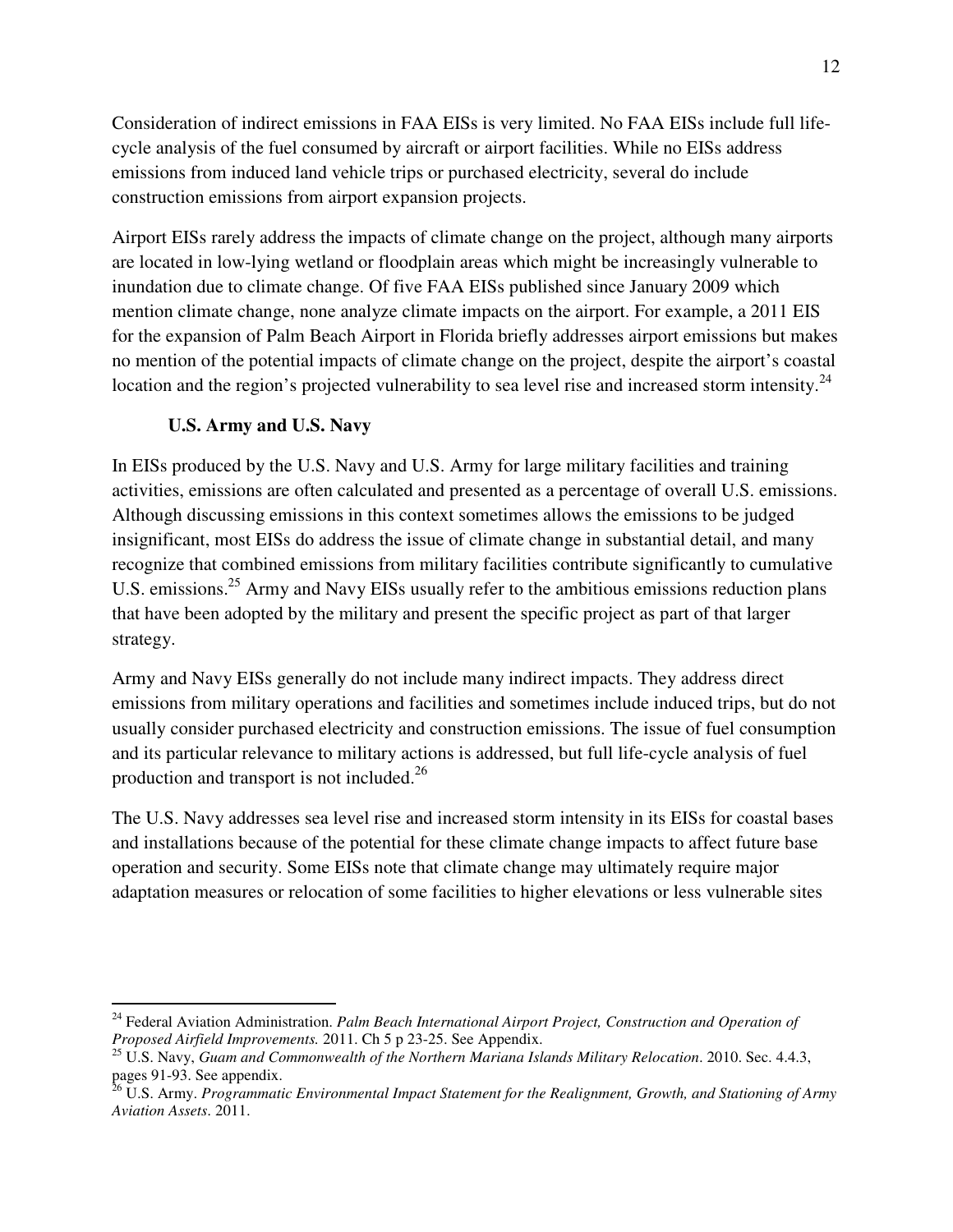in order to maintain viability.<sup>27</sup> To a lesser degree, the Army also considers the impacts of climate change on military installations in terms of their potential effects on national security.

# **U.S. Army Corps of Engineers**

EISs produced by the U.S. Army Corps of Engineers (USACE) often calculate project-specific direct emissions in detail. However, like many other agencies, USACE typically asserts that emissions from the proposed project would not have a significant impact on global climate change and cites the lack of available methodology to assess a particular project's significance.

Indirect emissions are frequently considered in USACE EISs. A full life cycle analysis of emissions is often included, covering indirect emissions from electricity use, induced trips and construction and maintenance activities.<sup>28</sup>

The U.S. Army Corps of Engineers often considers the impact of climate change on projects, particularly those involving ports and coastal waterways. These EISs consider the likely impacts of sea level rise and increased storm intensity and discuss mitigation measures.<sup>29</sup> USACE EISs may also consider the impact of climate change on drinking water supplies and inland waterways and wetlands. Although they often cite high scientific uncertainty about the degree of sea level rise, some EISs use detailed climate models to make specific projections about future impacts.

# **Bureau of Reclamation**

EISs produced by the Bureau of Reclamation (BR) often calculate operational emissions from the operation of pumps and treatment facilities for water supply projects.<sup>30</sup> Roughly half of the BR EISs address some form of direct emissions.

Some BR EISs also include indirect emissions from the construction and maintenance of water projects, such as emissions from dredging. While EISs produced by the agency sometimes mention indirect emissions from induced trips or purchased electricity, these are usually not calculated, but rather are described qualitatively.

The Bureau of Reclamation often addresses the impacts of climate change on agency projects. Most commonly, climate change impacts on water resource availability are addressed in EISs related to the management of water pumping and diversion schemes. Of eleven BR water project EISs produced since January 2009 which mention climate change, five address climate impacts on water.

 $\overline{a}$ <sup>27</sup> U.S. Navy, *Guam and Commonwealth of the Northern Mariana Islands Military Relocation*. 2010. Sec. 4.4.3, pages 91-93. See appendix.

<sup>28</sup> U.S. Army Corps of Engineers. *Folsom South of U.S. 50 Specific Plan Project Environmental Impact Statement.* 2010. See appendix.

<sup>29</sup> U.S. Army Corps of Engineers. *Mississippi River Gulf Outlet Ecosystem Restoration Environmental Impact Statement.* 2010. P. 160, 186, 193. See appendix.

<sup>30</sup> Bureau of Reclamation. *Los Vaqueros Reservoir Expansion Project Environmental Impact Statement*. 2009. See appendix.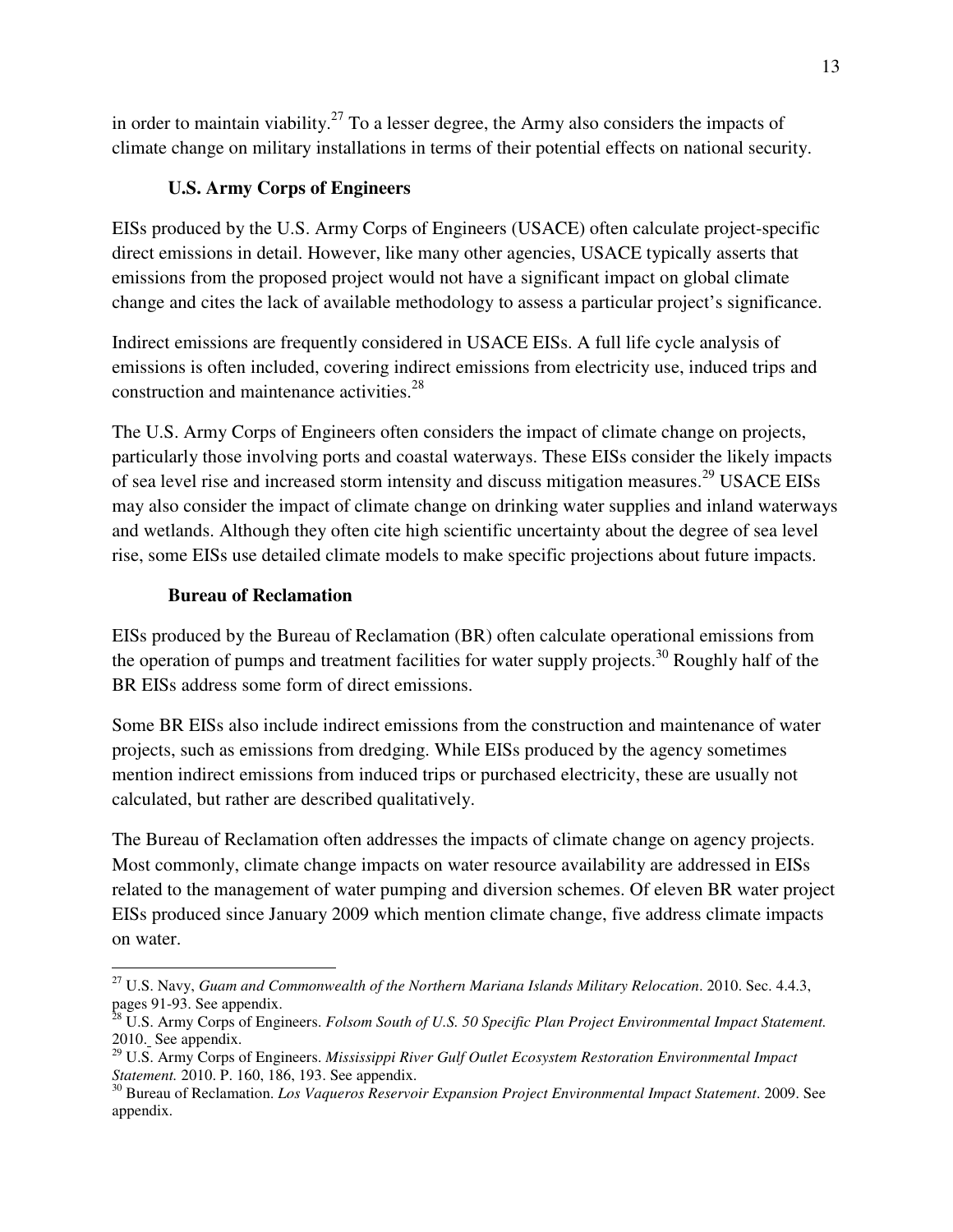EISs for reservoir projects in California routinely analyze the potential impacts of climate change on water resources in detail, addressing decreased precipitation and runoff, increased demand for drinking water and irrigation, effects on the aquatic ecosystem from increased water temperature and increased risk of wildfires.<sup>31</sup> These EISs review projections regarding future water scarcity in California and the impacts of inadequate irrigation on agriculture, predicting that several rivers will not be able to meet their minimum flow requirements and that water usage plans will need to be reevaluated. These EISs also address the potential for future drought to reduce water quality in addition to availability.

# **Federal Highway Administration**

EIS produced by the Federal Highway Administration (FHWA) often focus on emissions from vehicular traffic and the changes in induced trips, travel patterns and congestion that might result from a highway project. However, there is no uniform treatment of these emissions in EISs. Some highway project EISs calculate emissions impacts from construction and from increased traffic based on projected vehicle miles traveled. Some assert no change in overall traffic emissions, while others simply describe emissions qualitatively as insignificant.

While induced trips and emissions from the operation of construction equipment are often addressed in FHWA EISs, other upstream and downstream sources of indirect emissions are only occasionally analyzed. EISs for highway projects rarely consider the embodied emissions in the materials used. For example, upstream emissions from the production of cement are usually not included.

EISs prepared for new highway projects generally do not address the impacts of climate change on the project. Of eighteen highway EISs published since January 2009 which mention climate change, only four consider the impact of climate change on the project. Impacts addressed in these four EISs include temperature and precipitation changes, altered seasonal river flow and increased flooding.<sup>32</sup> One EIS notes that structural stress from temperature variability caused by climate change is likely to increase damage to roads and other transport infrastructure.<sup>33</sup>

# **Discussion of Findings**

# **Presentation of information on climate change in EISs**

Agencies have developed many different ways of incorporating analysis of climate change into EISs. While many EISs include a chapter, section or appendix which specifically addresses

 $\overline{a}$ <sup>31</sup> *Id.*

<sup>&</sup>lt;sup>32</sup> Federal Highway Administration. *Interstate 5 Columbia River Crossing Project Environmental Impact Statement*. 2011; *CUY-90-Innerbelt Highway Project Environmental Impact Statement,* 2009; *Circ-Williston Transportation Project Final Environmental Impact Statement*, 2010; *Alaskan Way Viaduct Replacement Project Final Environmental Impact Statement*, 2011.

<sup>33</sup> Federal Highway Administration. *CUY-90-Innerbelt Highway Project Environmental Impact Statement.* 2009. See appendix.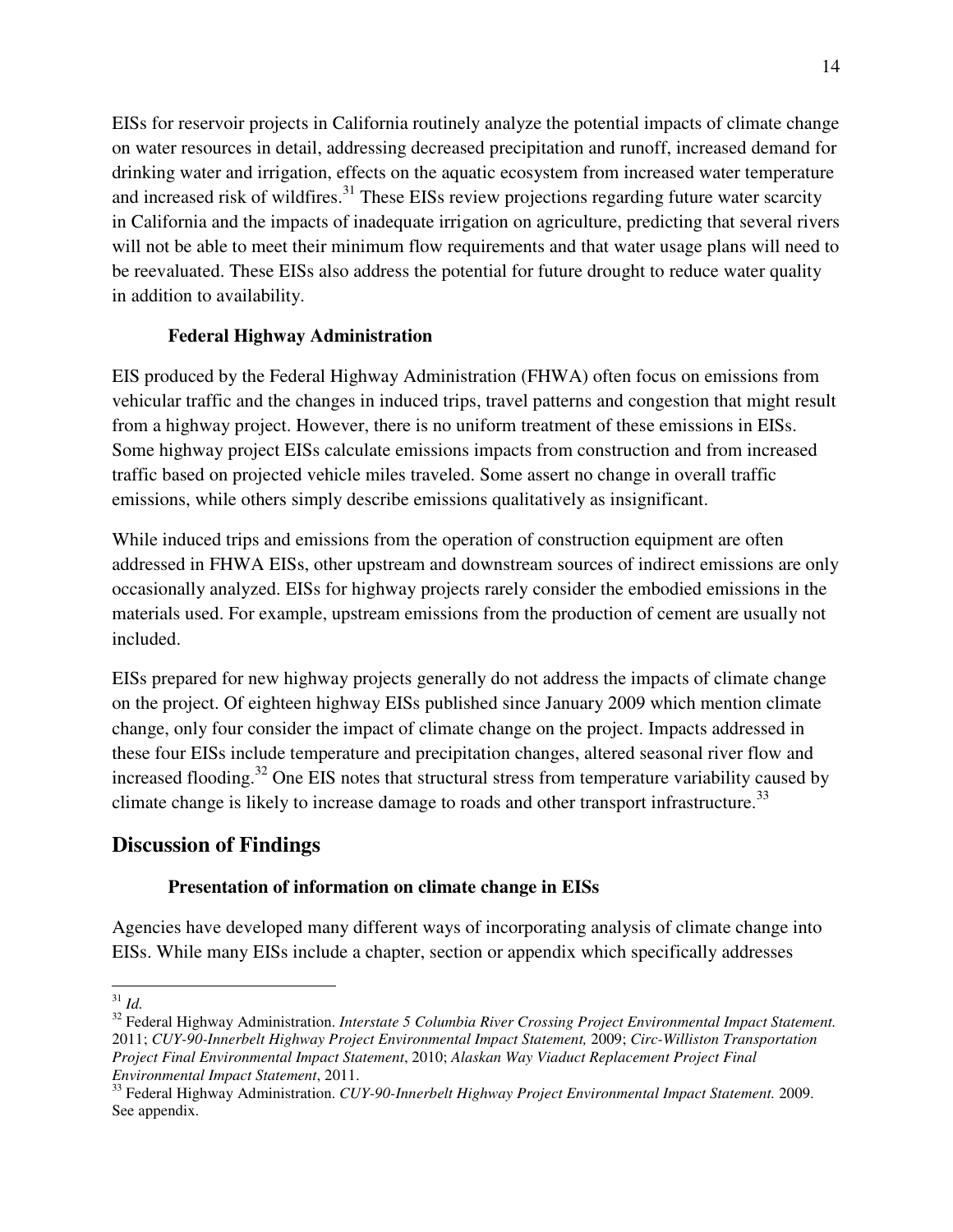climate change, the issue may also be included in sections on air quality, energy use and project alternatives. Many EISs note the EPA's finding following *Massachusetts v. EPA* that greenhouse gases constitute an air pollutant that endangers public health and welfare, and include them in the same section which analyzes project impact on air quality and public health. Some EISs which do not explicitly include analysis of climate change impacts nonetheless evaluate greenhouse gas emissions indirectly as part of a section devoted to energy consumption. These analyses address consumption of fuel and electricity by the project, often focusing on costs and energy efficiency.

General discussion of the regulatory and scientific context of climate change is usually included in EISs and often references the CEQ guidance, as well as any relevant directives from the preparing agency and state in which the project is located. However, EISs which address greenhouse gas emissions only in sections on energy use or air quality usually do not discuss the regulatory or scientific context, and may analyze emissions without addressing their impacts on climate change.

While some EISs include detailed analysis of the impacts of several alternatives to the proposed project, this typically includes only a qualitative comparison of the emissions levels from alternatives, when the issue is addressed at all. However, a few EISs include tables which calculate estimated emissions from each alternative and present them for comparison. As noted above, renewable energy projects often evaluate their emissions relative to fossil fuel alternatives that might be displaced, although the project could add capacity without displacing existing production. However, EISs for coal-fired power generating stations rarely address renewable energy as a potential alternative.

### **Specific impacts of climate change on project types**

While greenhouse gas emissions from projects are frequently addressed in EISs, the effects of climate change on the proposed projects are considered far less often. Preparing agencies face considerable scientific uncertainty about the severity and exact nature of climate change impacts at the regional level, and projections are even more difficult at the local level. Infrastructure project EISs often briefly analyze the impacts of climate change on the region or locality in which the project is located without addressing the direct impacts of climate change on the project itself. Climate impacts in the project region are often discussed in order to consider their effect on a resource which the project might also impact. For example, an EIS for a project which adversely impacts surrounding wetlands may also address climate change impacts on the wetland and consider the cumulative effect of both climate and project impacts on the wetland.

The degree to which impacts of climate change on a project are included correlates more with project type and location than with the preparing agency. The potential effects of climate change on a project are most likely to be considered for coastal or water-related projects (irrigation and reservoirs, ports, bridges, waterfront development), military projects and land management or forestry EISs. Most commonly, impacts such as sea level rise and flooding are included for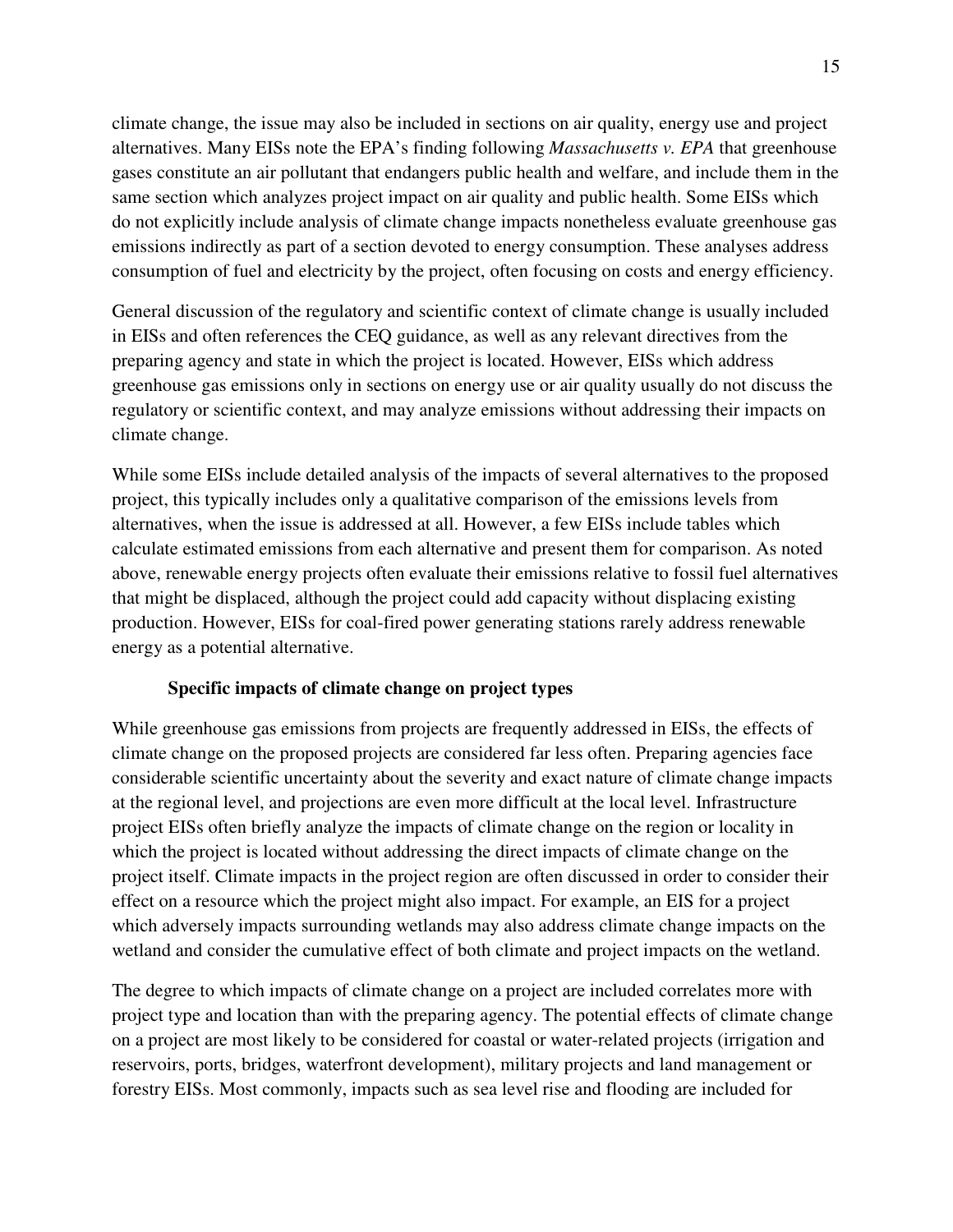projects in coastal locations and water supply projects. Many types of coastal infrastructure are vulnerable to sea level rise and increased storm intensity, including ports, coastal nuclear reactors and military facilities. Projects in marine or coastal settings are likely to consider the effects of sea level rise and increased storm intensity, as well as impacts on marine habitats from rising sea temperatures. However, these impacts are often considered not in relation to the project itself, but rather to its surrounding environment.

In EISs which do not involve coastal sites or water projects, analysis of the impact of climate change on a project is often limited to a brief discussion of climate impacts on wildlife species or vegetation as a secondary or compounding impact. Projects in desert areas, such as solar energy projects or transmission lines, are also likely to discuss the impacts of climate change and temperature increase on the surrounding ecosystem, although impact analyses are often limited to their effect on the environment rather than on the project.

### **Agency Approaches**

The varying methods for analyzing climate change presented in the database reflect the disparate approaches that federal agencies have taken in addressing the issue in the absence of binding CEQ guidance. While most agencies cite the CEQ draft guidance, the guidance gives agencies great discretion to decide when analysis of climate impacts is warranted and how the significance of climate impacts is determined. Agencies are free to use their own criteria to determine that climate impacts are insignificant, or to assert that analysis of climate change is outside the necessary scope of an EIS.

The level of thoroughness with which EISs address climate change is closely tied to the preparing agency, the project type, and the state in which the project is located. EISs prepared in states such as California and Washington, which have robust state environmental review laws, are likely to include much more extensive analysis of climate change. Most of the EISs which addressed all five impact categories were for projects in California. The federal agencies which prepared these EISs often partnered with state agencies and followed the requirements of the California Environmental Quality Act, which at times requires a more detailed discussion of climate change impacts than NEPA. A similar phenomenon is apparent in the state of Washington, where many EISs go beyond the federal requirements.

Certain federal agencies consistently produce EISs which address climate change in substantial detail. The US Army Corps of Engineers, the Department of Energy, the Bureau of Land Management and the Bureau of Reclamation stand out among federal agencies for the number of EISs they have produced which include detailed and thorough analysis of climate impacts. However, it is difficult to make comparisons across agencies and project types, given the very different criteria and needs which are addressed in EISs. Agencies such as USFS, USFWS and NOAA must consider a different set of questions about climate impacts related to land and resource management which have little in common with the issues that must be addressed by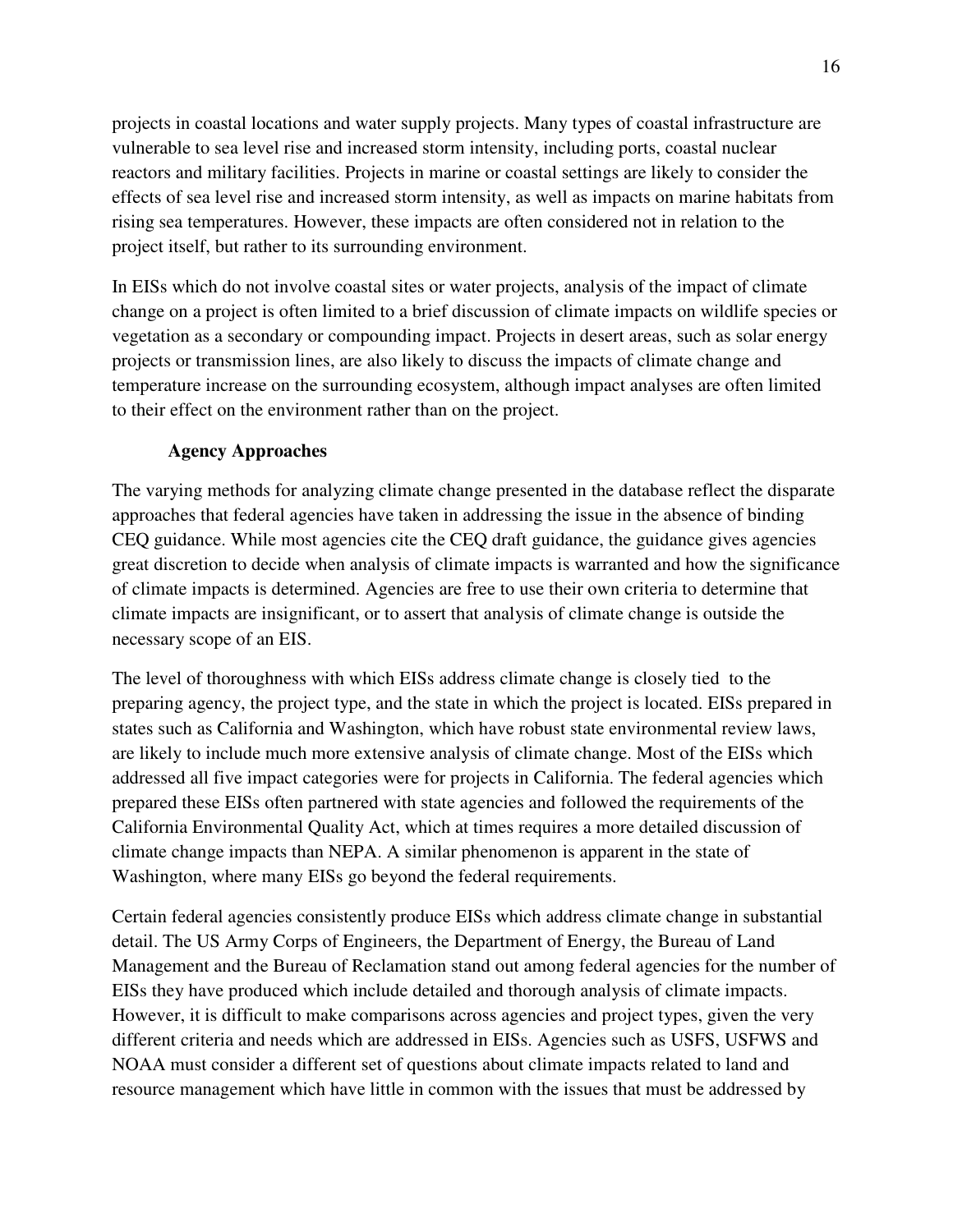EISs for power generation and infrastructure projects. EISs for certain project types are more likely to consider climate impacts because the success and viability of these projects are often closely tied to the effects of climate change. Among these are coastal projects, because of their vulnerability to sea level rise, and water supply projects, because of the impact of climate change on precipitation, snowmelt and water availability. However, this is not always the case, as EISs for some other project types which are closely related to issues of greenhouse gas emissions, such as agricultural or public transit projects, include very little analysis of climate change.

# **Conclusion**

CCCL's research reveals disparate treatment of climate change impacts in federal EISs, with significant variation correlating with state, agency and project type. Not surprisingly, many agencies focus on the types of climate impacts which correlate most closely to their jurisdiction. The Bureau of Reclamation pays greater attention to climate impacts on water supply than it does to emissions, while the Forest Service emphasizes carbon sinks and flows over induced trips. CCCL's research reveals widely varying agency approaches to EIS scope and methodology when addressing climate change impacts. Agencies differ in the methods used to calculate emissions and assess their significance, the types of indirect impacts addressed and the extent to which the impacts of climate change on the project are included. Although the treatment of climate change in environmental impact assessment is still in the early stages of development, many federal agencies are beginning to include more comprehensive analysis of project impacts on climate change and the impacts of climate change on federal actions.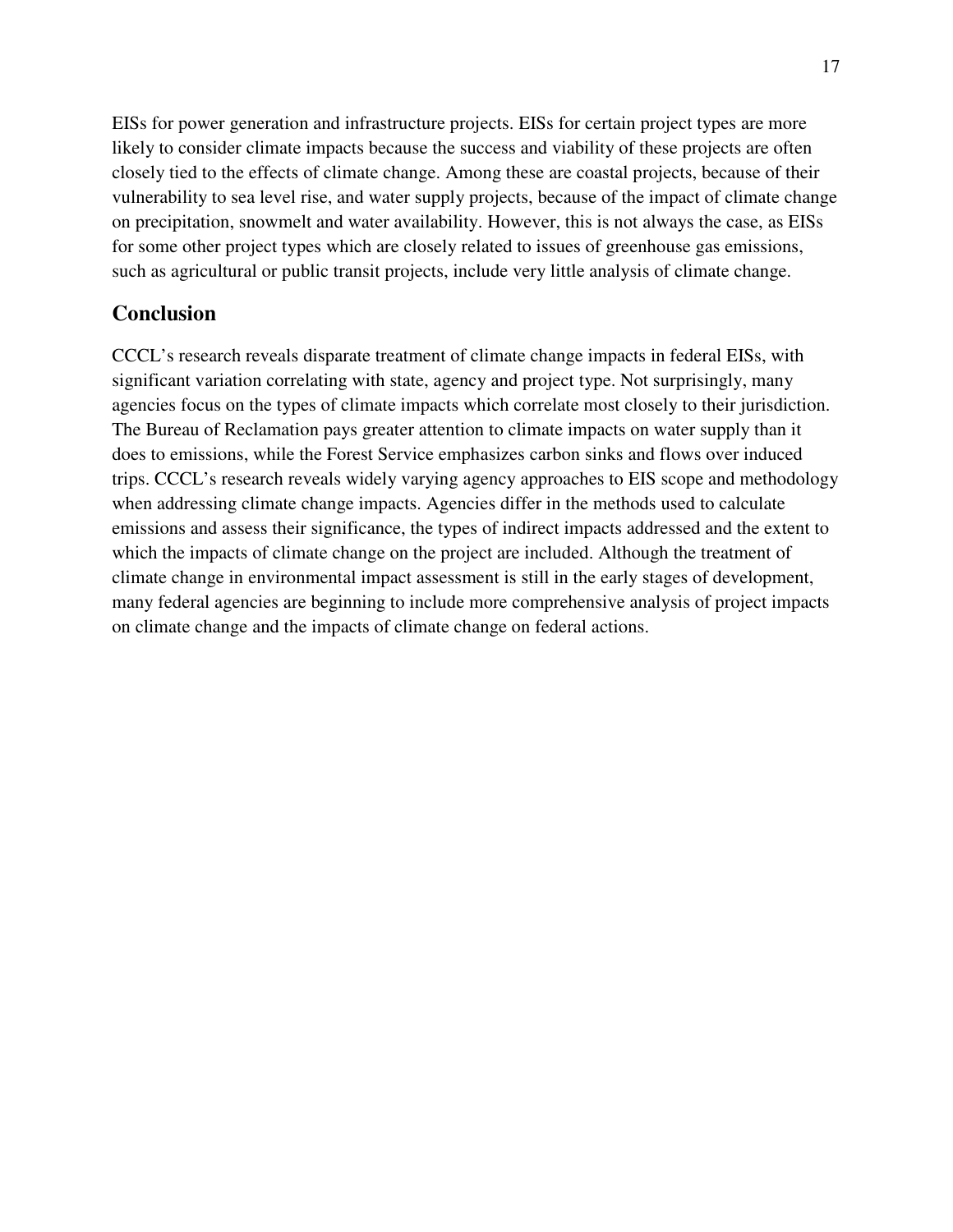## **References**

- Bureau of Land Management. 2010. *Wright Area Coal Lease Environmental Impact Statement*, Ch. 3 p. 323; Ch. 4 p.130. http://www.blm.gov/pgdata/etc/medialib/blm/wy/information/NEPA/hpdo/Wright-Coal/feis.Par.67516.File.dat/07chap3.pdf
- Bureau of Land Management. 2011. *Final Environmental Impact Statement for the Palen Solar Power Project*. Sec. 4.3 p.1-16. http://www.blm.gov/pgdata/etc/medialib/blm/ca/pdf/palmsprings/Palen\_Solar\_Power\_Pr oject.Par.98678.File.dat/Vol1\_Palen%20PA-FEIS\_ch4.pdf
- Bureau of Ocean Energy Management, Regulation and Enforcement. 2010. *Outer Continental Shelf Oil and Gas Leasing Program.* Sec. 5, p. 155. http://www.boemre.gov/5-year/2007- 2012FEIS/Chapter4A-BImpactsProposedAction.pdf
- Bureau of Reclamation. 2009. *Los Vaqueros Reservoir Expansion Project Environmental Impact Statement*. Ch. 5, p.12. http://www.lvstudies.com/documents.asp
- Center for Climate Change Law at Columbia Law School. 2011. *Consideration of Climate Change in Environmental Impact Statements prepared under the National Environmental Policy Act.*  http://www.law.columbia.edu/null/download?&exclusive=filemgr.download&file\_id=61 459
- Center for Climate Change Law at Columbia Law School. 2011. *EIS Impact Categories Covered by Federal Agency*. http://www.law.columbia.edu/null/download?&exclusive=filemgr.download&file\_id=61 460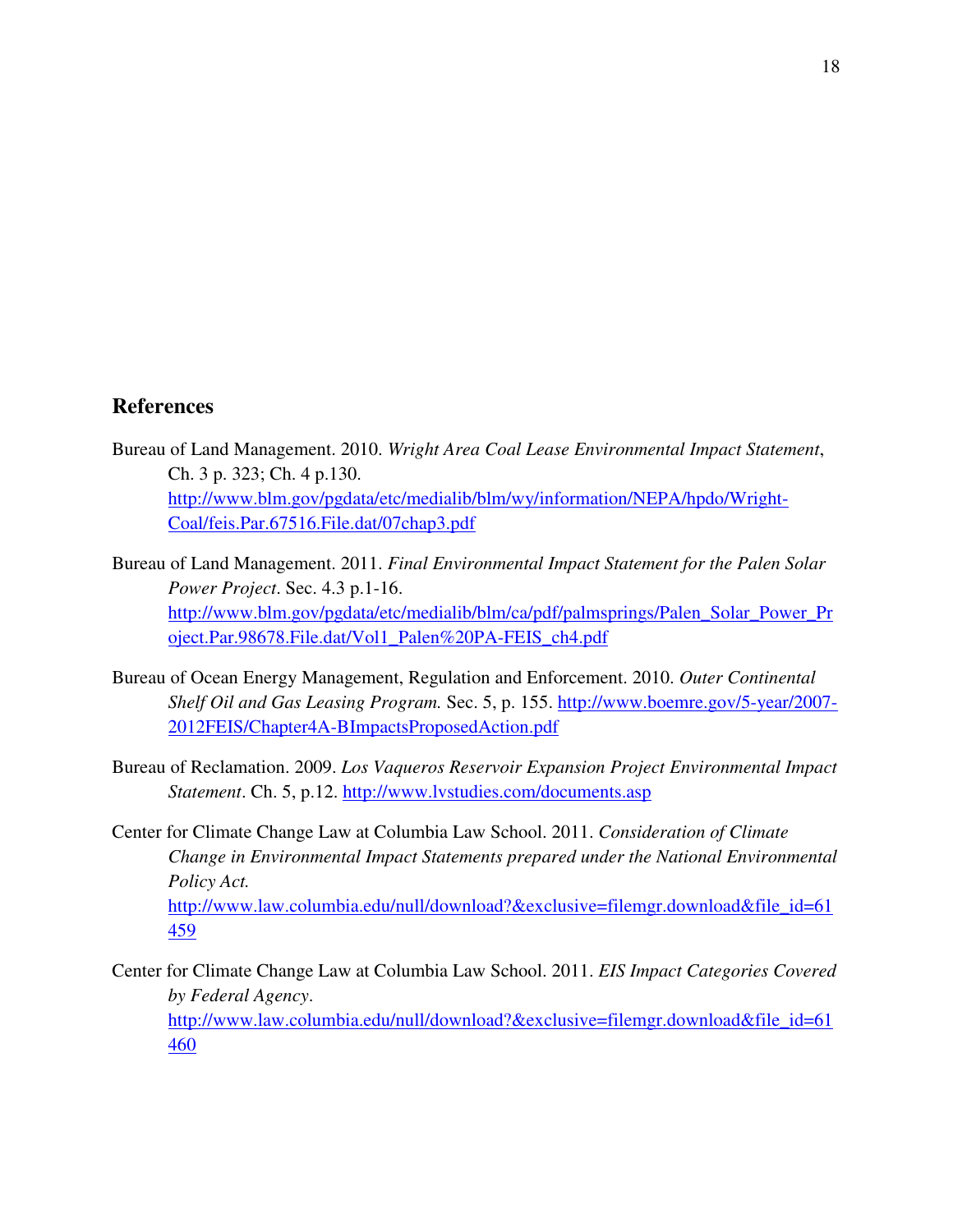- Council on Environmental Quality, 2010. *Draft NEPA Guidance on consideration of climate change and GHG emissions*. http://www.whitehouse.gov/sites/default/files/microsites/ceq/20100218-nepaconsideration-effects-ghg-draft-guidance.pdf
- Department of Energy. 2010. *Kemper County Integrated Combined Cycle Gasification Project*. Vol. 1, Ch. 6, sec. 3, p. 586. http://energy.gov/sites/prod/files/nepapub/nepa\_documents/RedDont/EIS-0409-FEIS-01- 2010.pdf
- Department of the Interior, 2010. *Secretarial Order 3226*. http://elips.doi.gov/elips/0/doc/144/Page1.aspx
- Federal Aviation Administration. 2012. *Considering Greenhouse Gases and Climate under the National Environmental Policy Act (NEPA): Interim Guidance.*
- Federal Aviation Administration. 2011. *Palm Beach International Airport Project, Construction and Operation of Proposed Airfield Improvements.* Ch. 5 p. 23-25. http://www.pbiaeis.com/pdf/final-eis/Chapter%205.0.pdf
- Federal Highway Administration, 2008. *Integrating Climate Change into the Transportation Planning Process.* http://www.fhwa.dot.gov/hep/climatechange/climatechange.pdf
- Federal Highway Administration. 2009. *CUY-90-Innerbelt Highway Project Environmental Impact Statement.* p. 31. http://www.dot.state.oh.us/projects/ClevelandUrbanCoreProjects/Innerbelt/FEIS/CIB%20 FEIS%207-21-09.pdf
- Federal Highway Administration. 2011. *Interstate 5 Columbia River Crossing Project Environmental Impact Statement.* Sec. 3, p. 445. http://www.columbiarivercrossing.org/FileLibrary/FINAL\_EIS\_PDFs/CRC\_FEIS\_Chapt er3\_S19\_Cumulative\_Effects.pdf
- Michael B. Gerrard, "Climate Change and the Environmental Impact Review Process," *Natural Resources & Environment*, Winter 2008, pp. 20-24
	- http://www.arnoldporter.com/resources/documents/NR&E-Winter2008\_Article\_MGerrard.pdf
- Nuclear Regulatory Commission. 2010. *Generic Environmental Impact Statement for License Renewal of Nuclear Plants, Supplement 41, Regarding Cooper Nuclear Station*. 2010. Sec. 6.2 p. 202.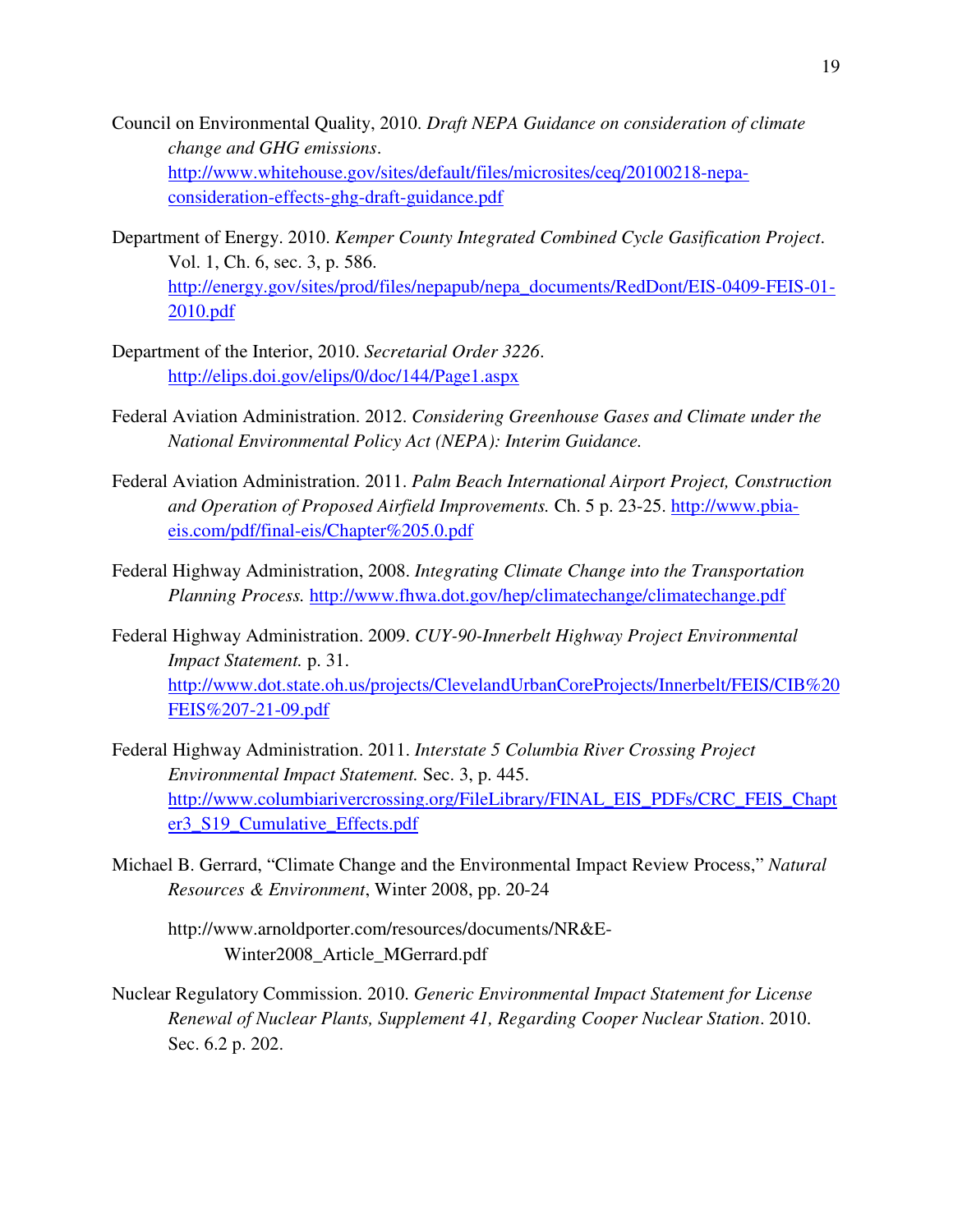- Nuclear Regulatory Commission. 2011. *Generic Environmental Impact Statement for License Renewal of Nuclear Plants, Supplement 46, Regarding Seabrook Station.* 2011. Sec. 4- 61, p. 191. http://pbadupws.nrc.gov/docs/ML1121/ML11213A024.pdf
- U.S. Army Corps of Engineers. 2010. *Mississippi River Gulf Outlet Ecosystem Restoration Study*. p. 160,186, 193. http://www.mrgo.gov/ProductList.aspx?ProdType=study&folder=1320
- U.S. Army Corps of Engineers. 2010. *Folsom South of U.S. 50 Specific Plan Project Environmental Impact Statement.* Sec. 3A4, p. 44-45. http://ftp.folsom.ca.us/soi/Folsom\_DEIR-DEIS\_DRAFT.pdf
- U.S. Fish and Wildlife Service. 2010. *Desert National Wildlife Complex, Final Comprehensive Conservation Plan and Environmental Impact Statement*. Sec. 5 p. 9. http://www.fws.gov/desertcomplex/pdf/07\_Final\_CCP-EIS\_Ch5\_20090814.pdf
- U.S. Forest Service, 2009. *Climate Change Considerations in Project Level NEPA Analysis*  http://www.fs.fed.us/emc/nepa/climate\_change/includes/cc\_nepa\_guidance.pdf
- U.S. Forest Service. 2010. *Cobbler II Timber Sale and Fuels Reduction Project Final Environmental Impact Statement*. Ch. 3 p.156-163. http://a123.g.akamai.net/7/123/11558/abc123/forestservic.download.akamai.com/11558/ www/nepa/61203\_FSPLT2\_028115.pdf
- U.S. Forest Service. 2011. *Record of Decision and Final Environmental Impact Statement: Big Moose Vegetation Management Project.* Sec. F p. 325. http://a123.g.akamai.net/7/123/11558/abc123/forestservic.download.akamai.com/11558/ www/nepa/50537\_FSPLT2\_035259.pdf
- U.S. Navy. 2010. *Guam and Commonwealth of the Northern Mariana Islands Military Relocation.* Sec. 4.4.3, p. 91-93. http://www.guambuildupeis.us/documents/final/volume\_7/Vol\_07\_Ch04\_Cumulative\_I mpacts.pdf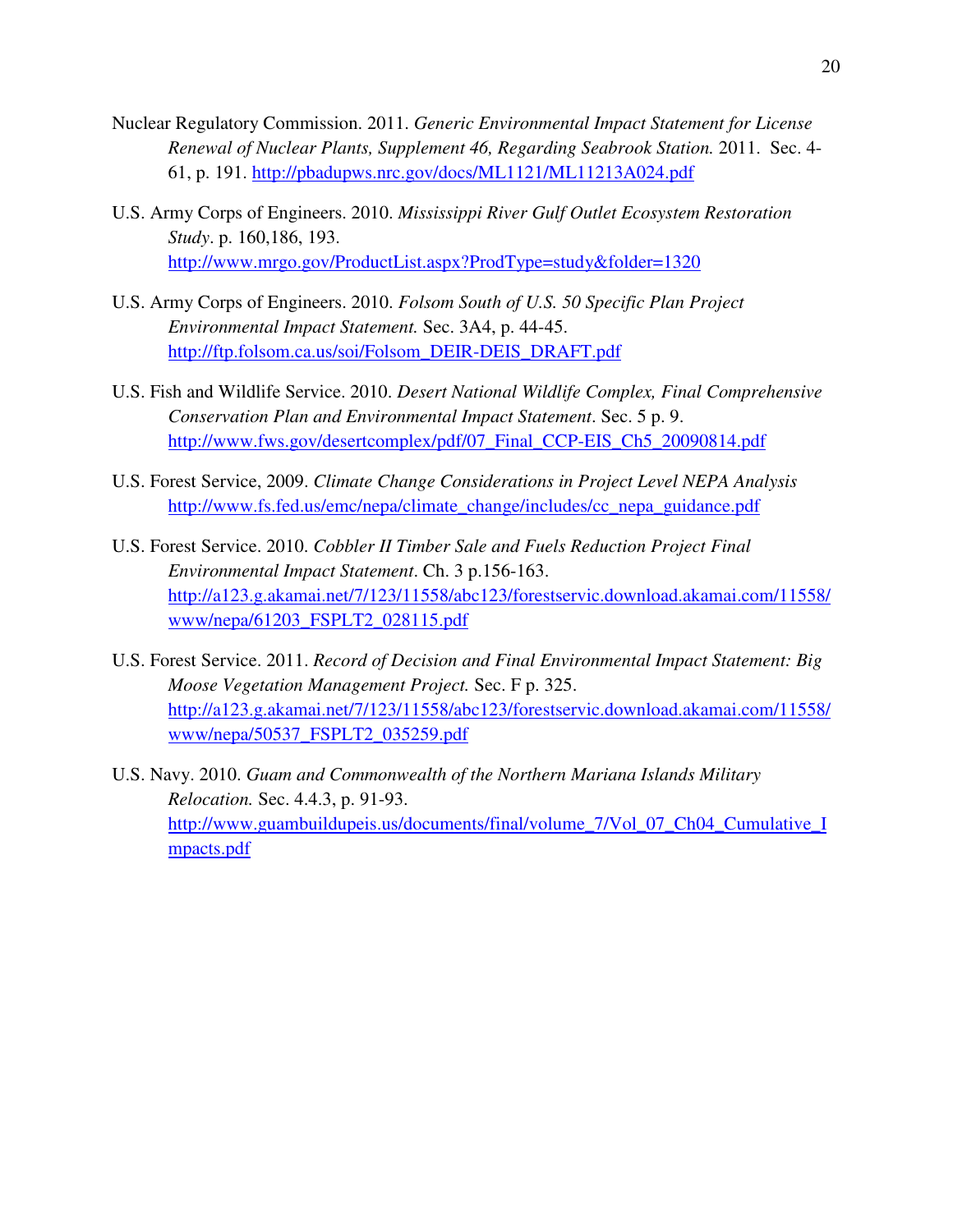# **Appendix: Example EIS quotes and summaries**

The following section contains a selection of EISs which provide examples of the approaches taken by federal agencies in addressing various project types and impact categories. First, several examples are given of EISs which address direct or indirect project emissions to varying degrees. (Only excerpts are given here. Please see the database for full text.) While the Palm Beach airport EIS is exceptional for the minimal consideration given to a major source of emissions, the other examples in this category, although not exhaustive, are generally thorough relative to other EISs for comparable projects. This section is followed by a sampling of EISs which address the impacts of climate change on the project, and a final section which includes examples of EISs that address climate change impacts on freshwater resources in particular. The latter two sections illustrate the great diversity of climate impacts which may be considered in EISs. While all EISs in these two sections are notable for their thoroughness relative to other comparable projects, the types of climate effects which they discuss are representative of those which frequently recur in similar impact discussions.

#### **EISs which address direct or indirect project emissions**

#### Palm Beach Airport Expansion

A 2011 EIS for the expansion of Palm Beach Airport in Florida frames aviation emissions as a percentage of overall U.S. emissions, but does not quantify the specific emissions of the project.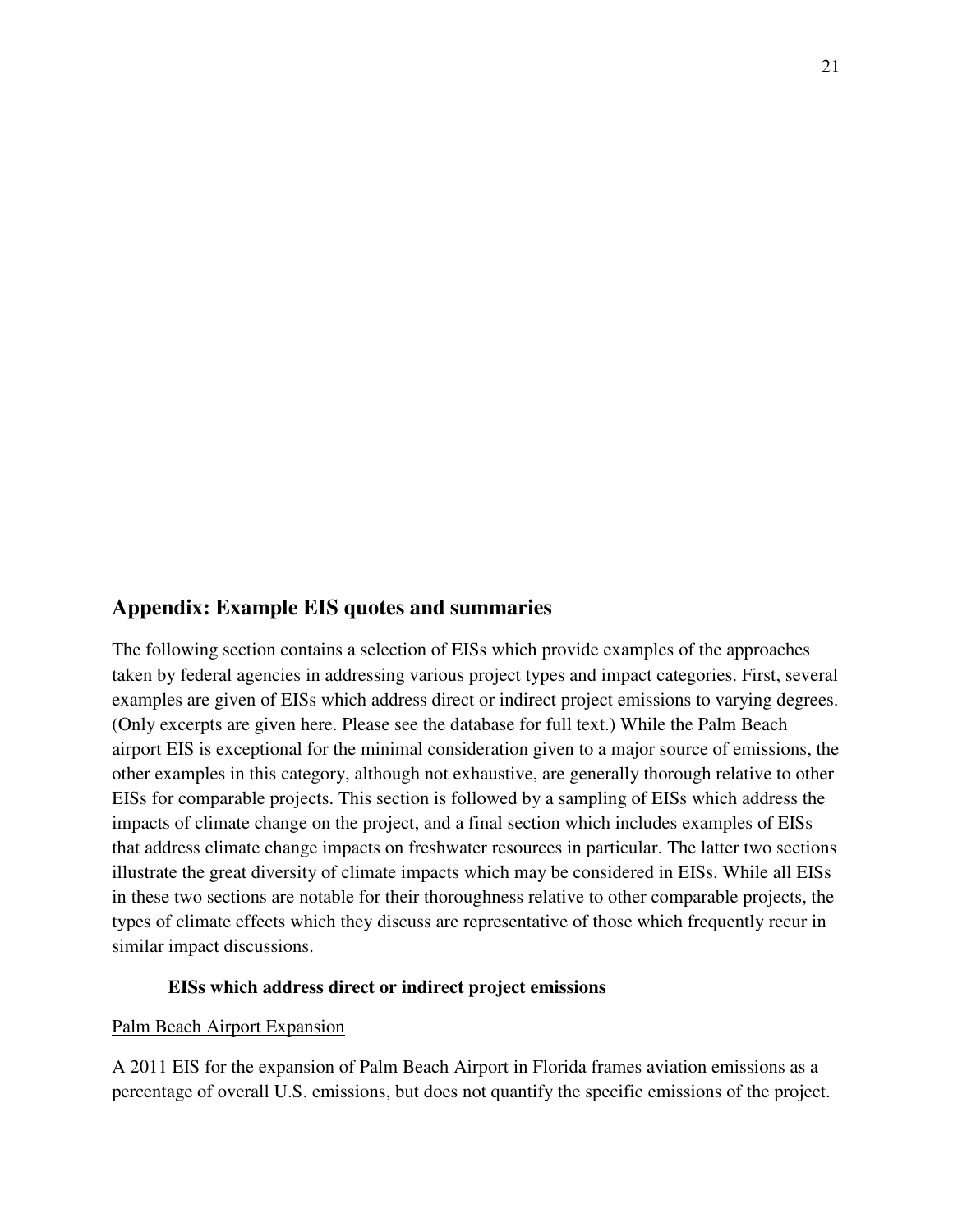It makes no mention of the potential impacts of climate change on the project, despite the airport's coastal location and the region's projected vulnerability to sea level rise and increased storm intensity.

According to most international studies and reviews, aviation emissions comprise a small, but potentially important percentage of anthropogenic GHGs and other emissions that contribute to climate change. The Intergovernmental Panel on Climate Change (IPCC) estimates that global aircraft emissions account for about 3.5 percent of the total quantity of GHG from human activities. In terms of U.S. contribution, the U.S. General Accounting Office (GAO) reports that aviation accounts "for about three percent of total U.S. GHG emissions from human sources" compared with other industrial sources, including the remainder of the transportation sector (23 percent) and industry (41 percent).

The scientific community is developing areas of further study to enable them to more precisely estimate aviation's effects on the global atmosphere. The FAA is currently leading or participating in several efforts intended to clarify the role that commercial aviation plays in GHGs and climate change. The most comprehensive and multi-year program geared towards quantifying climate change effects of aviation is the Aviation Climate Change Research Initiative (ACCRI) funded by the FAA and the National Aeronautics and Space Administration (NASA).<sup>34</sup>

#### Outer Continental Shelf Oil and Gas Leasing Program:

 $\overline{a}$ 

This programmatic EIS produced by the Bureau of Ocean Energy Management, Regulation and Enforcement contains a brief discussion of emissions from rig operations on leases. There is no discussion of indirect emissions from eventual refining or combustion of fuels extracted. Emissions from the project are presented as a small fraction of total U.S. or global emissions and are therefore claimed to be insignificant. The EIS does include substantial discussion of the effects of climate change on project sites. It addresses adaptation of marine species to rising sea temperatures and adaptation of indigenous populations in arctic regions.

Rapid and long-term impacts from climate change would likely disrupt longstanding, traditional hunting and gathering practices that promote health and cultural identity. Because of the limited capacities and choices for adaptation and the ongoing cultural challenges of globalization to indigenous communities, arctic communities would experience significant cultural stresses in addition to major impacts to population, employment, and local infrastructure (MMS, 2004a).

<sup>34</sup>Federal Aviation Administration. *Palm Beach International Airport Project, Construction and Operation of Proposed Airfield Improvements.* 2011. Ch 5 p 23-25.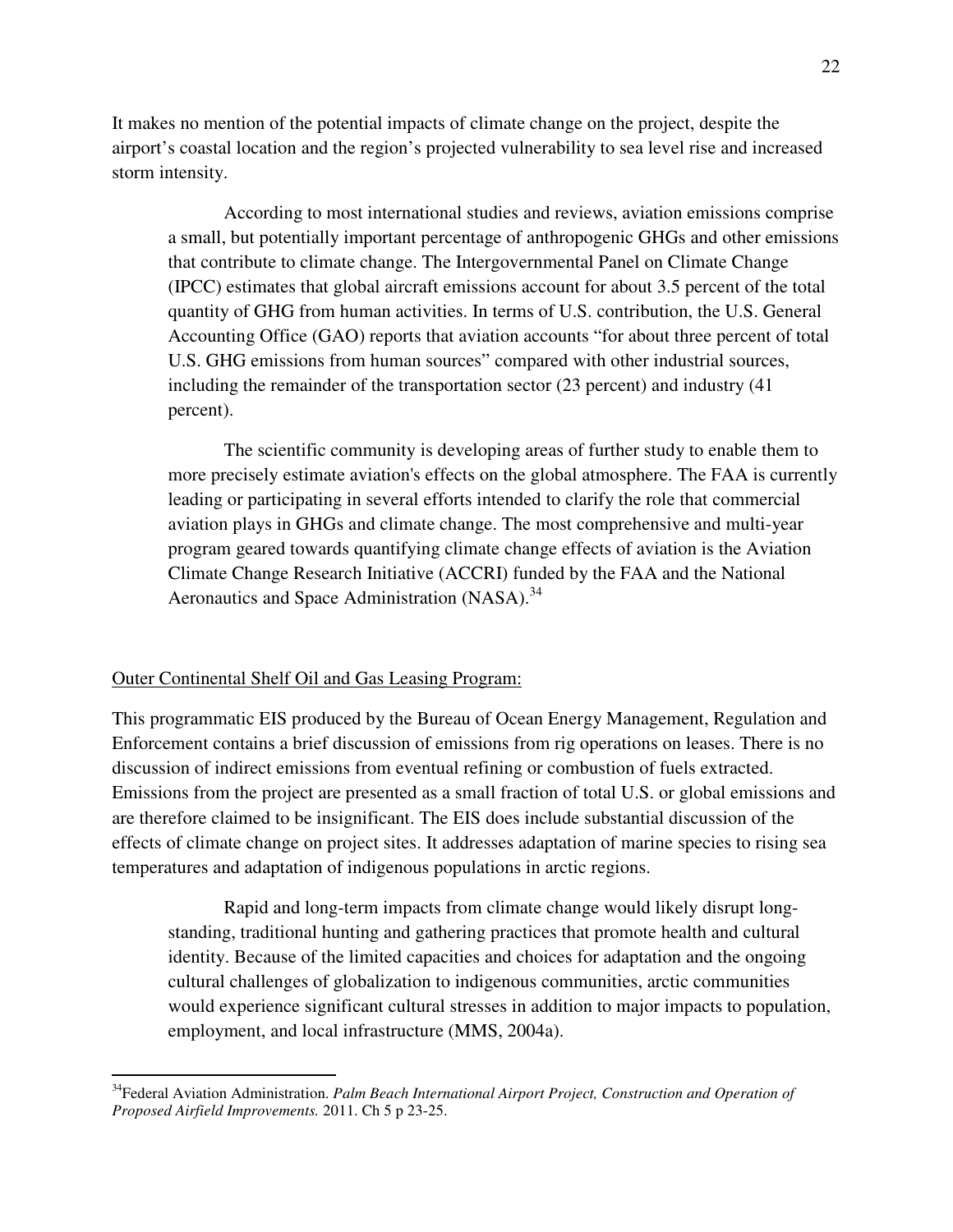Poleward shifts in distribution of marine populations can be expected with increasing water temperatures. Species temperature preferences and overall habitat requirements would determine the extent of potential distribution shifts. For some species, the habitat requirements related to spawning and nursery areas can limit adaptation, which could result in loss of populations. Temperature changes may also affect the food web dynamics of the ecosystem. For example, substantial shifts in the distribution of small pelagic fishes such as herring and mackerel off the east coast of the United States can be expected. This would affect the forage base for many piscivorous (fish eating) fishes, marine mammals, and sea birds.

Climate models generally predict a rise in temperatures in the Gulf Coastal States this century. This would result in higher summertime heat index values and greater power demand for air conditioning (NAST, 2000). Model predictions of precipitation are less certain. In general, the models predict a slight decrease in precipitation in coastal areas, while model predictions vary widely in the upland areas, with one predicting an increase in precipitation and another a decrease. The models also predict more intense rainfall events and a higher frequency of droughts (Twilley et al., 2001).

Significant increases or decreases of river runoff would affect salinity and water circulation. Increased runoff would likely deliver increased amounts of nutrients such as nitrogen and phosphorous to estuaries, while also increasing the stratification between warmer fresher and colder saltier water (Boesch et al., 2000). This would increase the potential for algal blooms that deplete the water of oxygen and increase stresses on sea grasses, fish, shellfish and benthic communities. A significant increase in discharge from the Mississippi River could cause an expansion of the hypoxic zone in the Gulf of Mexico off Louisiana. Decreased runoff could diminish flushing, decrease the size of estuarine nursery zones, and allow an increase in predators and pathogens (Boesch et al., 2000). Permanent reductions of freshwater flows in rivers could substantially reduce biological productivity in Mobile Bay, Apalachicola Bay, Tampa Bay, and the lagoons of Texas (Twilley et al., 2001). More frequent or longer lasting droughts and reduced freshwater inflows could increase the salinity in coastal ecosystems, resulting in a decline in mangrove and seagrasses habitats.

Sea-level rise would affect the availability and distribution of high-quality freshwater because many Gulf Coast aquifers are susceptible to saltwater intrusion. Wetlands and mangroves are highly productive systems that are strongly linked to fisheries productivity. These habitats provide important nursery and habitat functions to many important fish and shellfish populations. Infilling, subsidence, altered hydrology, and a decrease in sediment supply have caused dramatic losses of wetlands in the region. With sea-level rise, wetland losses would likely be accelerated, particularly in coastal Louisiana, which would threaten the region's fisheries and agriculture. Loss of wetlands would have adverse effects on coastal navigation and infrastructure. While offshore oil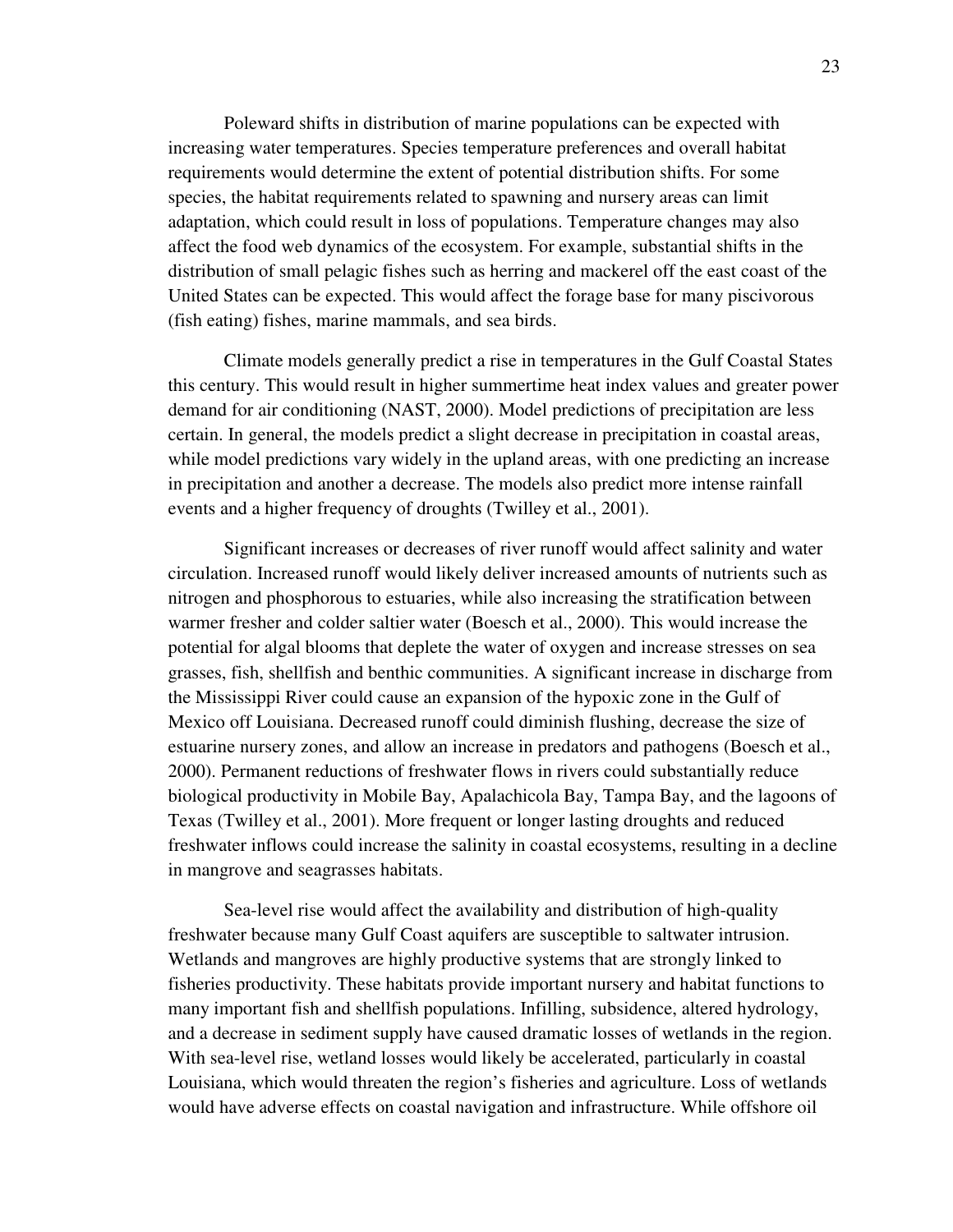and gas development may not be directly affected, indirect effects may occur due to stresses on coastal industrial infrastructure affected by sea-level rise. With rising seasurface temperatures as a result of global warming, it is likely that there will be an increase in the intensity of hurricanes (IPCC, 2007). An increase in hurricane activity would adversely affect oil and gas production in the Gulf due to platform shutdowns associated with such events. Even without an increase in hurricane activity, damage to the coastline from storms could be aggravated due to the loss of wetlands and barrier islands which would otherwise act as buffers.

Many Gulf of Mexico commercial fish populations are already subject to stresses, and global climate change may aggravate the impacts of ongoing and future commercial fishing and human use of the coastal zone. Fish, including shellfish, respond directly to climate fluctuations, as well as to changes in their biological environment including predators, prey, species interactions, disease, and fishing pressure. Fish are not only influenced by temperature and salinity conditions but also by mixing and transport processes. Climate would only be one of several factors that regulate fish abundance and distribution. Projected changes in water temperatures, salinity, and currents can affect the growth, survival, reproduction, and spatial distribution of marine fish species and of the prey, competitors, and predators that influence the dynamics of these species (Watson et al., 1998). Changes in primary production levels in the ocean because of climate change may affect fish stock productivity. However, it is still unclear how climate-induced changes in primary productivity would affect the next trophic link, zooplankton. Changes in zooplankton biomass are known to affect fish productivity.

Recreational fishing is a highly valued activity that could have losses in some regions because of climate-induced changes in fisheries. The net economic effect of changes in recreational fishing opportunities because of climate-induced changes in fisheries is dependent on whether projected gains in cool- and warm-water fisheries offset losses in cold-water fisheries. Anadromous species, such as striped bass, rely on marine and freshwater aquatic systems at different points in their life cycles. Projected changes in marine and freshwater temperatures, ocean currents, and freshwater flows are more likely to impact growth, survival, reproduction, and spatial distribution of these species than of other species.

The survival, health, migration, and distribution of marine mammals and sea turtles may be impacted by projected changes in climate through impacts on their food supply and breeding habitats. The availability of necessary habitats and prey species that results from climate change will have the greatest impact on marine mammal and sea turtle populations that are already under endangered species status. Marine mammal calving and pupping grounds and sea turtle nesting beaches would be threatened by rising sea level (Watson et al., 1998).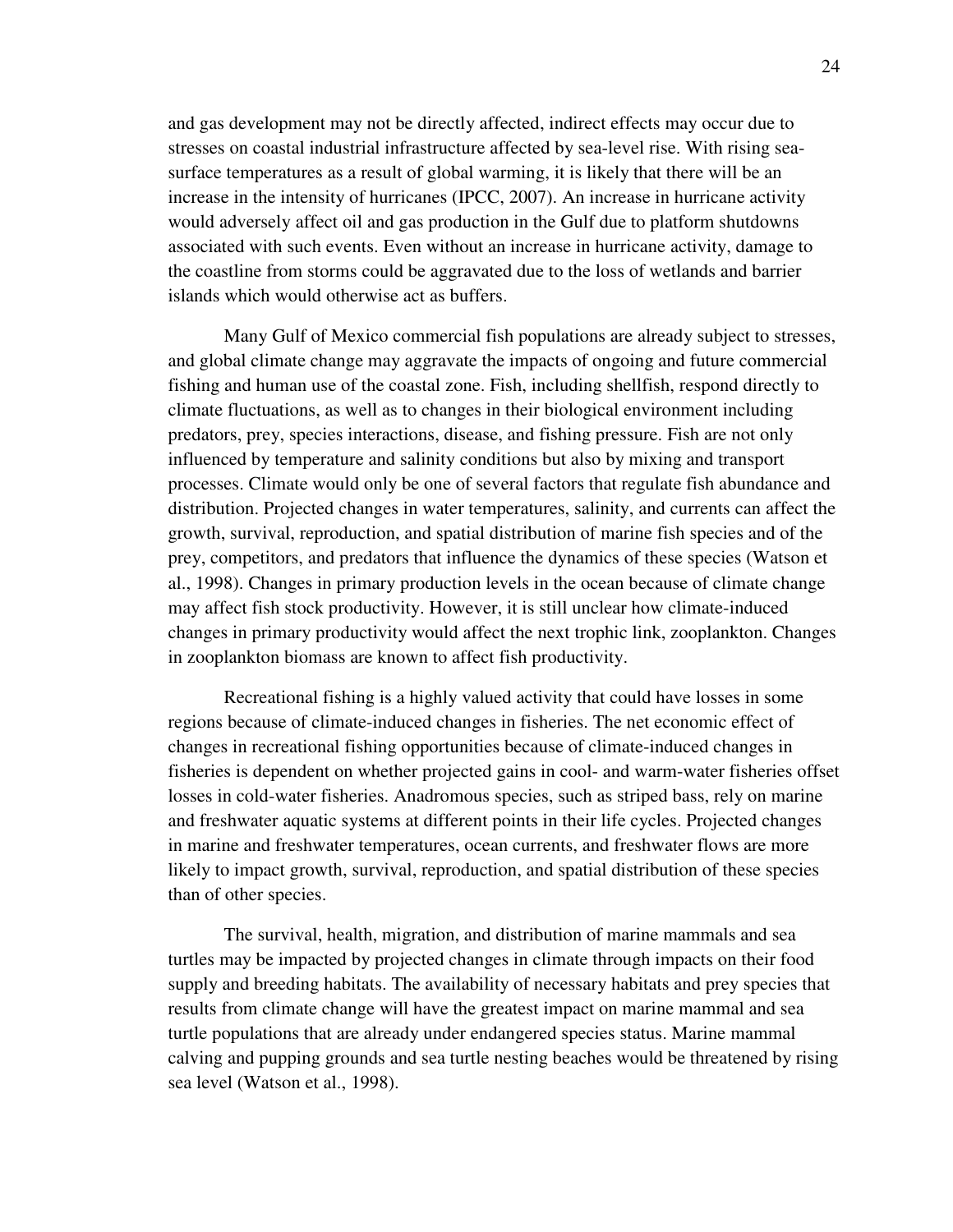A number of mitigation strategies could be adopted by operators with the goal to reduce greenhouse gas emissions from OCS oil and gas development activities. Use of more energy-efficient engines, turbines, and boilers would reduce CO2 emissions. Use of gas instead of diesel fuel to provide power on platforms would significantly reduce emissions. However, many operators already primarily rely on produced gas once production starts. More efficient scheduling of transport of material and personnel could lower service vessel CO2 emissions by reducing the number of vessel and helicopter trips. Application of optimum power settings on vessels would reduce fuel use and, hence, greenhouse gas emissions.<sup>35</sup>

A response to a comment from the Center for Biological Diversity addressed in section 5:

It is difficult to evaluate the effect of the 2007-2012 program on consumption. Consumption of oil and gas is driven by a variety of factors including energy costs, energy efficiency, economic factors, demography, and weather or climate.

If the proposed leasing program does not occur, the MMS projects that about 95 percent of the lost oil production would be replaced by a combination of imports, fuel switching, and increased onshore production (see the discussion in Section IV.I—No Action Alternative and Table IV-27). For natural gas, about 84 percent of the lost production would be made up by fuel switching, increased onshore production, and imports. The remaining 5 percent of the oil and 16 percent of the natural gas resource that would not be developed is expected to trigger some modest conservation measures, which would have some benefits in terms of reduced greenhouse gas emissions. However, this benefit could be offset by a boost in CO2 emissions from tanker transport as a consequence of a greater reliance on oil imports. More importantly, if there is a significant switch from natural gas to oil as a result of lost OCS gas production, the benefits from conservation measures could be offset since oil combustion causes more CO2 emissions than gas does. $36$ 

#### Wright Area Coal Lease

 $\overline{a}$ 

This EIS produced by the Bureau of Land Management for a coal-mining project in Wyoming presents the role of greenhouse gas emissions in affecting climate change as an ongoing controversy involving considerable uncertainty. The analysis considers the emissions generated in the coal extraction process, the indirect emissions when that coal is combusted for power generation and the impacts of climate change on the project site.

<sup>35</sup> Bureau of Ocean Energy Management, Regulation and Enforcement. *Outer Continental Shelf Oil and Gas Leasing Program.* 2010. Sec. 4, p. 6-12.

<sup>36</sup> Bureau of Ocean Energy Management, Regulation and Enforcement. *Outer Continental Shelf Oil and Gas Leasing Program.* 2010. Sec. 5, p. 155.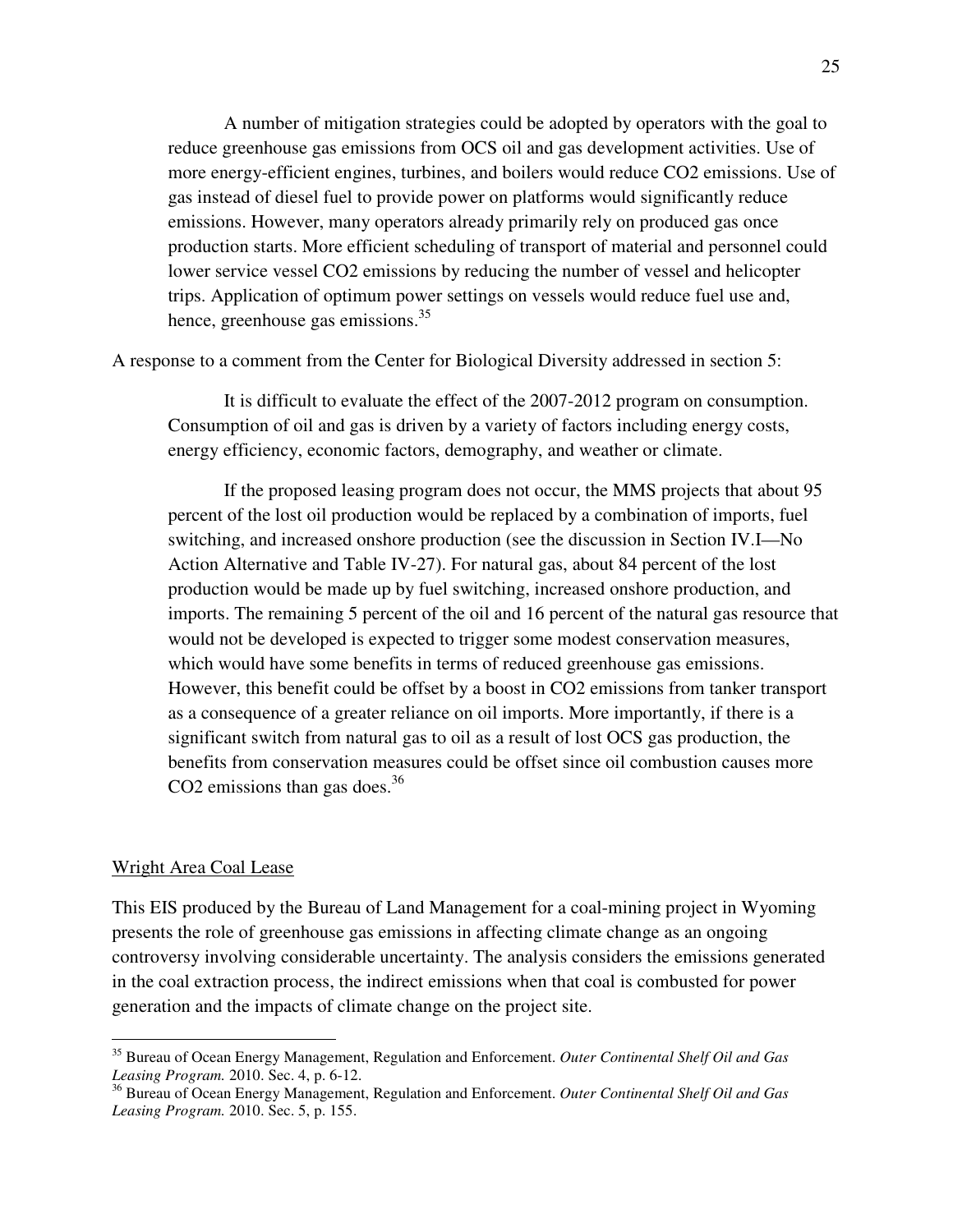There has been, and continues to be, considerable scientific investigation and discussion as to the causes of recently increasing global mean temperatures and whether a warming trend will continue.

As discussed in Chapter 1, BLM does not authorize mining by issuing a lease for federal coal, but the impacts of mining the coal are considered in this EIS because it is a logical consequence of issuing a maintenance lease to an existing mine. WDEQ, with oversight from OSM, has regulatory authority in issuing permits to mine coal in Wyoming.

If the coal in the North Hilight Field, South Hilight Field, West Hilight Field, West Jacobs Ranch, North Porcupine, and South Porcupine LBA Tracts is leased and mined, so-called GHG emissions from the mining operations would be released into the atmosphere. A discussion of emissions and by-products that are generated by burning coal to produce electricity, and a more complete discussion of the global warming and climate change phenomena is included in this EIS.

The use of the coal after it is mined is not determined at the time of leasing; however, almost all of the coal that is currently being mined in the Wyoming PRB is being used by coal-fired power plants to generate electricity.

 Emissions inventories included emissions from all sources, including all types of carbon fuels used in the mining operations, electricity used on site (i.e., lighting for facilities, roads, and operations and electrically powered equipment and conveyors) and mining processes (i.e., blasting, coal fires caused by spontaneous combustion and methane released from exposed coal seams). An additional category, which was not included in the emissions estimates for the three applicant mines due to a lack of information, is rail transport, both on-site and in moving coal to the buyers.

The expected CO2e emissions that occurred in 2007 for the mines that have not completed emissions inventories were estimated by assuming the CO2e emission ratios (CO2e/million tons of coal produced, CO2e/million bank cubic yards of overburden moved, and CO2e/acres of disturbance) for the mines that completed emissions inventories would be equivalent to those mines that have not. The correlations were based on the 2007 coal production, overburden production, and disturbance acres (facilities plus active pit acres) for three source types (fuel, electricity, and mining process) at the Black Thunder, Jacobs Ranch, and North Antelope Rochelle mines (WWC 2009).

The increases in CO2e emissions are expected to result from the additional fuels (especially diesel) that would be used in consideration of the increased coal and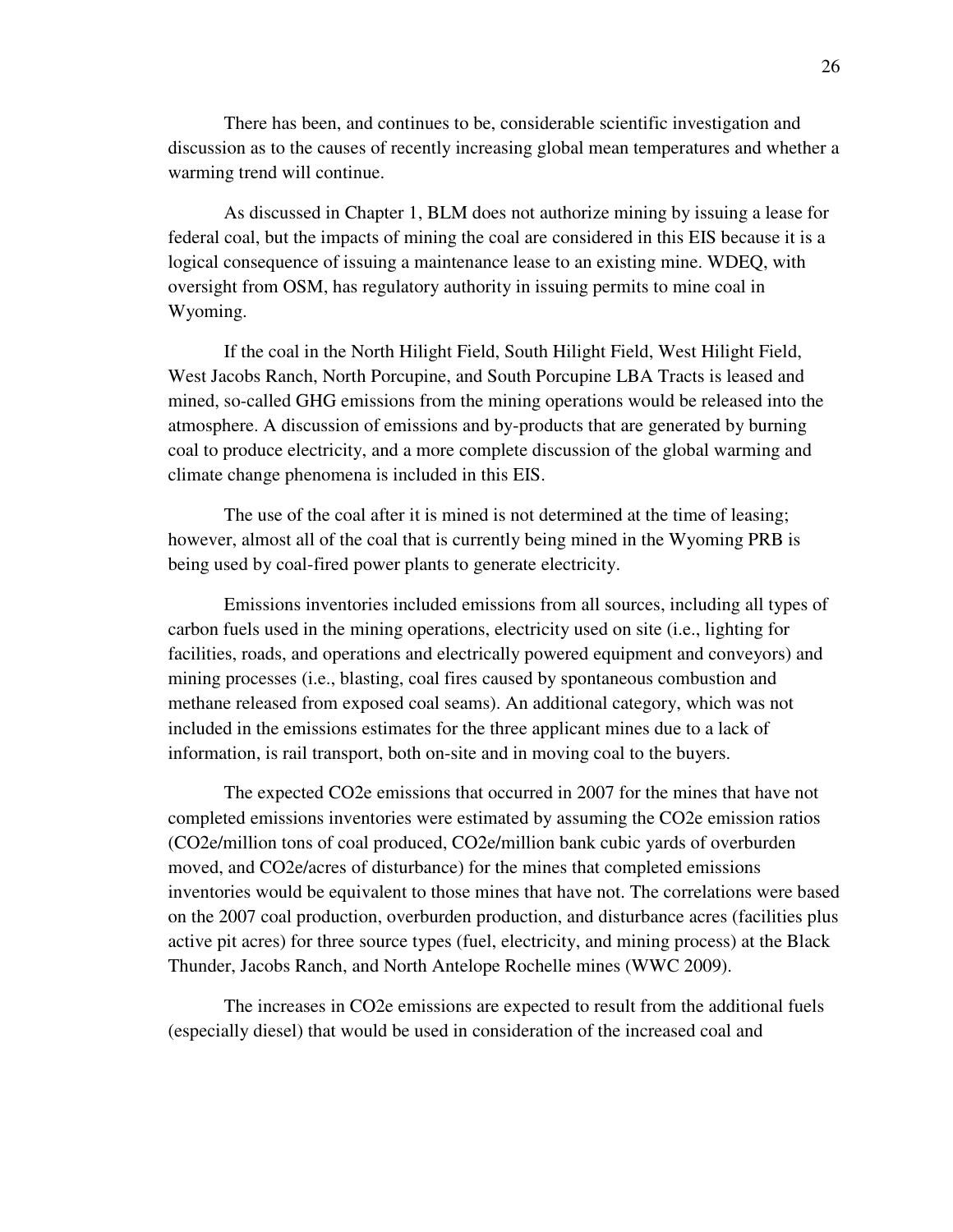overburden haul distances, as well as increased use of electricity and explosives related to increasing overburden thicknesses.<sup>37</sup>

#### Palen Solar Power Project

 $\overline{a}$ 

This EIS produced by the Bureau of Land Management for a solar project in California considers indirect emissions from construction, operation, maintenance and induced trips. While operational emissions are addressed, the project is projected to create a net reduction in emissions, due to the offset achieved by renewable power generation. Cumulative impacts of climate change on the area are extensively addressed, including impacts on snowmelt, water resources and local ecology.

For the proposed action and alternatives, this section analyzes the potential for construction-, operation-, maintenance- and decommissioning-related activities to emit GHGs and, thereby, contribute meaningfully to global warming in light of the combined emissions of other broad-scale causes of climate change…Although it is doubtful that this individual project, standing alone, could result in significant climate change effects, this analysis considers the "incremental impact" of project emissions as a possible contributor, together with the incremental impacts of other past, present, and reasonably foreseeable actions, to cause global climate change, which intrinsically is a cumulative issue. Mitigation measures are considered…[A]gencies under the U.S. Department of the Interior are required to consider potential impact areas associated with climate change, including potential changes in flood risk, water supply, sea level rise, wildlife habitat and migratory patterns, invasion of exotic species, and potential increases in wildfires.

The project would provide a new, utility-scale source of solar energy to complement existing and proposed sources of renewable energy. When the sun shines and electricity is generated by the project, the real-time output required from fossil fuel plants would be reduced by the amount of renewable generation going into the electrical grid. As a result, operation of the project would cause a measurable decrease in GHG emissions from fossil fuel plants."<sup>38</sup>

 The power produced by the project would offset power production by fossil-based power plants, which can range from 0.35 to 1.0 MT CO2 per MWh. The electric power produced from the project would be imported onto California's power grid, and would be used preferentially to conventional fossil fuel based power generation, including natural gas combined cycle plants, natural gas single cycle peaking plants, and power imported

<sup>&</sup>lt;sup>37</sup> Bureau of Land Management, Wright Area Coal Lease Environmental Impact Statement, Ch. 3 p 323; Ch. 4 p130-133.

<sup>38</sup> Bureau of Land Management. *Final Environmental Impact Statement for the Palen Solar Power Project*. 2011 Sec. 4.3 p.1-16.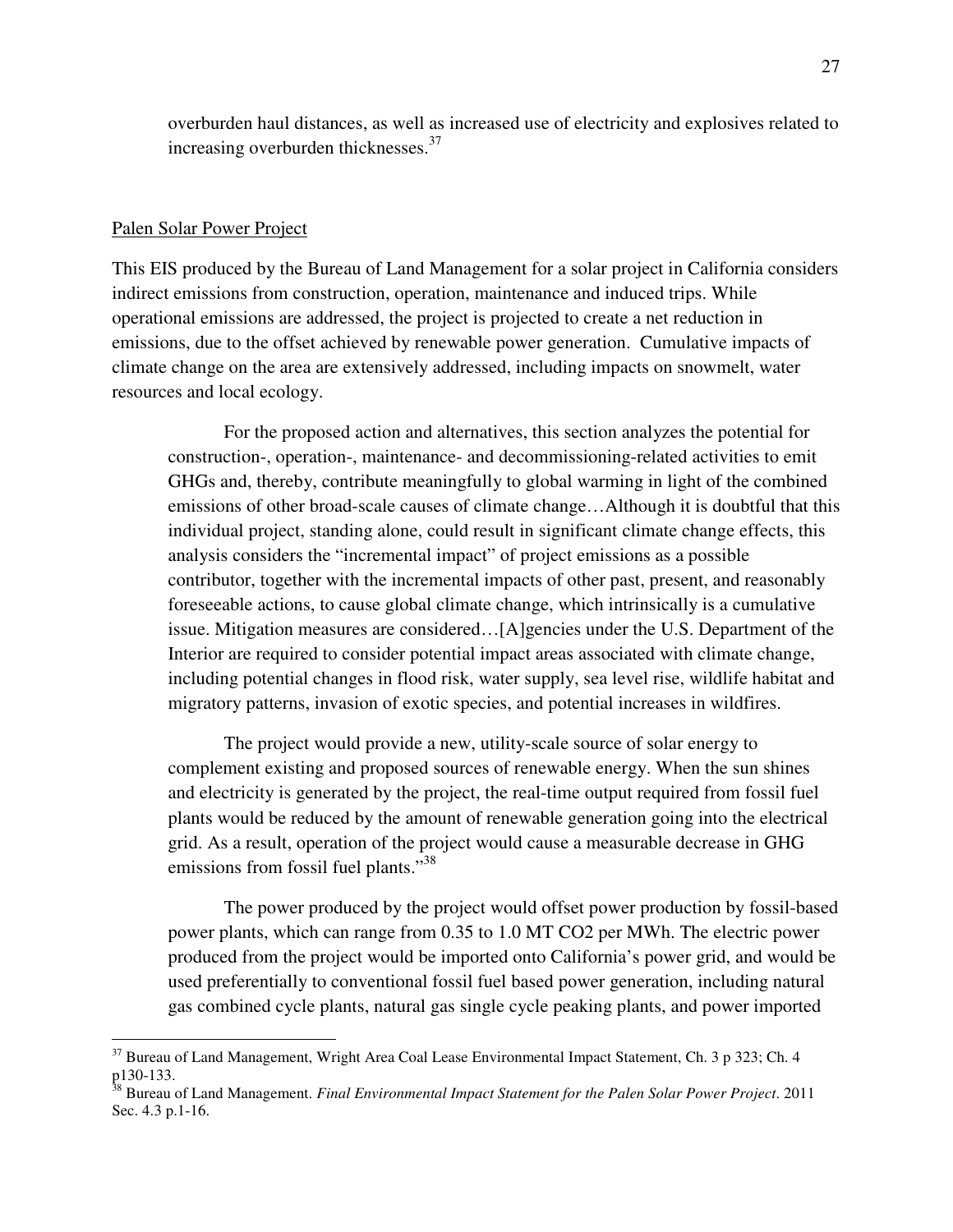from other states, which may include power from coal-fired plants. Therefore, the Project would provide a direct benefit to climate change – namely the offset of up to approximately 1,000,000 MWh/yr of carbon dioxide-emitting power derived from existing/conventional fossil fuel power plants. Additionally, assuming that reductions in demand for existing fossil power would reduce demands for the natural gas and coal feedstocks used for those power plants, some degree of offset of upstream carbon dioxide, methane, nitrous oxide, and other GHG emissions associated with natural gas and coal extraction and transport, will also be realized. Therefore, implementation of the Project will provide direct and indirect benefits that counter the potential effects of climate change. The Project supports and is part of a transition towards increased in-State, national, and global renewable power production, which is a key component towards the mitigation of climate change.

Estimates of the potential effects of climate change on the frequency and amount of rainfall in the west vary; however, most studies concur that in the desert southwest, some degree of reduction of precipitation would occur…These scenarios could result in moderate to substantial effects on water supply availability, and could affect the ability of water rights holders along the Colorado River to divert their full entitlements.

In the event that climate change results in reduced precipitation within the project area and its vicinity, some degree of associated reduction in groundwater recharge from rainfall could occur. This situation would not result in increased water requirements by the proposed action, and would not result in additional groundwater pumping during project construction or operations. Therefore, even with potential reductions in total precipitation volume associated with future climate change, no increase in pumping would be required as a result of the effects of climate change.<sup>39</sup>

#### **EISs which address the impacts of climate change on a project**

#### Mississippi River Gulf Outlet Ecosystem Restoration

 $\overline{a}$ 

A 2010 EIS prepared by the U.S. Army Corps of Engineers for the Mississippi River Gulf Outlet Ecosystem Restoration Study in Louisiana provides a comprehensive analysis of climate change impacts on sea level rise (SLR) under several scenarios. This coastal wetlands restoration plan considers the likely impacts of SLR on wetlands in the Mississippi delta, including submersion, subsidence and shoreline retreat, and discusses mitigation measures which may reduce wetlands loss. It also considers the effect of intensified storm surges, risks to the New Orleans metropolitan area, and the effect of saltwater intrusion on freshwater habitat and drinking water supply. While citing high scientific uncertainty about the degree of SLR, the EIS uses available

<sup>39</sup> Bureau of Land Management. *Final Environmental Impact Statement for the Palen Solar Power Project*. 2011 Sec. 4.3 p. 43.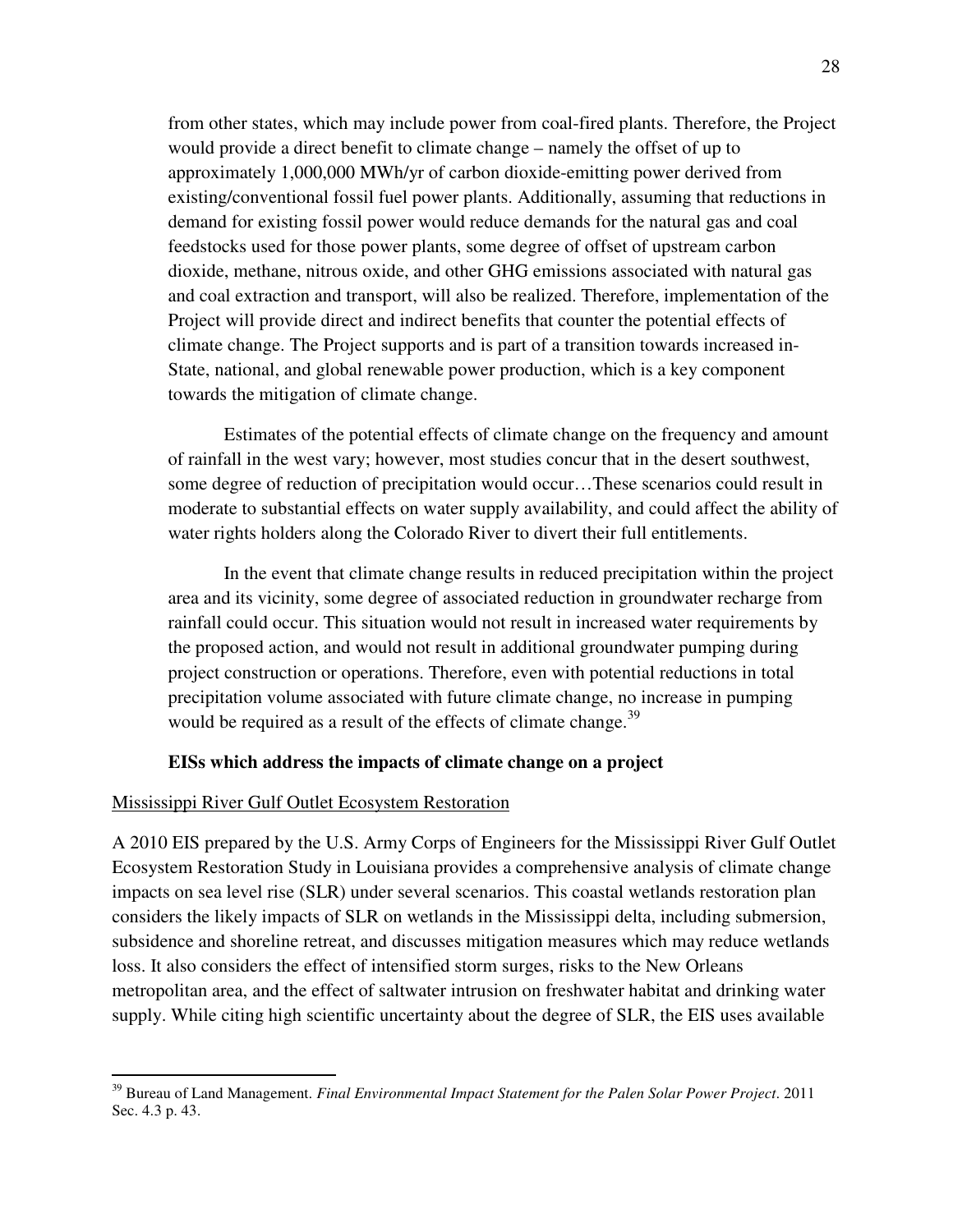modeling techniques to produce projections through the end of the century and calls for further study of the issue.

Recent climate research by the Intergovernmental Panel on Climate Change (IPCC) predicts continued or accelerated global warming for the 21st Century and possibly beyond, which will cause a continued or accelerated rise in global mean sea level (MSL). Coastal marshes may accrete at a rate that keeps pace with a slow rate of SLR; however, as the rate of SLR increases, coastal marshes cannot maintain their elevation, and they submerge and are transformed to open water. Some Louisiana marshes are able to survive current SLR conditions; increased SLR may approach or cross this critical threshold (USGS website).

Engineering Circular No. 1165-2-211 dated July 1, 2009, provides USACE guidance for incorporating the direct and indirect physical effects of projected future RSLR in managing, planning, engineering, designing, constructing, operating, and maintaining USACE projects. The National Research Council's (NRC's) 1987 report *Responding to Changes in Sea Level: Engineering Implications* recommends a multiple scenario approach to deal with key uncertainties for which no reliable or credible probabilities can be obtained. In the context of USACE planning, multiple scenarios address uncertainty and help to develop better risk-informed alternatives. The final array of alternatives were evaluated using "low," "intermediate," and "high" rates of future RSLR for both "with" and "without" project conditions as shown in table 2-34.<sup>40</sup>

#### Seabrook Nuclear Station Relicensing

 $\overline{a}$ 

A 2011 EIS produced by the Nuclear Regulatory Commission for the relicensing of the Seabrook Nuclear Station in New Hampshire addresses the impacts of sea level rise, storm intensity and rising temperatures. The EIS addresses the relationship between climate change and SLR and analyzes SLR impacts including potential damage to the reactor from storm surges or flooding of nuclear fuel storage areas. In addition to risks to reactor safety and security posed by SLR, the EIS also addresses impacts on marine ecology and the threat posed to water supplies from saltwater intrusion.

Implications of global climate change—including implications for severe weather and storm intensity—are important to coastal communities and to critical infrastructure such as Seabrook. Based on findings to date, published by the Intergovernmental Panel on Climate Change (IPCC), potential impacts from warming of the climate system include expansion of sea water volume; decreases in mountain glaciers and snow cover resulting in sea level rise; changes in arctic temperatures and ice; changes in

<sup>40</sup> U.S. Army Corps of Engineers. *Mississippi River Gulf Outlet Ecosystem Restoration Environmental Impact Statement.* 2010. Pages 160, 186, 193.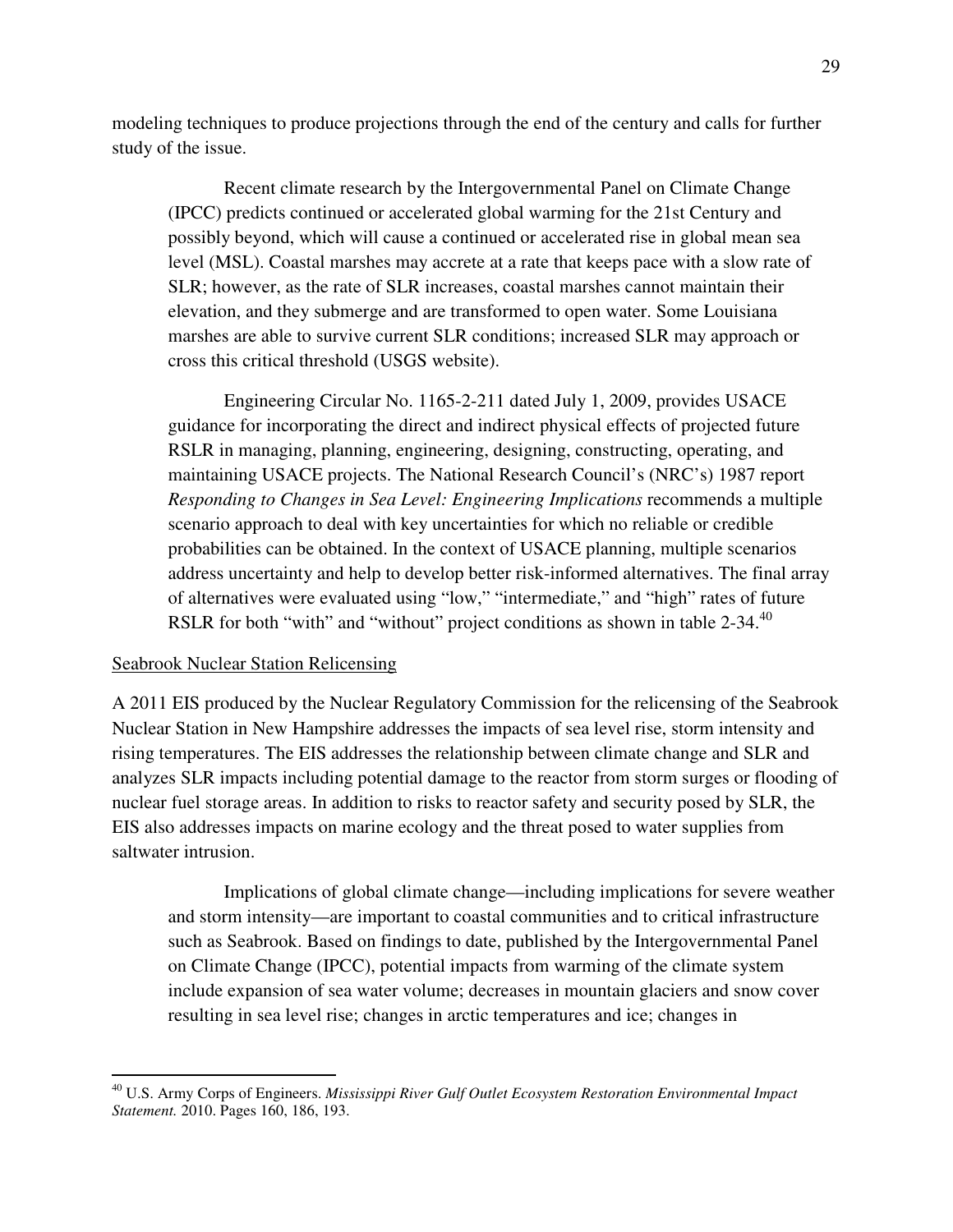precipitation, ocean salinity, and wind patterns; and changes in extreme weather (Solomon et al., 2007).

Sea level is expected to continue to rise. While there is great uncertainty, scientists have predicted that sea levels are expected to rise between  $3-4$  ft  $(0.9-1.2 \text{ m})$ by the end of this century, while a renewed license for Seabrook would expire in 2050. Changes in sea level, at any one coastal location, depend not only on the increase in the global average sea level but on various regional geomorphic, meteorological, and hydrological factors (USGCRP, 2009). At Seabrook, all critical structures are located at a finished grade elevation of 20 ft (6.1 m) above 25 MSL (FPLE, 2008).

The potential cumulative effects of climate change on the Gulf of Maine and Hampton-Seabrook Estuary could result in a variety of changes that would affect aquatic resources. The environmental factors of significance identified by the U.S. Global Change Research Program (USGCRP) (2009) include temperature increases and sea level rise. Warming sea temperatures may influence the abundance and distribution of species, as well as earlier spawning times. For example, USGCRP (2009) projects that lobster populations will continue to shift northward in response to warming sea temperatures. Atlantic cod, which were subject to intense fishing pressure and other biological stressors, are likely to be adversely affected by the warmer temperatures since this species inhabits cold waters (USGCRP, 2009). USGCRP (2009) projects that the Georges Bank Atlantic cod fishery is likely to be diminished by 2100. NMFS (2009) analyzed fish abundance data from 1968–2007 and determined that the range of several species of fish is moving northward or deeper, likely in response to warming sea temperatures.

Warmer temperatures can also lead to earlier spawning since spawning time is often correlated with a distinct temperature range. Seabrook monitoring studies showed a shift in blue mussel spawning times (NAI, 2010). From 1996–2002, and select years from 2002–2009, the greatest blue mussel larval density occurred in mid-April, whereas the greatest blue mussel larval density occurred in late April in the 1970s, 1980s, and early 1990s. Sea level rise could result in dramatic effects to nearshore communities, including the reduction or redistribution of kelp, eelgrass, and wetland communities. Aquatic vegetation is particularly susceptible to sea level rise since it is immobile and cannot move to shallower areas. In addition, most species grow within a relatively small range of water depth in order to receive sufficient light to photosynthesize while escaping predation.

The ocean absorbs nearly one-third of the CO2 released into the atmosphere (NOAA, 2011). As atmospheric CO2 increases, there is a concurrent increase in CO2 levels in the ocean (NOAA, 2011). Ocean acidification is the process by which CO2 is absorbed by the ocean, forming carbonic and carbolic acids that increase the acidity of ocean water. More acidic water can lead to a decrease in calcification (or a softening) of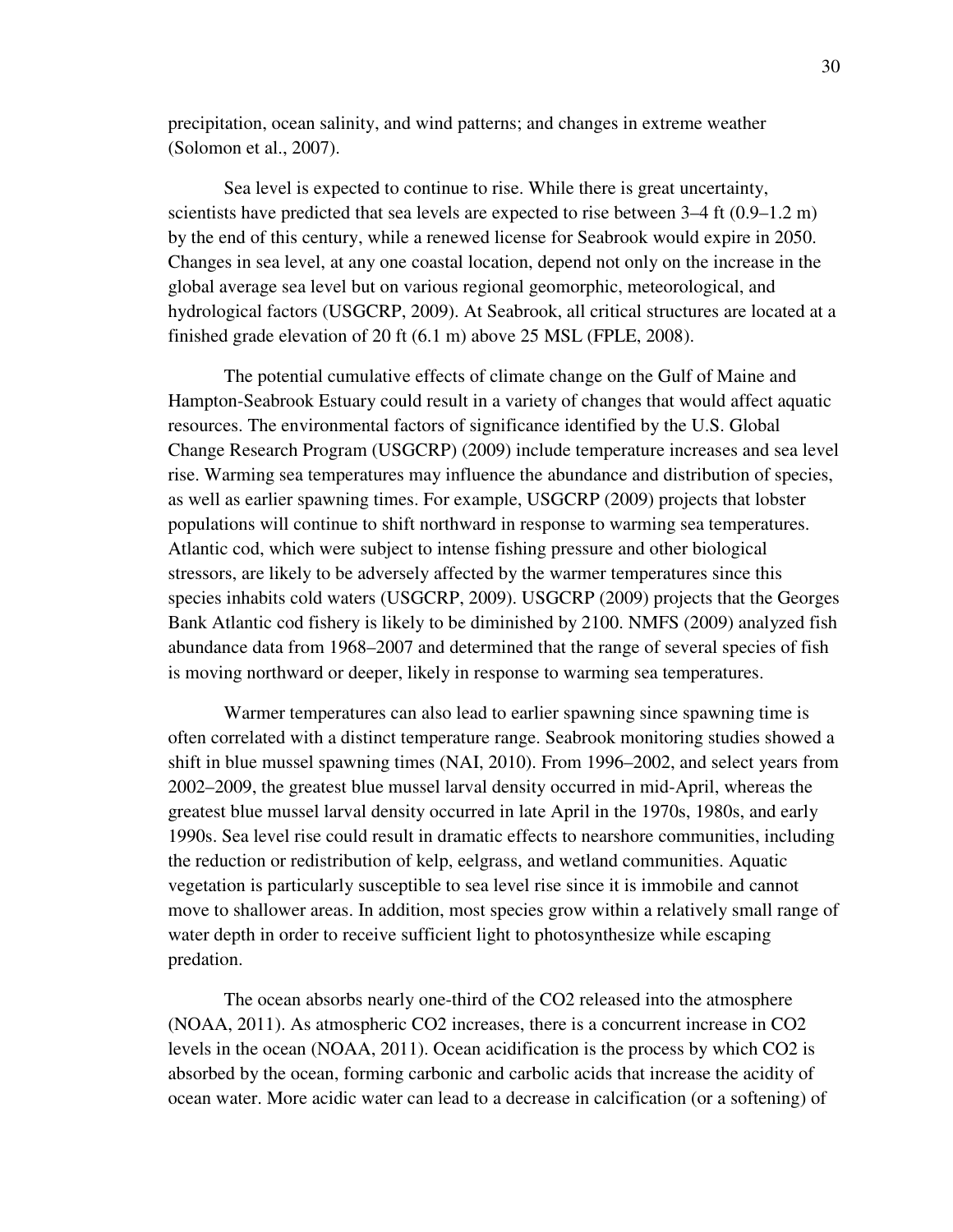shells for bivalves (e.g., soft shell clams), decreases in growth, and increases in mortality in marine species (Nye, 2010). The extent and magnitude of climate change impacts to the aquatic resources of the Gulf of Maine and the Hampton-Seabrook Estuary are an important component of the cumulative assessment analyses and could be substantial.

GHG stationary emission sources at the station include primarily auxiliary boilers, small and large emergency diesel generators, a diesel-powered engine-driven air compressor, and miscellaneous portable equipment. These combustion sources are designed for efficiency and operated using good combustion practices on a limited basis throughout the year (i.e., often only for testing). Other combustion-related GHG emission sources at Seabrook include commuter, visitor, support, and delivery vehicle traffic within, to, and from the plant.

Because the plant emits significantly less GHGs than a fossil fuel-fired power plant, continued operation of Seabrook would have net beneficial impacts on global climate change.  $41$ 

#### Guam and Commonwealth of the Northern Mariana Islands Military Relocation

In a 2010 EIS, the U.S. Navy analyzes the effects of sea level rise and increased storm intensity on the expansion of a naval base on the island of Guam and the construction of a deepwater docking facility for aircraft carriers. The Guam EIS recognizes the island's extreme vulnerability to climate change and SLR. The EIS also discusses SLR in the context of broader security concerns, noting that "in 2008, the National Intelligence Council judged that more than 30 U.S. military installations were already facing elevated levels of risk from rising sea levels." The EIS includes substantial analysis of adaptation and resilience to climate change impacts (4.4.3).

The change in climate conditions caused by GHG resulting from the burning of fossil fuels from both stationary and mobile sources and landfilling is a global effect, and requires that the emissions be assessed on a global scale. Therefore, the disclosure of localized increments has limited or no weight in addressing climate change. The proposed action mainly involves the relocation of the military operations that are already occurring in the West Pacific region; therefore, fossil fuel burning activities in the West Pacific region are unlikely to change significantly. Consequently, overall global GHG emissions are likely to remain near the current level on a regional or global scale under the proposed action, resulting in an insignificant cumulative impact to global climate change. No specific GHG emission mitigation measures are warranted.

<sup>&</sup>lt;sup>41</sup> Nuclear Regulatory Commission. *Generic Environmental Impact Statement for License Renewal of Nuclear Plants, Supplement 46, Regarding Seabrook Station.* 2011. Ch 4-61, p. 191-194.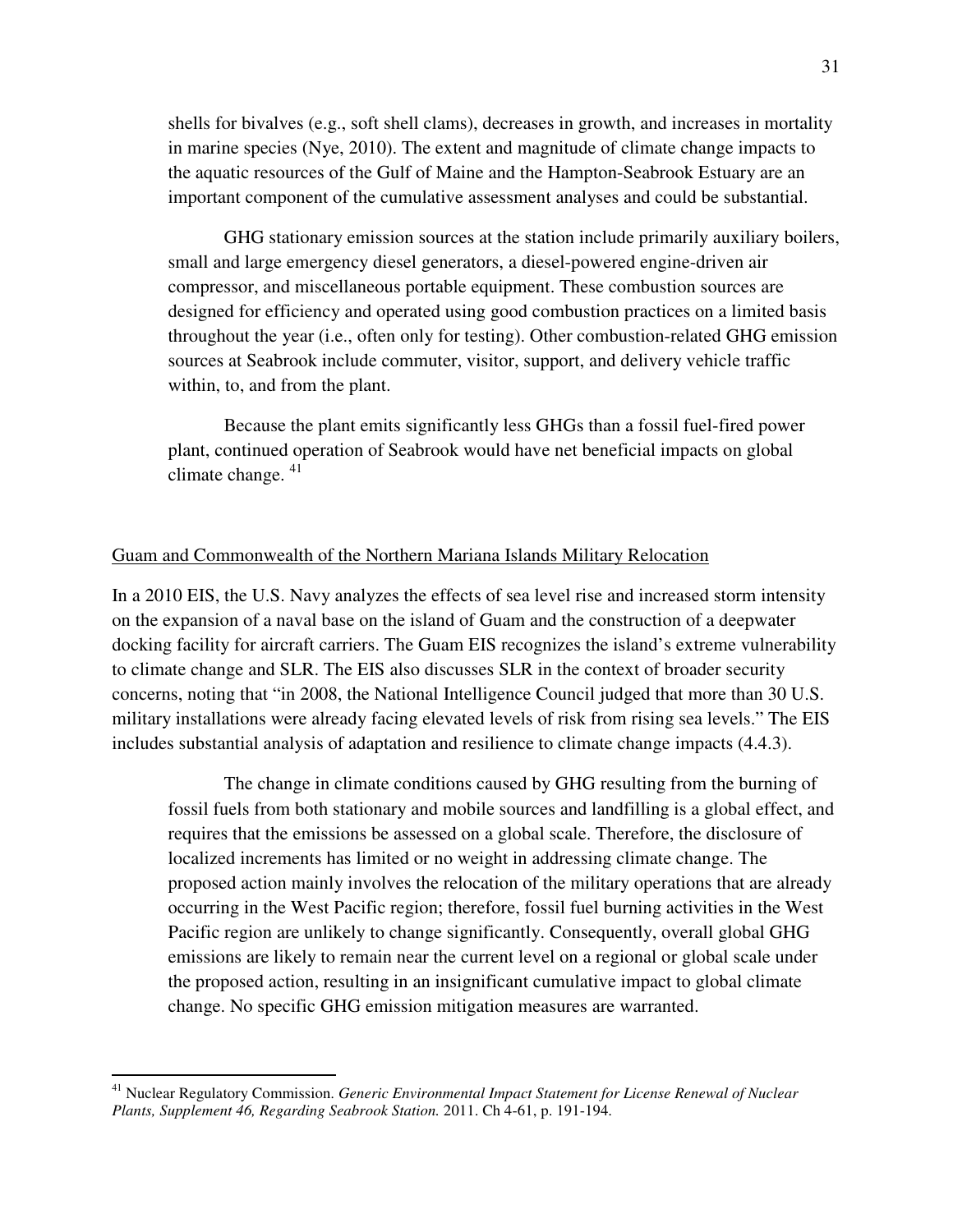Projections made for Guam indicate that sea level rises of up to 39 in (100 cm) would result in a few low lying areas of Apra Harbor being inundated (DoD and DOE 2010). The Navy acknowledges there is the potential for their existing and future coastal facilities to be adversely affected by sea level rise, inundations from more extreme storm events and other consequences of climate change. However, predictive models on future sea level rise are subject to variability, due in part to unknown future greenhouse gas emissions. The variability increases with the period of time being assessed. Risk assessment methodologies and technologies are being developed to predict the potential impacts of climate change on existing Navy coastal facilities. As new design criteria relevant to climate change are adopted by the Navy, they will be incorporated into project design. Projects in Guam are designed to include tsunami, typhoon, wind, and earthquake conditions. The preferred aircraft carrier wharf deck elevation of 14 ft (4 m) is higher than the adjacent Alpha and Bravo Wharves' elevation of 10 ft (3 m). This elevation was designed to withstand anticipated storm surge events, not sea level rise; however, the design elevation may accommodate a change in sea level if the projected 39 in (100 cm) rise mentioned above is realized (NAVFAC Pacific 2010). The Inner Apra Harbor wharf improvements do not alter the original wharf design; the elevations are not altered. These facilities could be at risk from sea level rise. No mitigation measures are proposed.

As is outlined in the Quadrennial Defense Review Report (QDR) of February 2010, DoD would need to adjust to the impacts of climate change on our facilities and military capabilities. Although the United States has significant capacity to adapt to climate change, it will pose challenges for civil society and DoD alike, particularly in light of the nation's extensive coastal infrastructure. In 2008, the National Intelligence Council judged that more than 30 U.S. military installations were already facing elevated levels of risk from rising sea levels.

Guam and the CNMI would have some unique adaptation issues to evaluate and consider. The U.S.Global Climate Research Program (USGCRP) report, "Global Climate Change Impacts in the U.S." reviewed the unique impacts of Climate Change on Islands. According to the report, climate change presents U.S.-affiliated islands with unique challenges. Small islands are vulnerable to sea-level rise, coastal erosion, extreme weather events, coral reef bleaching, ocean acidification, and contamination of freshwater resources with saltwater. The islands have experienced rising temperatures and sea level in recent decades. Projections for the rest of this century suggest continued increases in air and ocean surface temperatures in both the Pacific and Caribbean, an overall decrease in rainfall in the Caribbean, an increased frequency of heavy downpours nearly everywhere, and increased rainfall during the summer months (rather than the normal rainy season in the winter months) for the Pacific islands. Hurricane wind speeds and rainfall rates are likely to increase with continued warming. Island coasts would be at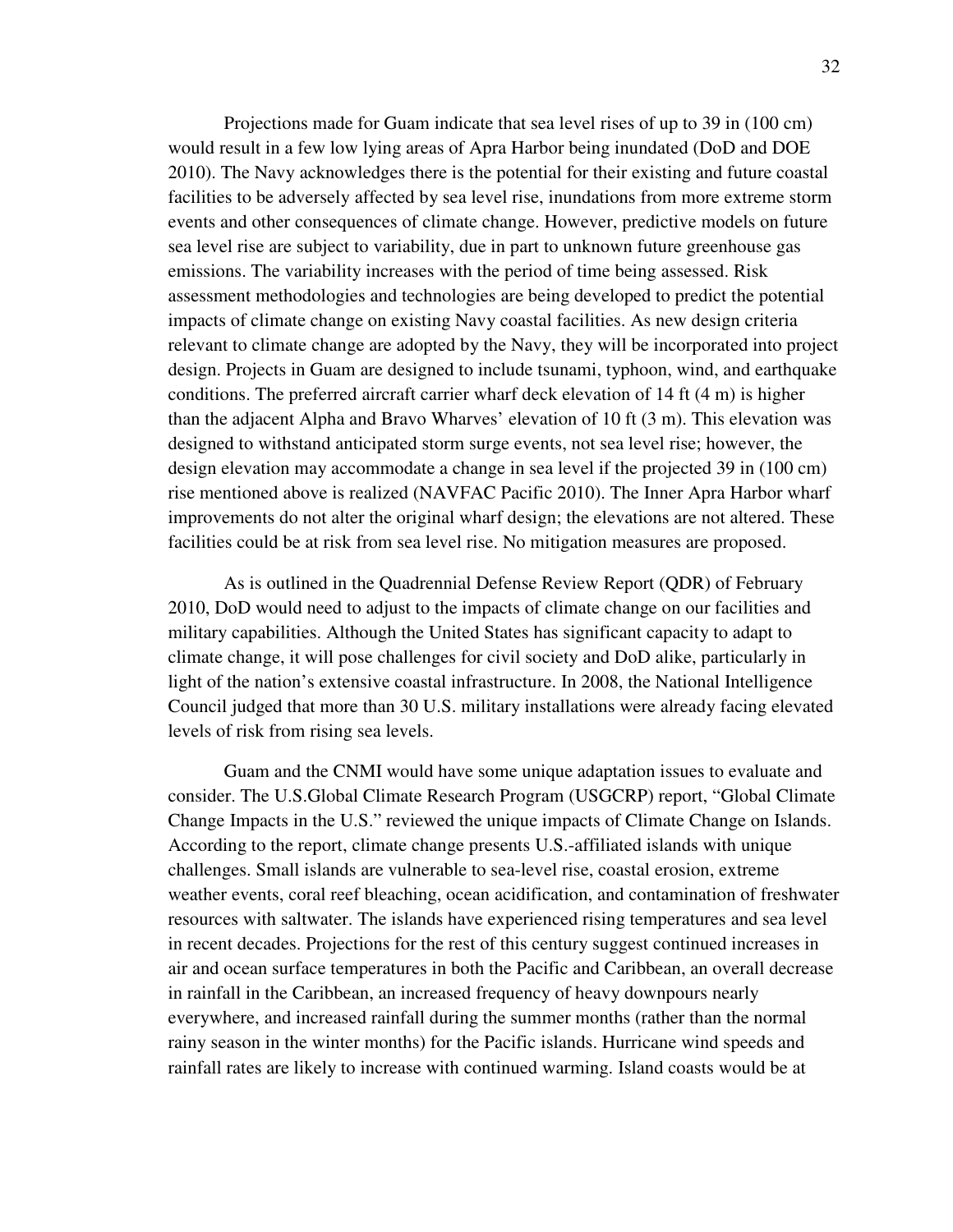increased risk of inundation due to sea-level rise and storm surge with major implications for coastal communities, infrastructure, natural habitats, and resources.

The report goes on to illustrate that island communities, infrastructure, and ecosystems are vulnerable to coastal inundation due to sea-level rise and coastal storms. Flooding would become more frequent and coastal land would be permanently lost as the sea inundates low-lying areas and the shorelines erode. Loss of land would affect living things in coastal ecosystems. Hurricanes and other storm events cause major impacts to island communities including loss of life, damage to infrastructure and other property, and contamination of freshwater supplies. With further warming, hurricane and typhoon peak wind intensities and rainfall are likely to increase, which, combined with sea-level rise, would cause higher storm surge levels.<sup>42</sup>

#### CUY-90-Innerbelt Highway Project

 $\overline{a}$ 

A 2009 EIS for a highway construction project in Cleveland, Ohio asserts that analysis of greenhouse gas emissions is unnecessary, but discusses the impacts of climate change on transportation infrastructure. The EIS cites a report from the National Academy of Sciences Transportation Research Board which found that in northern inland areas such as Ohio, increased temperature extremes are likely to damage transportation infrastructure. More frequent freezes and thaws and extreme heat are expected to degrade the integrity of pavement and bridges and result in increased maintenance costs. Impacts of this type are expected to affect roadways throughout the entire northern United States.

FHWA does not believe it is informative at this point to consider greenhouse gas emissions as part of the project level planning and development process. Greenhouse gases are quantitatively and qualitatively different from other motor vehicle emissions, and their magnitude and breadth appear to require a different approach to address their potential climate impacts. First, HC and other criteria pollutant emissions are of concern, and thus regulated, in individual metropolitan or smaller areas. The climate impacts of CO2 emissions, on the other hand, are global in nature. From a NEPA perspective, it is analytically problematic to conduct a project level cumulative effects analysis of greenhouse gas emissions on a global-scale problem. Secondly, criteria pollutant emissions last in the atmosphere for perhaps months; CO2 emissions remain in the atmosphere far longer - over 100 years - and therefore require a much more sustained, intergenerational effort. Finally, due to the interactions between elements of the transportation system as a whole, project-level emissions analyses would be less informative than ones conducted at regional, state, or national levels. Because of these concerns, FHWA concludes that we cannot usefully evaluate CO2 emissions in the same way that we address other vehicle emissions. The NEPA process is meant to concentrate

<sup>42</sup> U.S. Navy, *Guam and Commonwealth of the Northern Mariana Islands Military Relocation*. 2010. Sec. 4.4.3, pages 91-93.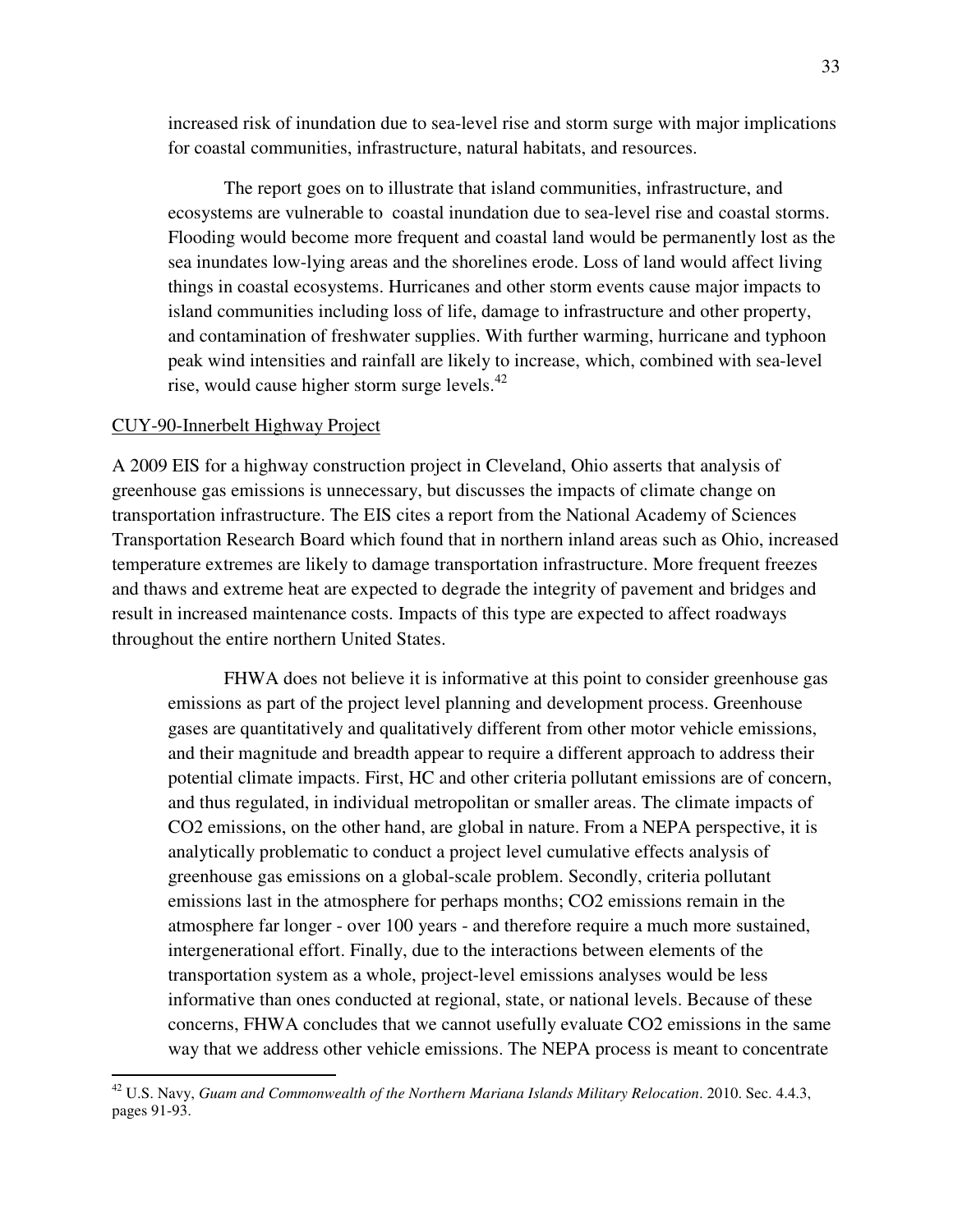on the analyses of issues that can be truly meaningful to the consideration of project alternatives, rather than simply "amassing" data. In the absence of a regional or national framework for considering the implications of a project-level GHG analysis, we feel that such an analysis would not inform project decision-making, while adding administrative burden.

Regarding the effects of global climate change on the project, it should be noted that no comprehensive inventory exists of U.S. transportation infrastructure vulnerable to climate change impacts, the potential extent of that exposure, or the potential damage costs. Most studies that examine impacts of global climate change have, to date, focused on the coastal areas of the United States. However, we can surmise that there will be some impacts from climate change on transportation infrastructure beyond the coastal areas, including Ohio.

The TRB Special Report 290, "Potential Impacts of Climate Change on U.S. Transportation" states that, "*Projected warming temperatures and more heat extremes*  will affect all surface transportation modes. In many northern states, [such as Ohio], for *example, warming winter temperatures will bring about reductions in snow and ice removal costs, lessen adverse environmental impacts from the use of salt and chemicals on roads and bridges, extend the construction season, and improve the mobility and safety of passenger and freight travel through reduced winter hazards. Expected increases in temperature extremes, however, will have less positive impacts. More freeze–thaw conditions may occur, creating frost heaves and potholes on road and bridge surfaces and resulting in load restrictions on certain roads to minimize the damage. With the expected earlier onset of seasonal warming, the period of springtime load restrictions may be reduced in some areas but is likely to expand in others with shorter winters but longer thaw seasons. Longer periods of extreme heat may compromise pavement integrity (e.g., softening asphalt and increasing rutting from traffic); and cause thermal expansion of bridge joints, adversely affecting bridge operation and increasing maintenance costs."<sup>43</sup>*

#### Interstate 5 Columbia River Crossing Project

 $\overline{a}$ 

Climate impacts are considered in a 2011 EIS for the Interstate 5 Columbia River Crossing Project, a bridge and highway proposal in Vancouver, Washington. The EIS evaluates climate change projections specific to the region, identifies the variable conditions which are expected to result from climate change, and assesses the project's resiliency to climate change impacts. Impacts addressed include temperature and precipitation changes, altered seasonal river flow, and increased flooding. The vulnerability of the Columbia River Bridge to these impacts is assessed, and a bridge design is proposed which would accommodate higher floodwater levels.

<sup>43</sup> Federal Highway Administration. *CUY-90-Innerbelt Highway Project Environmental Impact Statement.* 2009. p. 31.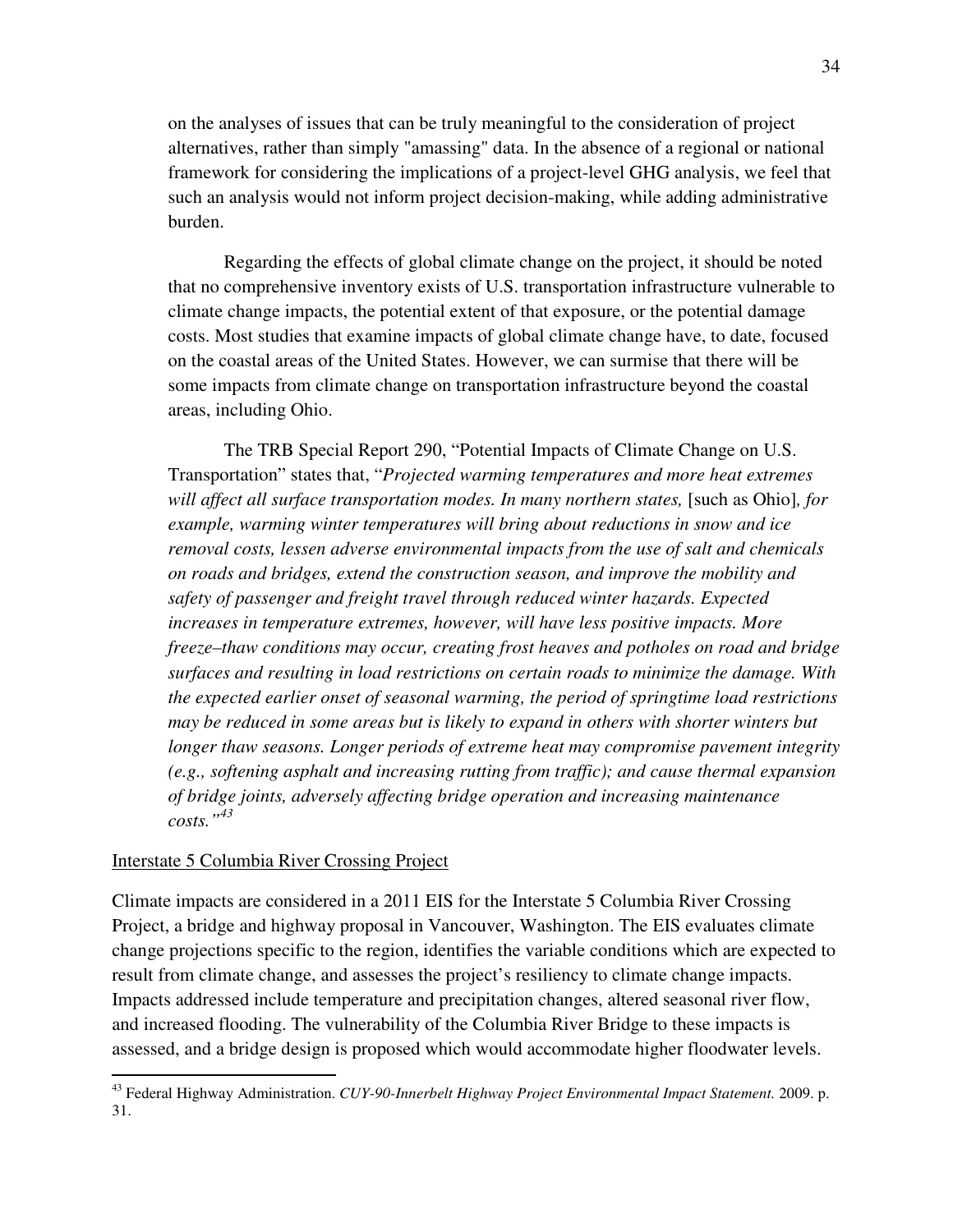The EIS includes a section on Climate Change and Adaptation Measures (3-445). Resiliency assessment was conducted in accordance with Washington State DOT Guidance.

Light rail is operated by electricity. Although light rail vehicles do not emit CO2 during travel, the process of converting primary energy sources (e.g., coal, natural gas, etc.) to electricity does. In the DEIS, the electricity demand was assumed to be provided by Portland General Electric (PGE) and Clark Public Utilities (CPU). Data specific to PGE and CPU operations regarding the distribution of primary energy sources and emission factors for each primary energy source were used to calculate the CO2e emissions. In this FEIS, the PGE and CPU specific data were substituted with data from EPA's Emission and Generation Resource Integrated Database (eGRID). eGRID is a comprehensive source of data on the environmental characteristics of almost all electric power generated in the U.S. eGRID is unique in that it links air emissions data, including CO2e, methane, and nitrous oxide emissions, with electricity generation data for United States power plants.

The reductions in GHG emissions associated with the LPA result from three primary factors. First, the LPA would toll the I-5 crossing, which is expected to decrease the number of cars crossing the River compared to the No-Build Alternative. Second, the LPA provides light rail transit that is expected to divert a portion of personal vehicular travel demand to transit. Third, the LPA decreases congestion on I-5, which increases average speeds and improves fuel efficiency. Since the fuel efficiency of passenger vehicles typically improves as speeds increase (up to approximately free flow conditions), less fuel would be consumed and a reduced amount of GHGs would be emitted.

The CRC project team followed the WSDOT Guidance for Project-Level Greenhouse Gas and Climate Change Evaluations. The team received technical support from the WSDOT Air/Noise/Energy Program to evaluate existing climate change projections, identify the variable conditions expected as a result of climate change, and assess the project's resiliency to climate change impacts. Recognizing that the effects of climate change may alter the function, sizing, and operation of the LPA, the CRC project team evaluated research conducted by the University of Washington's Climate Impacts Group (CIG) to ensure that the LPA is designed to perform under the variable conditions expected as a result of climate change. Based on the best available science, the effects of climate change in the project area are projected as follows:

•It is highly likely that as a result of natural- and human-caused climate change, average annual air temperatures will increase.

•Warmer winter temperatures in the Columbia River Basin will result in lowered snowpack and higher winter base flows. Lower base flows are expected in the spring and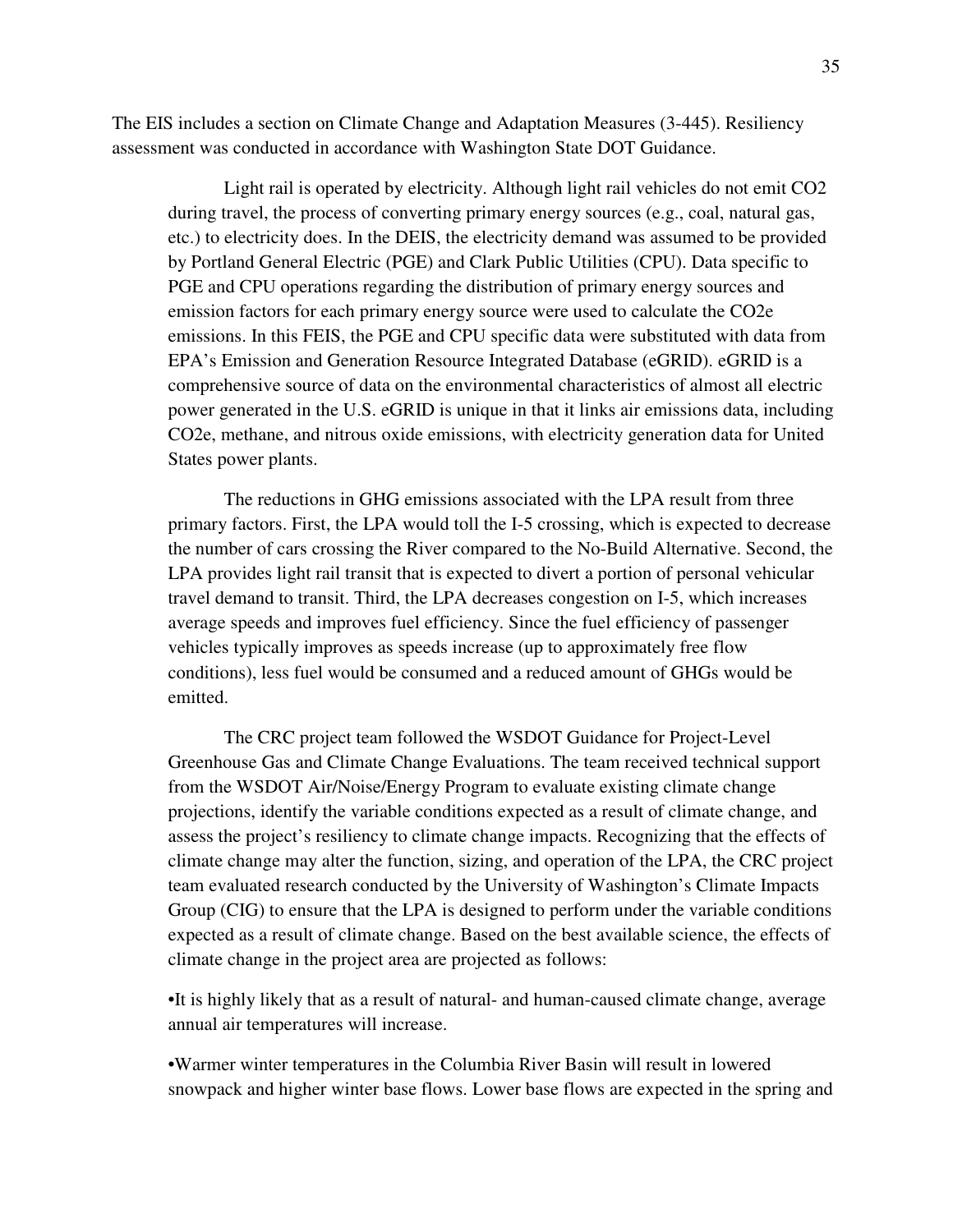summer months, and an increased likelihood of more intense storms may increase the chance of flooding.

•Average annual precipitation is likely to stay within the range of 20th century variability.

•Sea level rise in the Pacific Northwest will vary with regional rates of uplift, but would be similar to the global average increase of 1.3 feet by 2100.

•Climate change could negatively impact salmon and trout populations in the Columbia River Basin. However, climate change–induced impacts are anticipated to be less severe than human activities that destroy or degrade freshwater habitat (Bisson 2008).

The project team considered the information on climate change with regard to preliminary design and potential for changes in the surrounding natural environment. As part of its standard design, the LPA has incorporated features that will provide greater resilience and function with the potential effects brought on by climate change."

In addition, the consideration of climate change projections is an important element in the long-term sustainability of the project. Specifically, the CRC Sustainability Strategy specifies LPA activities to "design, construct, maintain, and operate the project to resiliently adapt to climate change." As detailed in the Strategy, the following aspects of the LPA consider the anticipated effects of climate change, and/or incorporate elements to improve the project's resilience to anticipated climate change– induced impacts. The LPA bridge design will accommodate projected climate change– induced rise in the Columbia River's high water levels.<sup>44</sup>

### Cobbler II Timber Harvest EIS

 $\overline{a}$ 

A 2010 EIS for the Cobbler II timber sales and fuel reduction project in Oregon's Umatilla National Forest addresses various climate change scenarios and their effects on forest health and productivity. The EIS discusses the effects of increased variability in precipitation and harsher droughts, which are expected to increase stress on vulnerable species and lead to more frequent and severe wildfires.

The context of this climate change analysis is that Cobbler project planning area is too small for a direct evaluation of potential climate change effects caused by the proposed actions. Our current understanding of climate science suggests it is difficult to establish a cause-and-effect relationship between proposed actions and climate change at a project scale. Therefore, no attempt was made to use climate change as an issue during

<sup>&</sup>lt;sup>44</sup> Federal Highway Administration. *Interstate 5 Columbia River Crossing Project Environmental Impact Statement*. 2011. Sec. 3, p.445.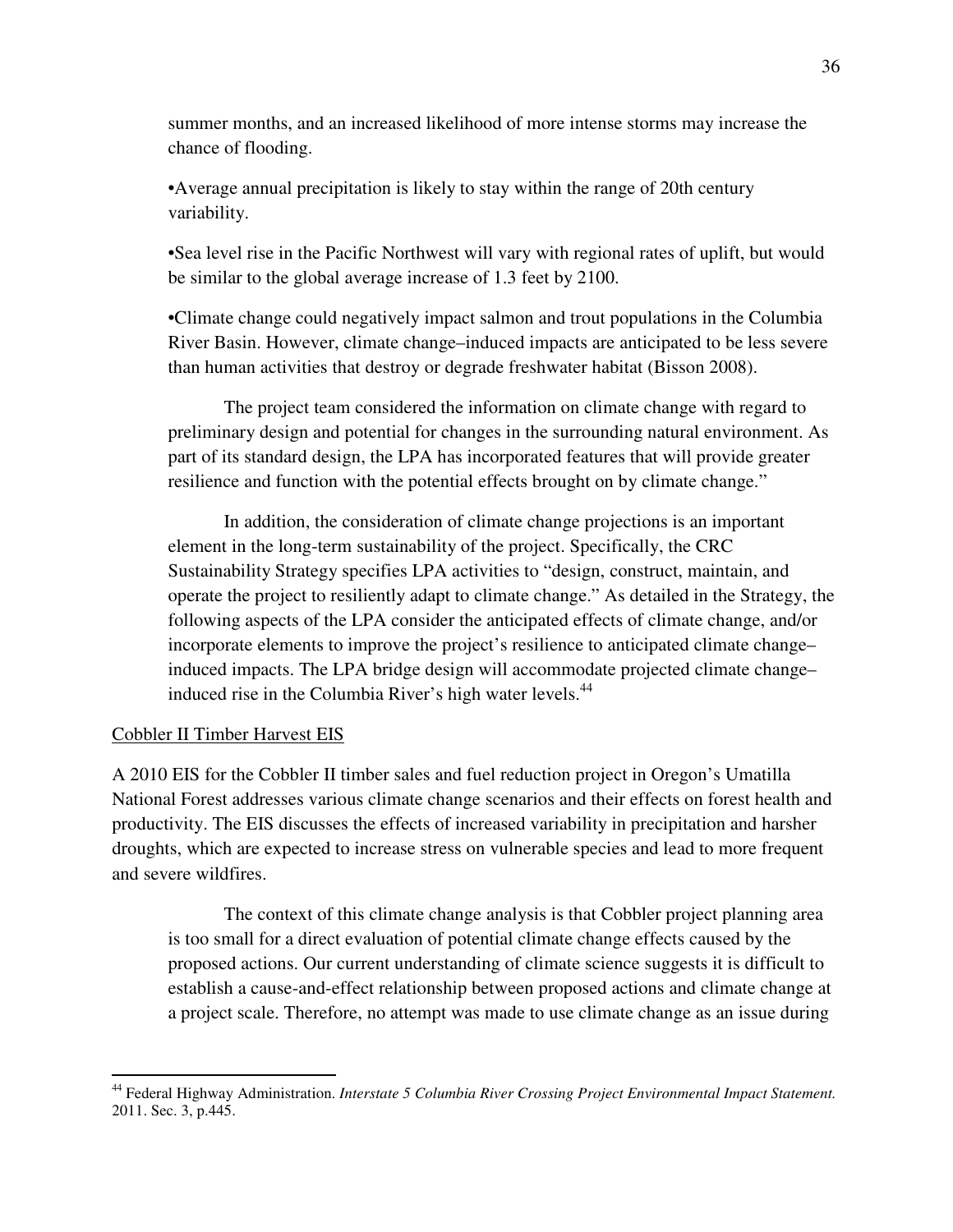the NEPA process, and no indicators were established for comparing potential climate change effects between alternatives.

Cobbler II project activities do not convert forested land into a developed condition and they do not deforest the land. Given the IPCC findings and the small scale and limited impacts of this project on vegetation cover, the incremental contribution to greenhouse gas (GHG) and climate change is so small it's not measurable and not significant.

The 2007 IPCC report also summarizes recommended sector-specific key mitigation "technologies and practices". For the forestry sector, those available include afforestation, reforestation, forest management, reduced deforestation, harvested wood product management, and use of forestry products for bioenergy to replace fossil fuel use. Cobbler II project is consistent with these recommendations because it proposes management of the forest for resilience to disturbance and reforestation of regeneration harvest areas. Depending on the markets, some of the products may be used to produce bioenergy.

Climate change already has very likely altered forest fires, insect outbreaks and tree mortality in the U.S. interior west (Ryan et al. 2008), and future effects are expected to be greater (Climate Change Resource Center 2009). Scientists are using models to try to show the possible range of changes that may occur in the future in forests. Model predictions range widely as to the likelihood of specific changes in western American forests within their modeling timelines. There is consensus that while climate is changing, novel ecosystems will arise, as individual species are expected to respond to climate change differently, and not as the currently observed plant assemblages (Ryan et al. 2008). Further, although quantitative models can estimate a range of potential directions and magnitudes of environmental changes and forest responses in the future, models rarely can predict the future with the level of accuracy and precision needed by resource managers (Millar et al. 2007).

Many climate change scenarios include an increase in winter precipitation but increased temperatures and increased frequency of summer drought, which may result in more moisture stress in forest environments (Spittlehouse and Stewart 2003). This may cause reduced growth and decreased vigor of forest stands. Declines in vigor may make forests more susceptible to large-scale pest attacks and more frequent or severe fires. Existing plant species or genotypes may be poorly adapted to future climate conditions. Being relatively long-lived, the forest trees living today will probably compose much of the forests of the next century. Long-term adaptation to climate changes will require healthy and productive forests in the short term (Millar et al. 2007). Maintaining forest ecosystems in the face of progressive climate change will require silvicultural systems to manage declining and disturbed stands (Spittlehouse and Stewart 2003).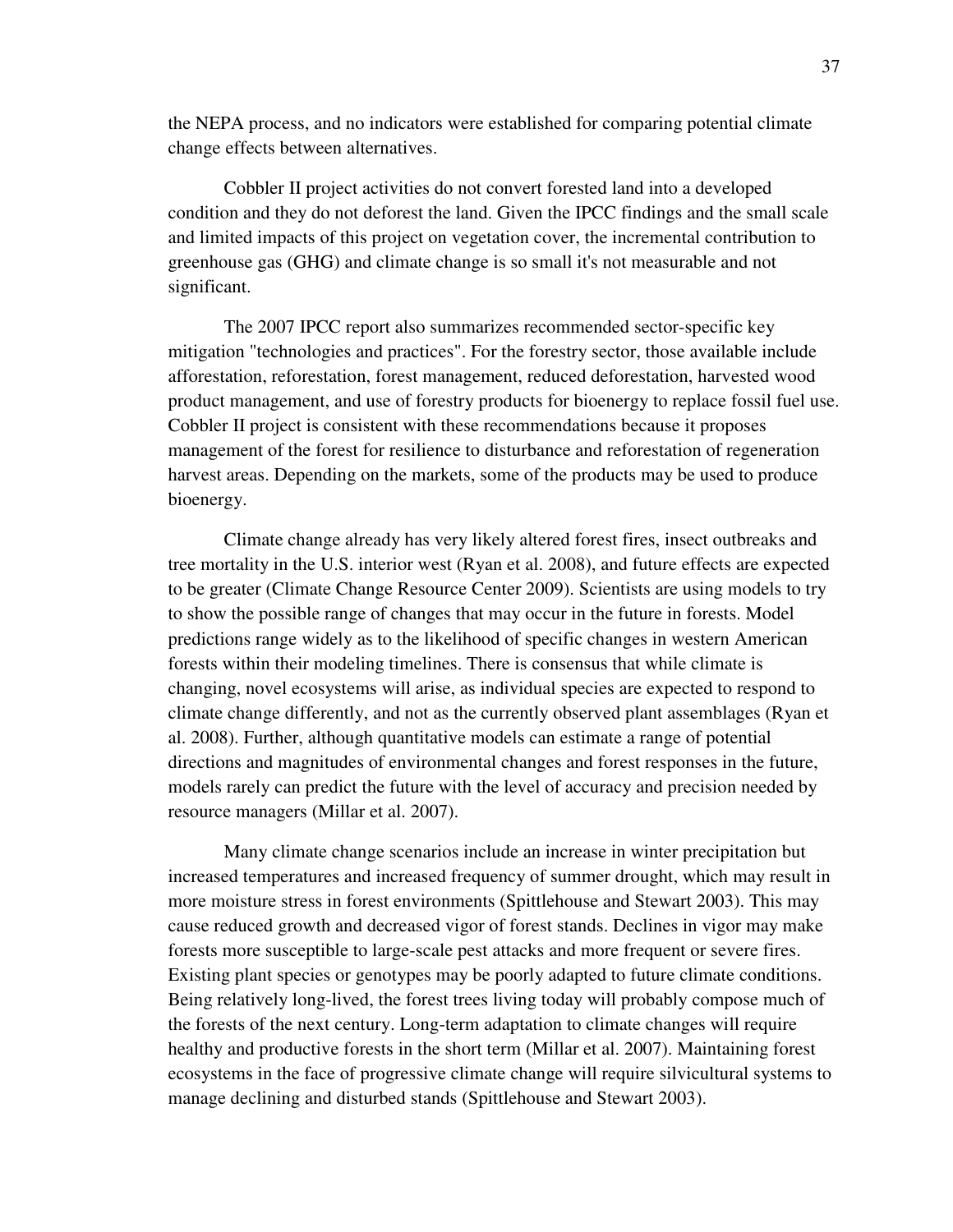Forest managers will need options to choose from while under the uncertainty of future climate conditions in their regions. No single adaptation approach will fit all forest regions. Good options could include practices focused on forestalling climate change effects by building resistance and resilience into current ecosystems, and on managing for change by enabling plants, animals, and ecosystems to adapt to climate change. Better and more widespread implementation of already known practices that reduce the impact of existing stressors represents a strategy that can be used while uncertainty about future conditions is high. Increased emphasis on current efforts to reduce the impact of existing stressors on National Forests represents a ''no regrets'' strategy. Efforts to mitigate existing stressors would address current management needs, and potentially reduce future interactions of these stressors with climate change. (Joyce et al. 2009)

Increasingly, land managers are being asked to consider the potential carbon consequences of forest management activities. This section discusses issues associated with carbon storage and sequestration, carbon stocks and fluxes, and possible interactions between activities that would be expected to cause short-term reductions in carbon stocks (such as thinning and prescribed fire) in order to avoid potentially large carbon emissions from wildfire and other stand-replacing disturbance processes in the future.

Increased burning of fossil fuels (coal, oil and its refined products including gasoline, and natural gas) since the beginning of the Industrial Revolution has resulted in increased levels of carbon dioxide (CO2) in the atmosphere. As CO2, methane and other greenhouse gases accumulate, they contribute to a host of changes referred to as the greenhouse effect, global warming, or climate change.<sup>45</sup>

#### Big Moose Vegetation Management Project

 $\overline{a}$ 

This EIS produced by the U.S. Forest Service for a vegetation management project in Colorado is typical in its treatment of emissions and climate impacts. It mentions but does not quantify emissions and carbon sequestration impacts of forest management practices. It discusses the potential ecological impacts of climate change, but emphasizes uncertainties. Appendix F p 325 contains the following:

There are currently gaps in information about the timing, scale, and location of specific climate change impacts. Climate models lack the ability to provide projections at a detailed scale that are most useful to land managers and local and regional planners (Kimbell 2007; Kimbell 2009).

There is a lack of critical information to determine the stresses of a warming climate and carbon dioxide on plant growth. To face this uncertainty, the primary focus

<sup>45</sup> U.S. Forest Service. *Cobbler II Timber Sale and Fuels Reduction Project Final Environmental Impact Statement*. 2010. Ch. 3 p156-163.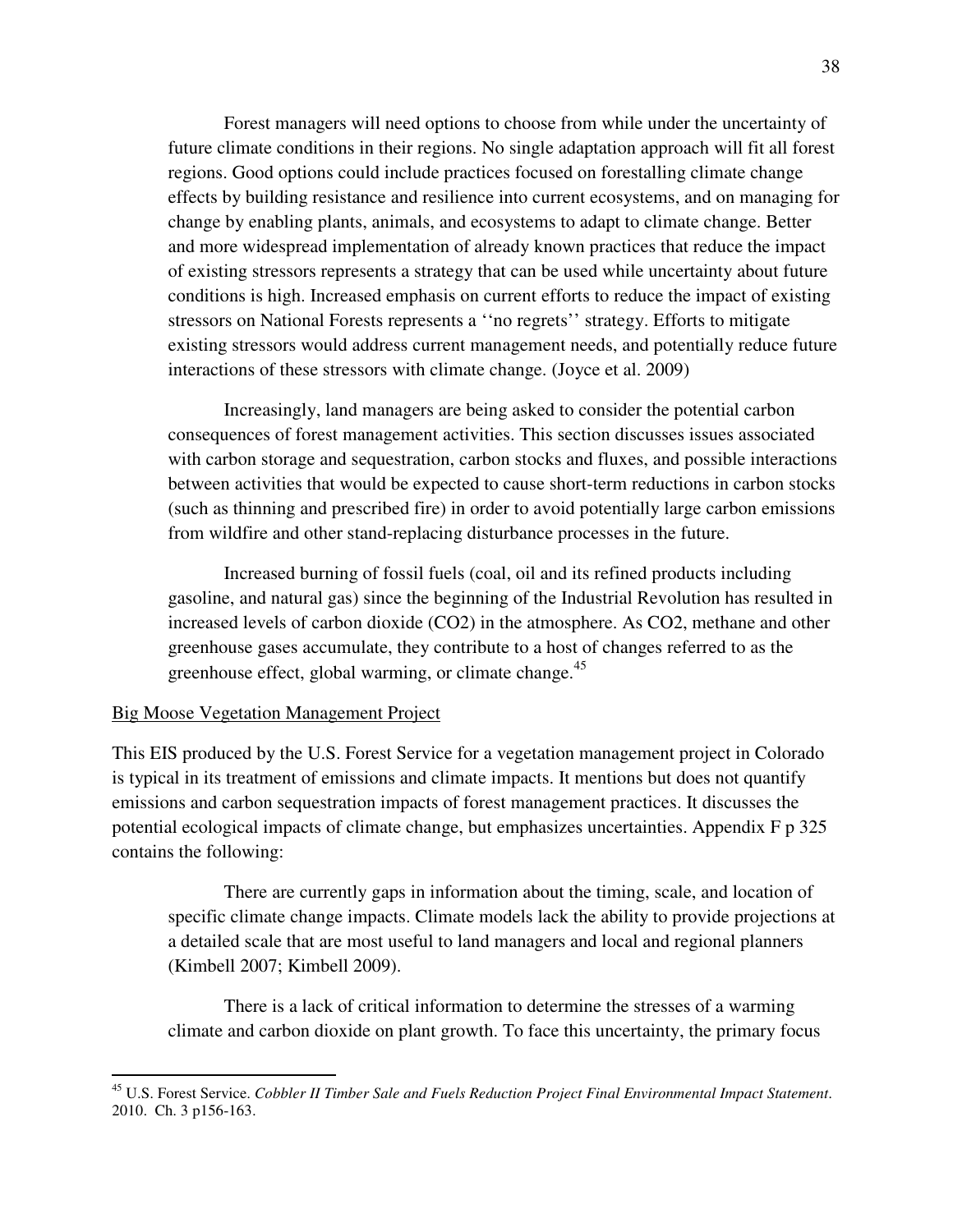of climate change efforts on National Forest System lands is to facilitate the adaptation of ecosystems to the effects of these changes (Kimbell 2009).

In response, the Forest Service developed a Strategic Framework for Responding to Climate Change (USDA Forest Service 2008) and identified a policy goal of integrating climate change considerations, as appropriate, into Forest Service program guidance. The Forest Service then developed a guidance paper called Climate Change Considerations in Project Level NEPA Analysis (USDA Forest Service 2009). The guidance paper suggests considering two types of climate change effects at the project level when appropriate: 1) effects of climate change on a proposed project, and 2) effects of a proposed project on climate change. These are separately discussed below relative to this project.

The National Environmental Policy Act (NEPA) does not specifically require analysis of how environmental factors, such as global climate change, might impact a proposed action. Nevertheless, vegetation management is intended to promote plant vigor and is considered beneficial to long-term ecosystem maintenance and productivity under the applicable Forest Plan direction. Proper vegetation management should maintain or increase the adaptive capacity of ecosystems to possible climate change effects by promoting greater resilience to droughts, insect and disease agents, and wildland fire.<sup>46</sup>

#### **EISs which address impacts of climate change on water resources**

#### Los Vaqueros Reservoir Expansion Project

 $\overline{a}$ 

A 2009 EIS produced by the Bureau of Reclamation for the Los Vaqueros Reservoir Expansion Project in California. The project supplies water to maintain environmental standards in rivers and tributaries in the San Francisco Bay Area. The impacts of climate change on snowpack, precipitation and runoff, flooding and sea level rise are analyzed. The EIS reviews projections regarding future water scarcity in California's Central Valley and the impacts of inadequate irrigation on agriculture.

The analysis predicts that several rivers including the Sacramento will not be able to meet their minimum flow requirements and that water usage plans will need to be reevaluated. In anticipation of more extreme flooding, the EIS calls for intake and pumping stations to be designed to withstand higher floodwaters. The EIS also addresses the potential for future drought to reduce water quality in addition to availability.

<sup>46</sup> U.S. Forest Service. *Record of Decision and Final Environmental Impact Statement: Big Moose Vegetation Management Project.* 2011. Section F p 325.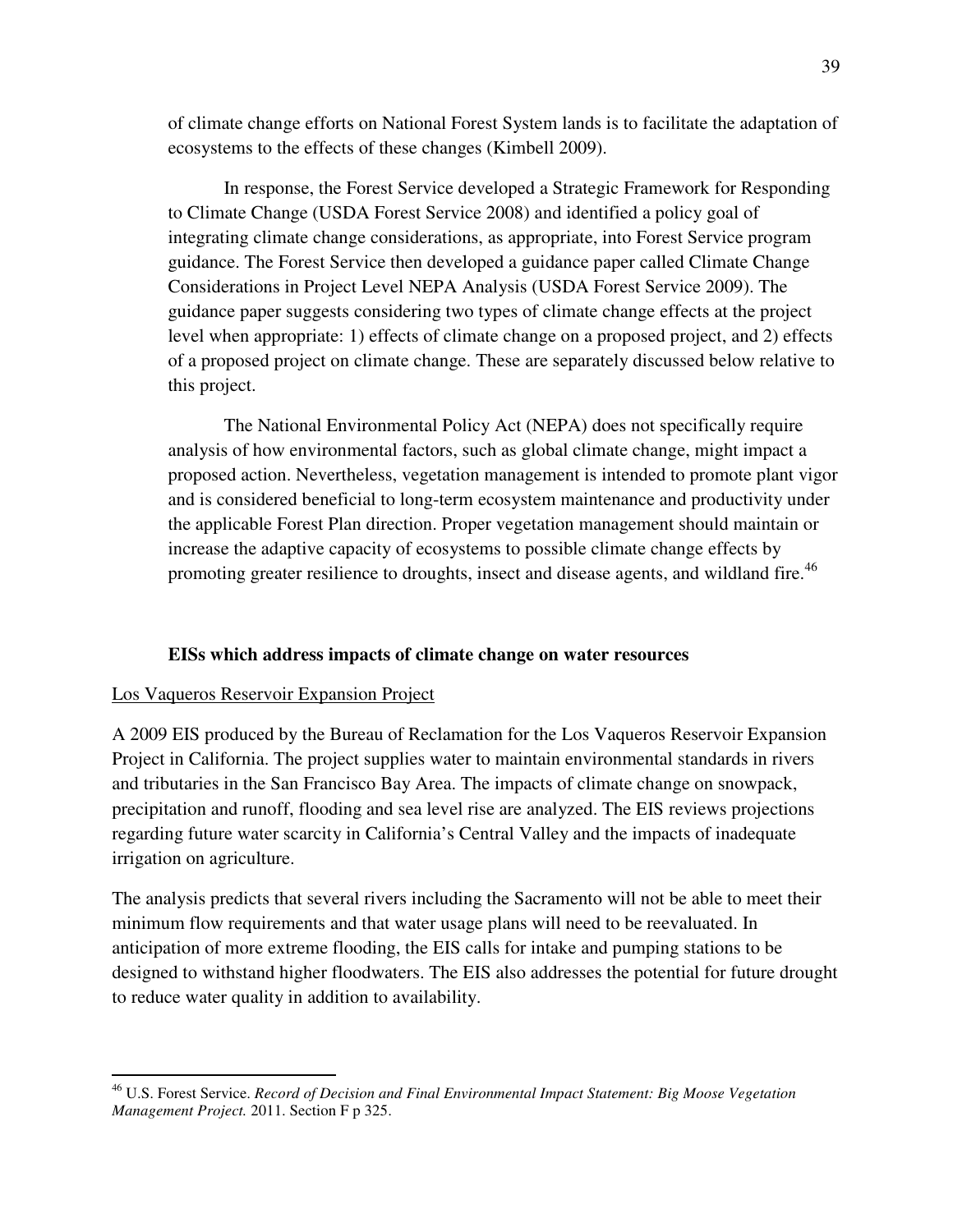Current research generally indicates that the most probable impacts of climate change on water resources would be related to increased peak winter flows and decreased spring and early summer runoff. As discussed above, these changes in water flow would result in less water available for capture through the CVP and SWP, as well as through other local water projects and diversions.

Without substantial changes in water management, it is, therefore, likely that climate change could lead to reduced deliveries to water contractors north and south of the Delta who rely on water supplies from the SWP, the CVP, and local sources.

Climate change most likely would reduce spring and early summer snowmelt, while increasing water discharged during winter months, from the standpoint of water supply, it would be useful to have additional screened, winter pumping capacity in the Delta. Such additional pumping capacity would facilitate retention and storage of storm season flood flows.

 Operations of the Delta were also examined under future climate change conditions with and without an expanded Los Vaqueros Reservoir. As expected, the response to climate change is mixed, depending on the assumptions and models used. Generally, available water supplies would decrease in drier years and would be mixed in wetter years, reflecting wetter conditions but earlier runoff. Generally, water quality conditions would degrade somewhat, especially in drier years, but water quality standards would still be met.

Operations of an expanded Los Vaqueros Reservoir respond in the following ways to climate change scenarios:

• The reservoir storage would tend to be lower in drier periods because of degraded water quality and reduced water availability. This indicates that stored water would be used more frequently in drier periods. Modeling also indicates that a modest increase of about 150 cfs in intake capacity over the amount planned for the proposed project would more than offset this effect of reduced storage levels. Such additional intake capacity could be considered in the future if climate change leads to the drier scenarios.

• The reservoir would tend to be at higher levels in wetter scenarios because of improved water quality and increased winter flows.<sup>47</sup>

Folsom South of US 50 Plan

<sup>47</sup> Bureau of Reclamation. *Los Vaqueros Reservoir Expansion Project Environmental Impact Statement*. 2009. Ch. 5, p.12-14.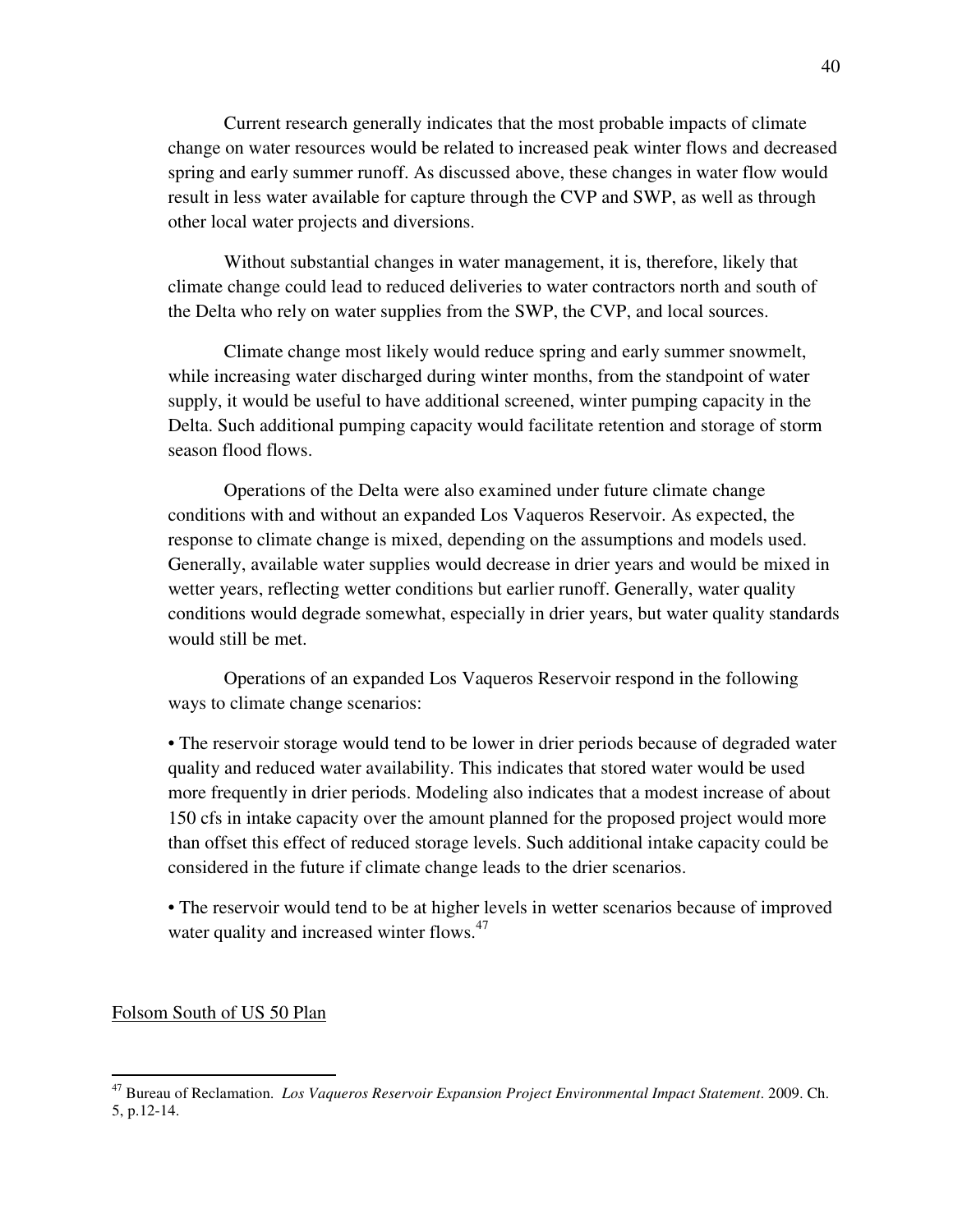This EIS for a land development plan produced by the U.S. Army Corps of Engineers includes a literature overview and extended discussion of climate change adaptation and resilience related to California's water supply system. (P3A4-44-45)

Tanaka et al. (2006) explored the ability of California's water supply system to adapt to long-term climatic and demographic changes using the California Value Integrated Network (CALVIN), a statewide economic engineering optimization model of water supply management. The results show agricultural water users in the Central Valley are the most sensitive to climate change, particularly under the driest and warmest scenario (i.e., PCM 2100) predicting a 37% reduction of Central Valley agricultural water deliveries and a rise in Central Valley water scarcity costs by \$1.7 billion. Although the results of the study are only preliminary, they suggest that California's water supply system appears "physically capable of adapting to significant changes in climate and population, albeit at a significant cost" (Tanaka et al. 2006). Such adaptation would entail changes in California's groundwater storage capacity, water transfers, and adoption of new technology.<sup>48</sup>

The EIS notes that mitigation alone will not be adequate to meet environmental goals and discusses policy and technological adaptations to water scarcity, as well as the relative vulnerability of different consumers, especially those in the agricultural sector.

Based on the conclusions of current literature regarding California's ability to adapt to global climate change, it is reasonably expected that over time, the state's water system will be modified to be able to address the projected climate changes, e.g., under dry and/or warm climate scenarios (DWR 2006). Although coping with climate change effects on California's water supply could come at a considerable cost, based on a thorough investigation of the issue, it is reasonably expected that statewide implementation of some, if not several, of the wide variety of adaptation measures available to the state, will likely enable California's water system to reliably meet future water demands. For example, traditional water supply reservoir operations may be used, in conjunction with other adaptive actions, to offset the impacts of global warming on water supply (Medellin et al. 2006; see also Tanaka et al. 2006 and Lund et al. 2003). Other adaptive measures include better urban and agricultural water use efficiency practices, conjunctive use of surface and ground waters, desalination, and water markets and portfolios (Medellin et al. 2006; see also Lund et al. 2003, Tanaka et al. 2006). More costly statewide adaptation measures could include construction of new reservoirs and enhancements to the state's levee system (CEC 2003). As described by Medellin et al.

<sup>48</sup> U.S. Army Corps of Engineers. 2010. *Folsom South of U.S. 50 Specific Plan Project Environmental Impact Statement.* Sec. 3A4, p. 44-45.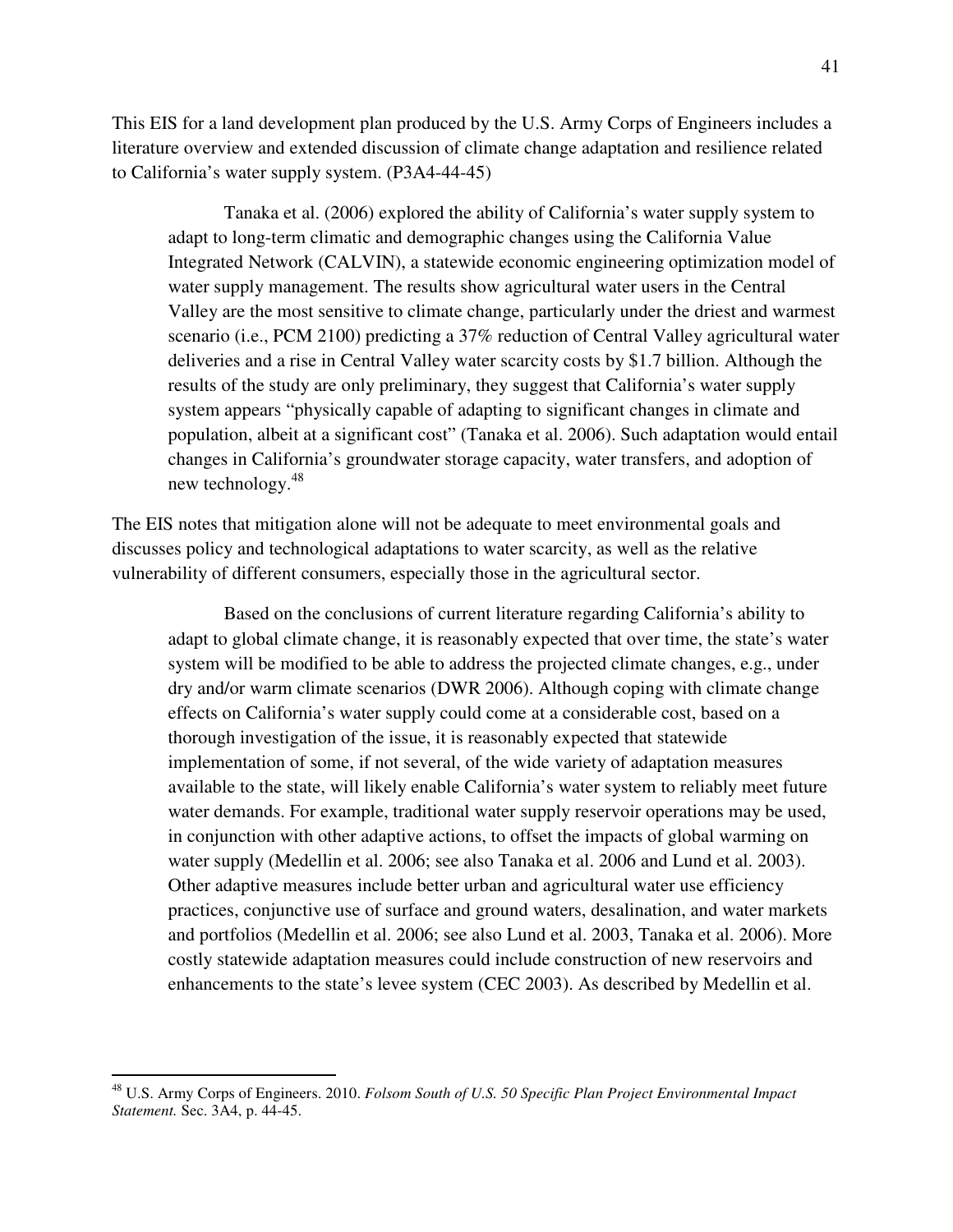2006, with adaptation to the climate, the water deliveries to urban centers are expected to decrease by only 1%, with Southern California shouldering the brunt of this decrease.<sup>49</sup>

#### Kemper County Integrated Combined Cycle Gasification Project

This DOE EIS for a power plant in Mississippi details direct emissions from plant operations at full capacity with various levels of CO2 capture, incidental emissions from support, maintenance and lignite mining, and emissions from construction. It also calculates lost carbon sequestration from land use changes from mining operations.

 Based on a study of life cycle GHG emissions from IGCC power systems (Reuther *et al.*, 2004), DOE estimates that plant operations support, maintenance, and lignite mining could increase annual GHG emissions attributable to the operation of the generating station by approximately 130,000 tons (for a total of approximately 2.0 to 2.8 million tons annually). Total emissions of GHGs from construction activities would be approximately 430,000 tons of CO2 equivalents (approximately 15 to 22 percent of 1 year's operating emissions).

 GHG emissions from the coal-mining operations would primarily result from the combustion of diesel fuel in mining equipment and off-road vehicles. The mining equipment would include loaders, large dump trucks, dozers, backhoes, graders, and hydraulic shovels. Emissions were conservatively estimated based on a 7-day-perweek, 24-hour-per-day operating schedule, and a best guess as to the number of pieces of equipment and the percent of time that they would be used. For comparative purposes, the annual emissions of CO2 from mining operations were estimated at approximately 45,000 tons. These emissions would represent less than 2 percent of the annual Kemper County IGCC Project emissions.

Annual emissions of GHGs from construction activities were estimated to be approximately 27,000 tons of CO2 (i.e., approximately 1 percent of 1 year's operating emissions of the IGCC facility). Operating at full capacity with beneficial use of CO2 for EOR and geologic storage, the facility would constitute one of the larger point sources of CO2 emissions in Mississippi. Neither federal law nor Mississippi law place limits on CO2 emissions on sources such as the Kemper County IGCC Project, and generally there are few economic incentives or regulatory requirements for utilities to reduce emissions of GHGs from their power plants at this time. However, the federal government is considering several approaches to addressing global warming by limiting emissions of GHGs, including regulating them under the CAA.

<sup>49</sup> U.S. Army Corps of Engineers. 2010. *Folsom South of U.S. 50 Specific Plan Project Environmental Impact Statement.* Sec. 3A4, p. 44-45.